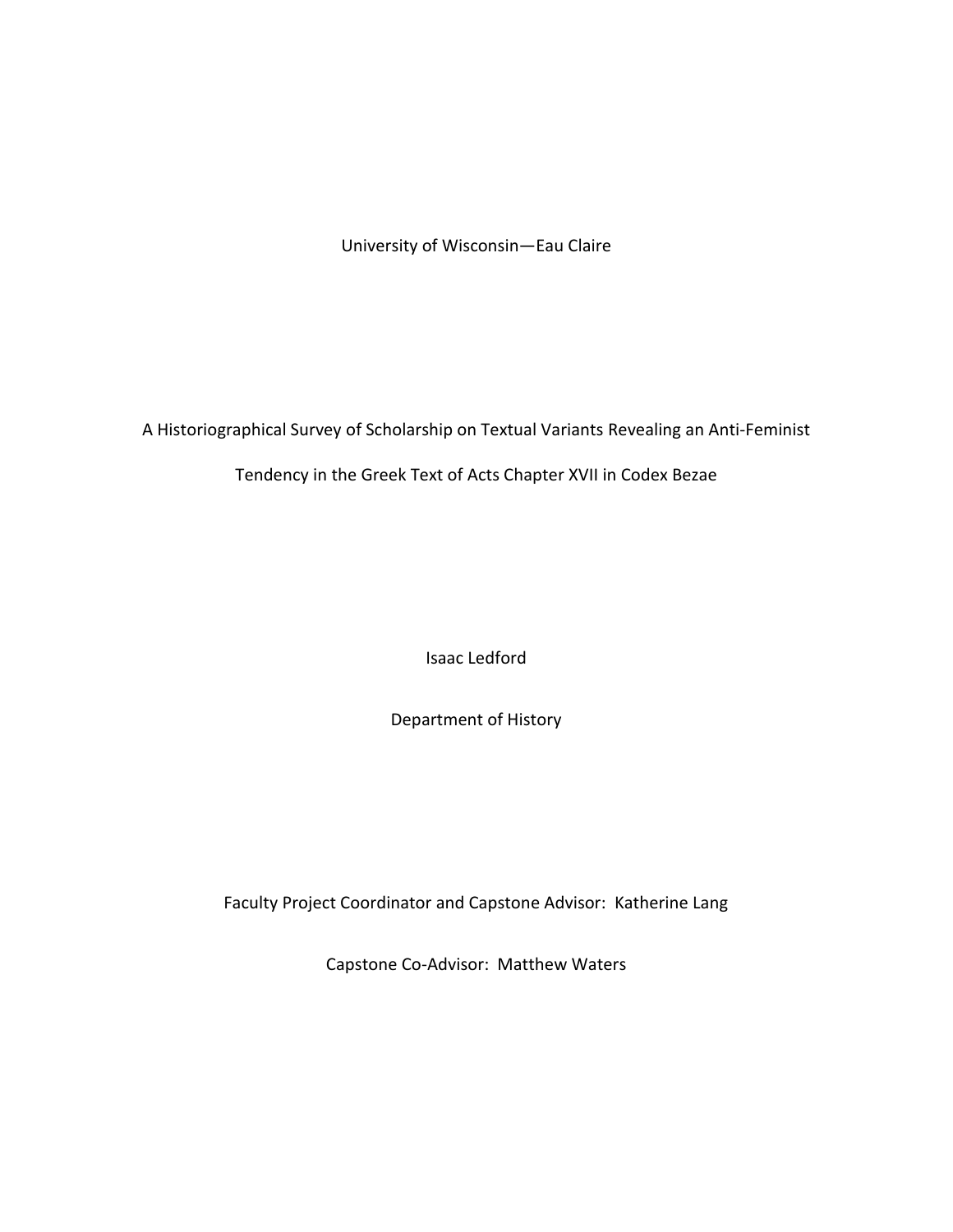**Copyright for this work is owned by the author. This digital version is published by McIntyre Library, University of Wisconsin Eau Claire with the consent of the author.**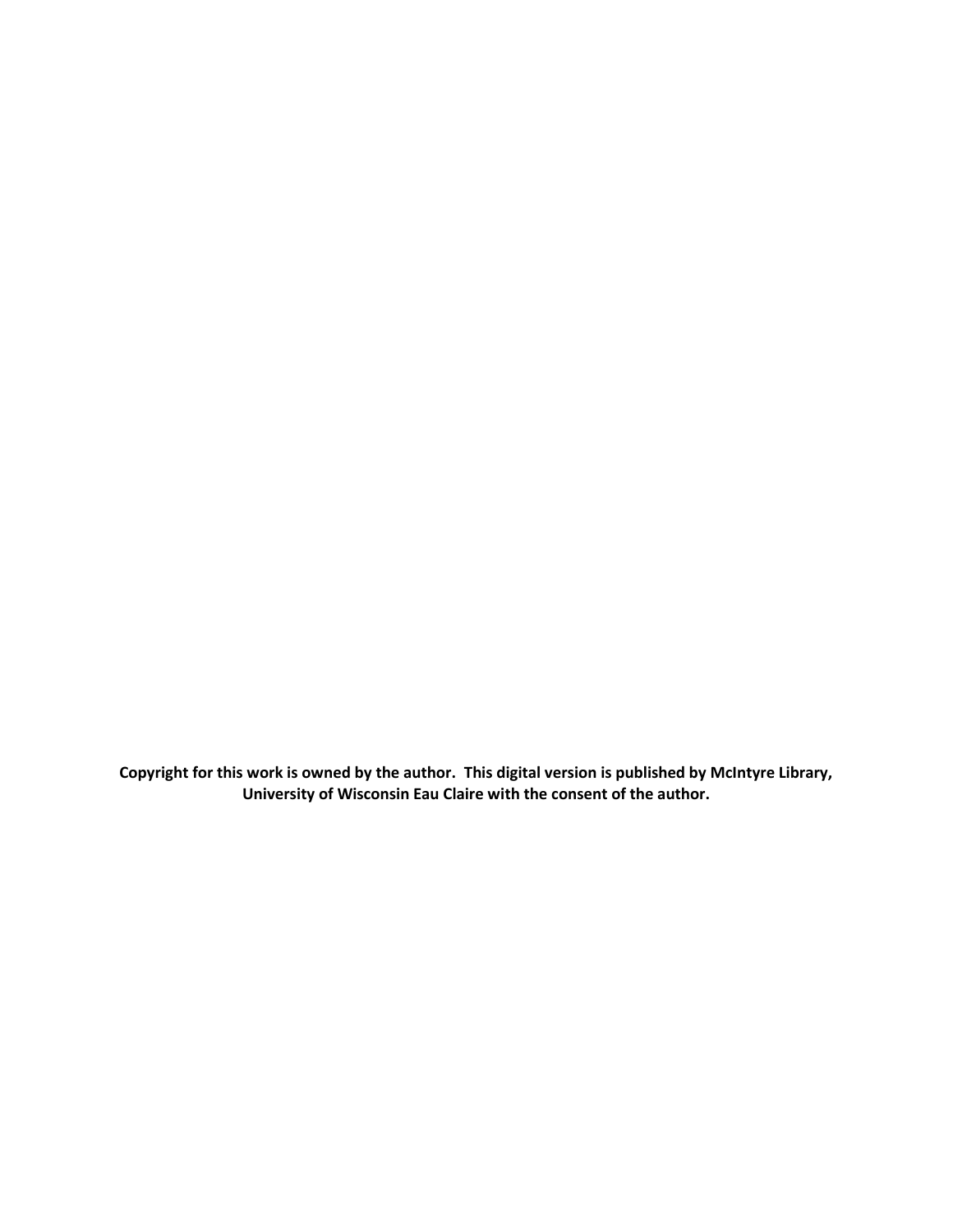## **Contents**

|  |  |  |  |  |  |  |  |  |  |  |  |  |  |  | $\overline{3}$ |
|--|--|--|--|--|--|--|--|--|--|--|--|--|--|--|----------------|
|  |  |  |  |  |  |  |  |  |  |  |  |  |  |  | 8              |
|  |  |  |  |  |  |  |  |  |  |  |  |  |  |  | 30             |

# **Appendices**

| 1. Codex Bezae Greek Transcription by F. H. Scrivener with English Translation by<br>Dr. Amy S. Anderson, Professor of Greek and New Testament at North Central                                                                                                                                                                   |    |  |  |  |  |  |  |  |  |  |  |
|-----------------------------------------------------------------------------------------------------------------------------------------------------------------------------------------------------------------------------------------------------------------------------------------------------------------------------------|----|--|--|--|--|--|--|--|--|--|--|
| 2. Standard Critical Greek Text from NA <sup>27</sup> with English Translation from the New<br><b>American Standard Bible</b> documentation of the state of the state of the state of the state of the state of the state of the state of the state of the state of the state of the state of the state of the state of the state | 36 |  |  |  |  |  |  |  |  |  |  |
|                                                                                                                                                                                                                                                                                                                                   | 40 |  |  |  |  |  |  |  |  |  |  |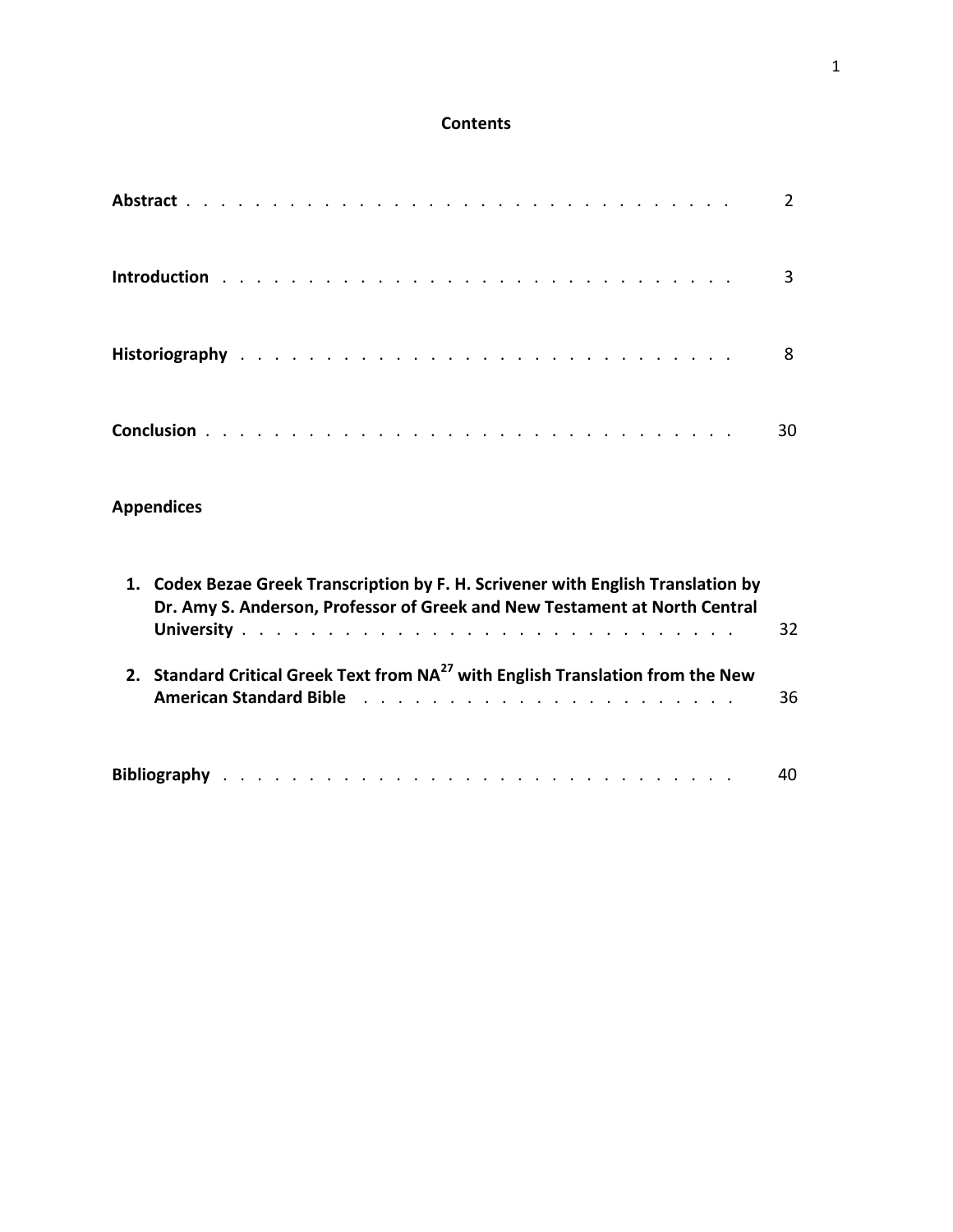#### **Abstract**

This paper will survey the historiography of the textual critical scholarship concerning the presence of an anti-feminist tendency in the text of Codex Bezae in Acts chapter xvii. I will present the arguments of the scholars chronologically, noting the changes in the character of the scholarship over time. I will argue that these changes occurred because of the increasing incorporation of feminist biblical hermeneutics into New Testament textual critical studies, as well as because of the growing scholarly awareness of anti-feminist sentiments within the early Christian movement and later, as the Church infrastructure became more hierarchical as it absorbed influence from the pre-existent Graeco-Roman culture and conformed to its structure.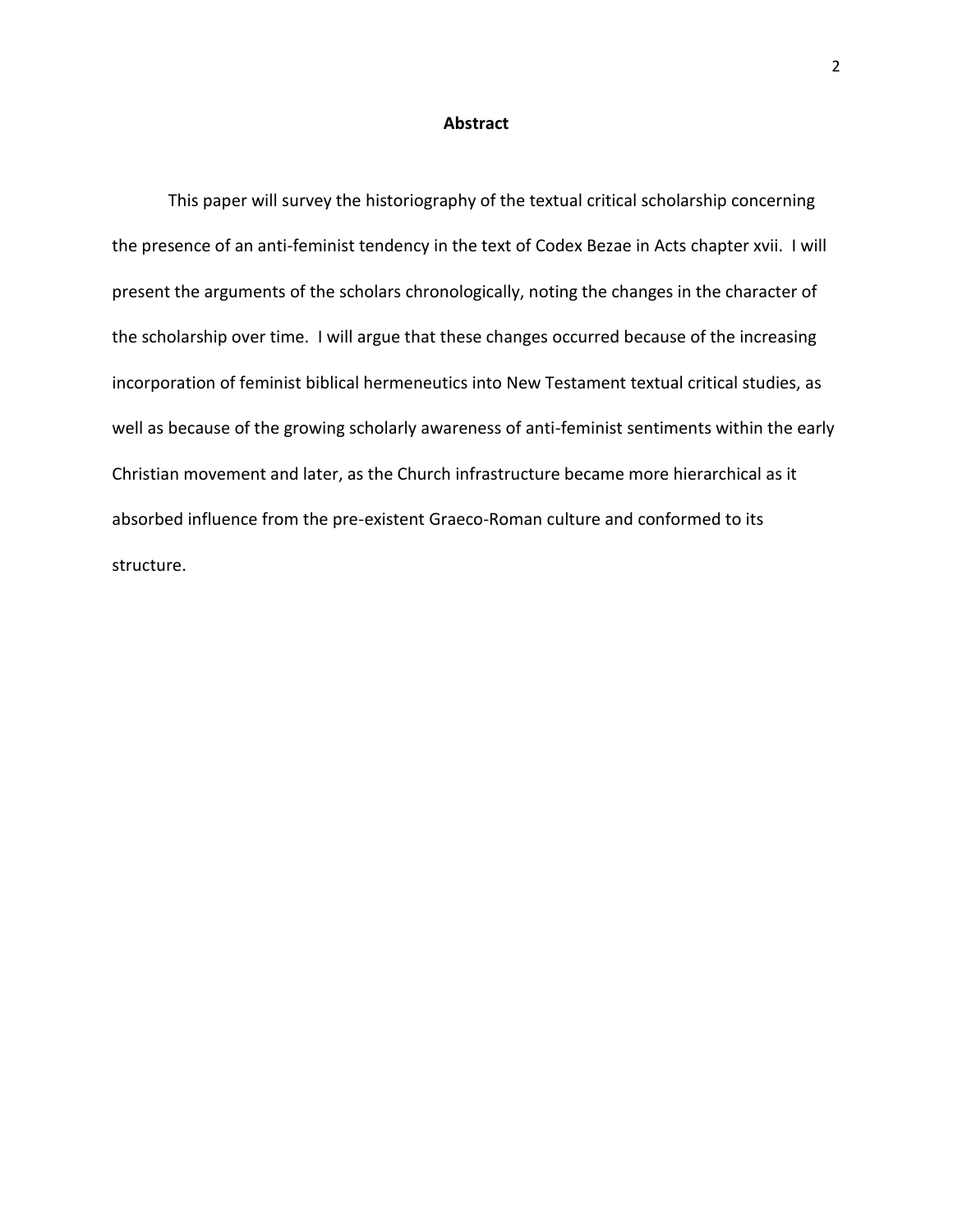#### **Introduction**

There has perhaps never been a work of literature that has enjoyed the same amount of study and examination as the New Testament. From its humble beginnings in unorganized collections of early Christian Scriptural writings all the way to its current status as a primary source of divine revelation and moral instruction for a professed third of the world's population, the New Testament has never failed to capture the rapt attention of clergy, laypeople, critics, and academics alike as people continue to strive to understand its origins, its meaning, and its applications for their lives. During its over fifteen hundred year existence as a single, unified volume, however, the New Testament has not been consistently studied in the same ways. For example, it was for the most part uncritically accepted as the written word of God for about a thousand years throughout the Western world; in this regard, it was studied extensively by the well-educated as a foundational source of theological riches and moral instruction.

Following the Protestant Reformation of the sixteenth century, however, ecclesiastical leaders and scholars began to earnestly seek a greater understanding of the New Testament in terms of its identity as a product of human exertion, like any other literary work. For many of these academics, of course, the New Testament continued to be a holy book in which they could still find the divinely-inspired gospel; but now, they started to pose questions concerning the formation of the New Testament canon, as well as seeking to understand the textual basis for the modern translations and editions of their day. For instance, Jeremiah Jones (1693-1724) is known for translating many of the New Testament apocryphal works into English, a feat that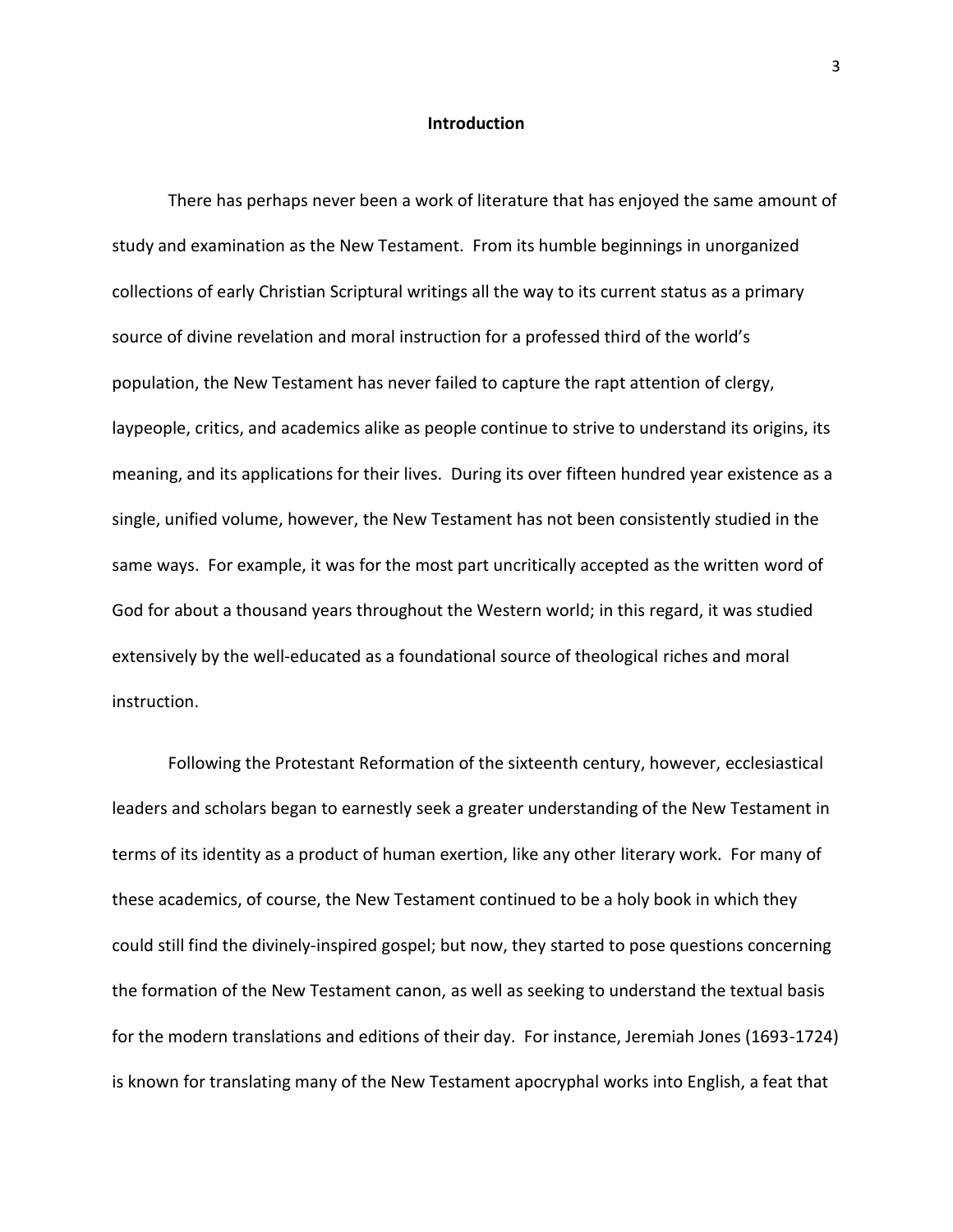no scholar had yet undertaken so extensively.<sup>1</sup> It was not until the nineteenth century, however, that scholars who studied the text of the New Testament by examining the extant manuscripts containing New Testament books, in whole or in part, developed their discipline, known as textual criticism, to the extent that they could attempt to reconstruct the original text of the New Testament with a fair degree of accuracy, creating what are known as critical editions of the text. These scholars concentrated on locating textual variants—observed differences within a text between different manuscripts—and assessing them in order to understand the ways in which the New Testament texts changed as they circulated throughout the Roman empire during the first five centuries C. E.

In these early years of New Testament scholarship, however, textual critics failed to recognize or discuss certain tendencies within early manuscripts witnessed by the textual variants they studied. There is great diversity among these textual tendencies; for instance, some manuscripts contain ethnocentric tendencies, while others seem to favor a particular theological perspective. One of these tendencies is found in a fifth-century manuscript written in both Greek and Latin known as Codex Bezae Cantabrigiensis, or simply Codex Bezae; textual critics commonly refer to Codex Bezae as the "D" text in accordance with their alphabetical designations of uncial manuscripts.<sup>2</sup> Some of this manuscript's textual variants, particularly in

<sup>&</sup>lt;sup>1</sup> The term "apocrypha" comes from the Greek *ἁπόκρυφα*, meaning "those having been hidden away," and it refers to biblical texts whose authorship or authenticity is false or questionable. Some of the most well-known New Testament apocrypha include the Gospel of Thomas, the Acts of Paul and Thecla, and the Epistle of Barnabas. For a survey of these and many other New Testament apocryphal works, see Bart D. Ehrman, *Lost Scriptures: Books that Did Not Make It Into the New Testament* (Oxford: Oxford University Press, 2005). For a brief description of the accomplishments of Jeremiah Jones, see Bruce M. Metzger, *The Canon of the New Testament: Its Origin, Development, and Significance* (Oxford: Clarendon Press, 1987; reprint, 1997), 13-14.

 $2$  In the Graeco-Roman world, a codex was a sort of ancient book made of papyrus leaves. For detailed information on the history of the codex, see Harry Y. Gamble, *Books and Readers in the Early Church: A History of*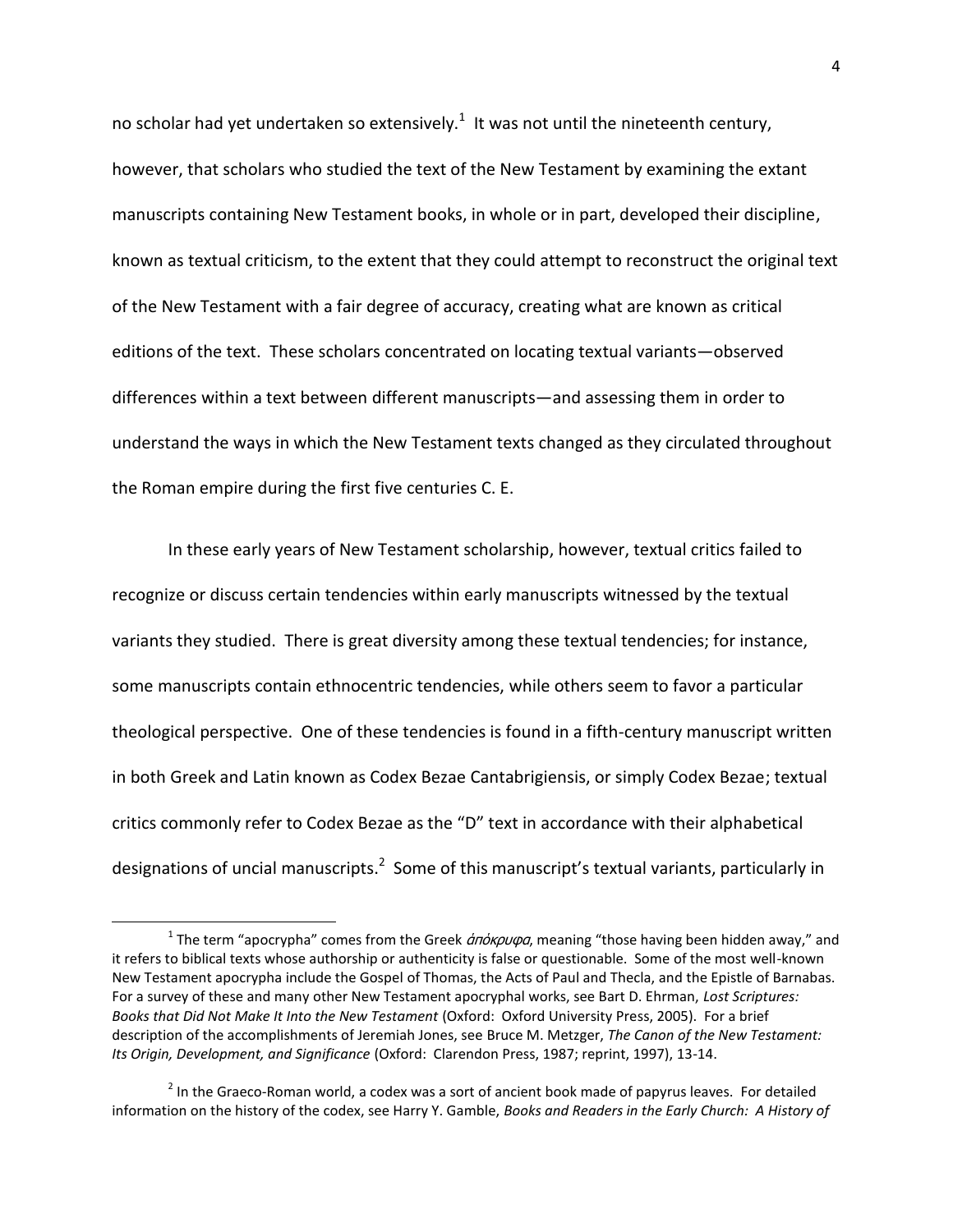the Acts of the Apostles, betray what seems to be an anti-feminist tendency, which downplays the importance and prominence of women. It seems as though the very first recognition of this tendency, though slight, within the Bezan text of Acts was in 1893 by William M. Ramsay (1851- 1939), a Scottish archaeologist and New Testament scholar who was the first Professor of Classical Archaeology at Oxford University; Ramsay pioneered the study of antiquity in what is today western Turkey. After that, references to the possibility of an anti-feminist bias within the Bezan text of Acts were sporadic in frequency and minimal in content. Gradually, textual critics began to discuss this anti-feminist tendency a bit more frequently and seriously in the 1950s through the 1970s, beginning to agree on the presence of such a tendency, but it was not until the 1980s that New Testament scholars suddenly began to expend considerable energy in researching it. During the mid-to-late 1980s and on into the 1990s, scholars reached a consensus that the Bezan text of Acts does indeed contain an anti-feminist tendency, and since then, scholars have continued to investigate it more thoroughly, although most of their

*Early Christian Texts* (New Haven/London: Yale University Press, 1995), 49-66. Codex Bezae Cantabrigiensis is so named because Théodore de Bèze (Beza), the sixteenth century Christian reformer and successor of John Calvin as leader of the church in Geneva in modern-day Switzerland, presented it to the University of Cambridge (Latinized as *Cantabrigia*) in 1581 from his personal library. See Bruce M. Metzger and Bart D. Ehrman, *The Text of the New Testament: Its Transmission, Corruption, and Restoration, 4<sup>th</sup> ed. (Oxford: Oxford University Press, 2005), 70; also* Kurt Aland and Barbara Aland, *The Text of the New Testament: An Introduction to the Critical Editions and to the Theory and Practice of Modern Textual Criticism*, 2<sup>nd</sup> ed., revised and enlarged (Grand Rapids: Eerdmans, 1989), trans. E.F. Rhodes from *Der Text des Neuen Testaments*, 2<sup>nd</sup> ed. (Stuttgart: Deutsche Biblegesellschaft, 1981), 4. The use of capital letters to designate the uncials (manuscripts written in a script common between the third and eight centuries C.E.) was established by Johann Jakob Wettstein. The Greek text of Codex Bezae is also sometimes designated as Dea (the superscript letters were added simply in order to distinguish Codex Bezae from another uncial called Codex Claromontanus) and 05 (this numerical designation of uncials was developed by Caspar René Gregory), and the Latin text is also sometimes designated as d (5), (5, d), and it<sup>d</sup> (the designation "it" is an abbreviation for "Italian," indicating that it is a Latin text); see Aland and Aland, *Text*, 72-73, 189, 227; also Leon Vaganay, An Introduction to New Testament Textual Criticism, 2<sup>nd</sup> ed., trans. J. Heimerdinger, revised and updated by C.-B. Amphoux (Cambridge: Cambridge Univerisity Press, 1991), 13-16, 27-28. For a thorough historiographical dissertation on Codex Bezae, see Kenneth E. Panten, "A History of Research on Codex Bezae, with Special Reference to the Acts of the Apostles: Evaluation and Future Directions" (doctoral diss., Murdoch University, 1995).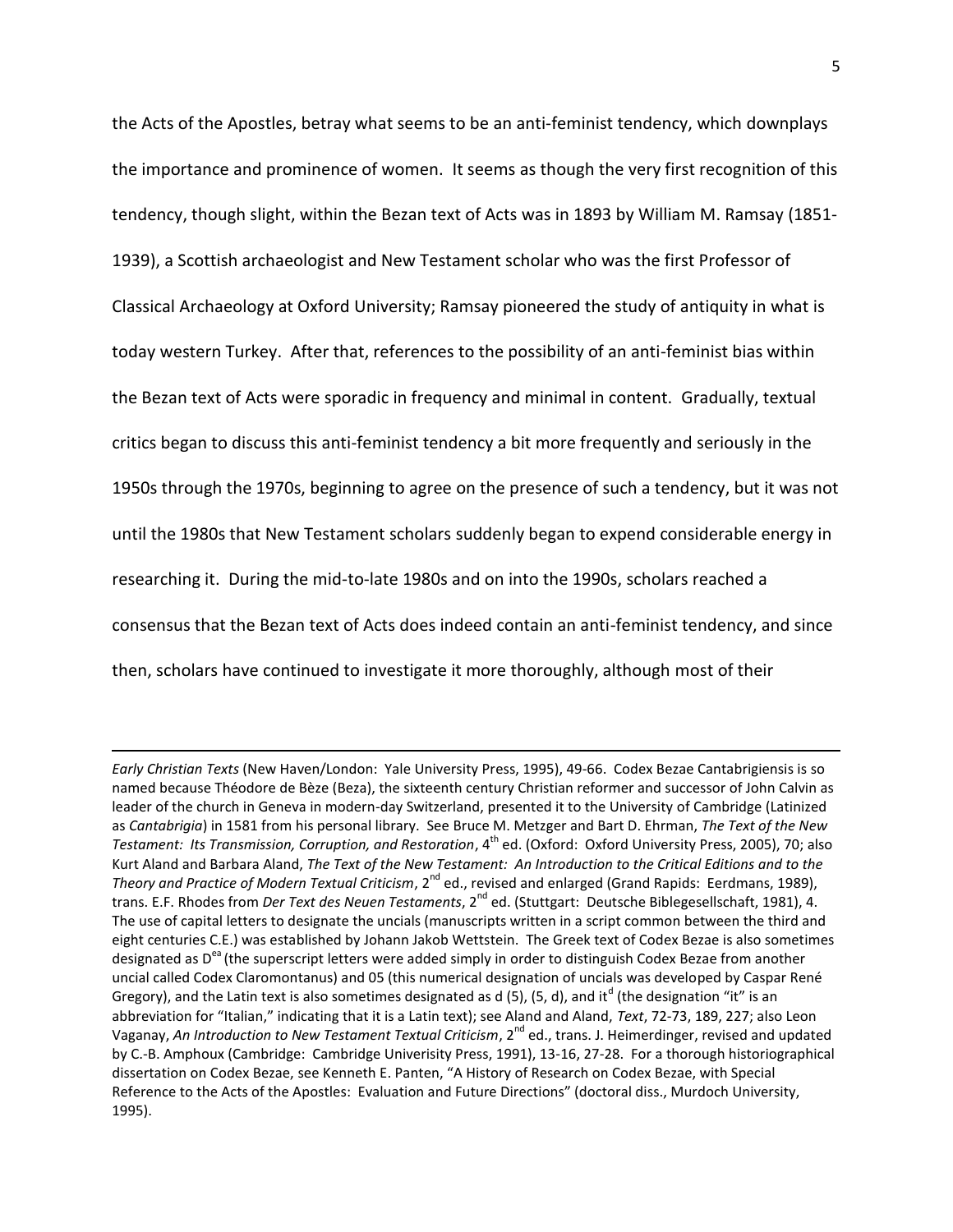important findings and conclusions are based on the work done during the 1980s and afterwards.

Why did the study of this anti-feminist tendency suddenly become so popular among New Testament scholars during the mid-1980s? It is unlikely that interest in studying this subject overwhelmed textual critics and other academics for no particular reason and without cause; after all, historians tend to analyze the past in light of the phenomena of the present. For instance, many scholars only began to earnestly study the history of European Jews once the Nazi Holocaust had occurred. In the same way, scholars began to actively study the antifeminist tendency within the Bezan text of Acts as a reaction to the growing influence that the feminist movement exerted over various fields of scholarship. In the earliest stages of the feminist movement, during the mid-to-late nineteenth century and early twentieth century, feminist philosophers sought to uncover patriarchy and gender bias within the Bible and reveal that these served to perpetuate the gender inequalities that women experienced in their own, modern times.<sup>3</sup> As time progressed, some feminist scholars began to study the New Testament in this light, eventually developing the discipline of feminist biblical hermeneutics in the latter half of the twentieth century—"the theory, art, and practice of interpretation of biblical and other ancient extrabiblical texts in the interest of women."<sup>4</sup> Eventually, more non-feminist New Testament scholars, including textual critics, started to concentrate their studies on the

<sup>3</sup> An excellent example of this is *The Woman's Bible* by Elizabeth Cady Stanton (1815-1902) in 1895 and 1898. In it, Stanton sought to raise awareness of male bias and misogyny in the Bible, although her lack of specialized education caused it to suffer from poor quality of expertise, research, and methodology. See Anne M. Clifford, *Introducing Feminist Theology* (Maryknoll: Orbis Books, 2001), 48.

<sup>4</sup> Ibid., 55, 268; cf. Elisabeth Schüssler Fiorenza, "Feminist Hermeneutics," in *Dictionary of Feminist Theologies*, ed. Letty M. Russell and J. Shannon Clarkson, 99-100 (Louisville: Westminster John Knox Press, 1996), 99.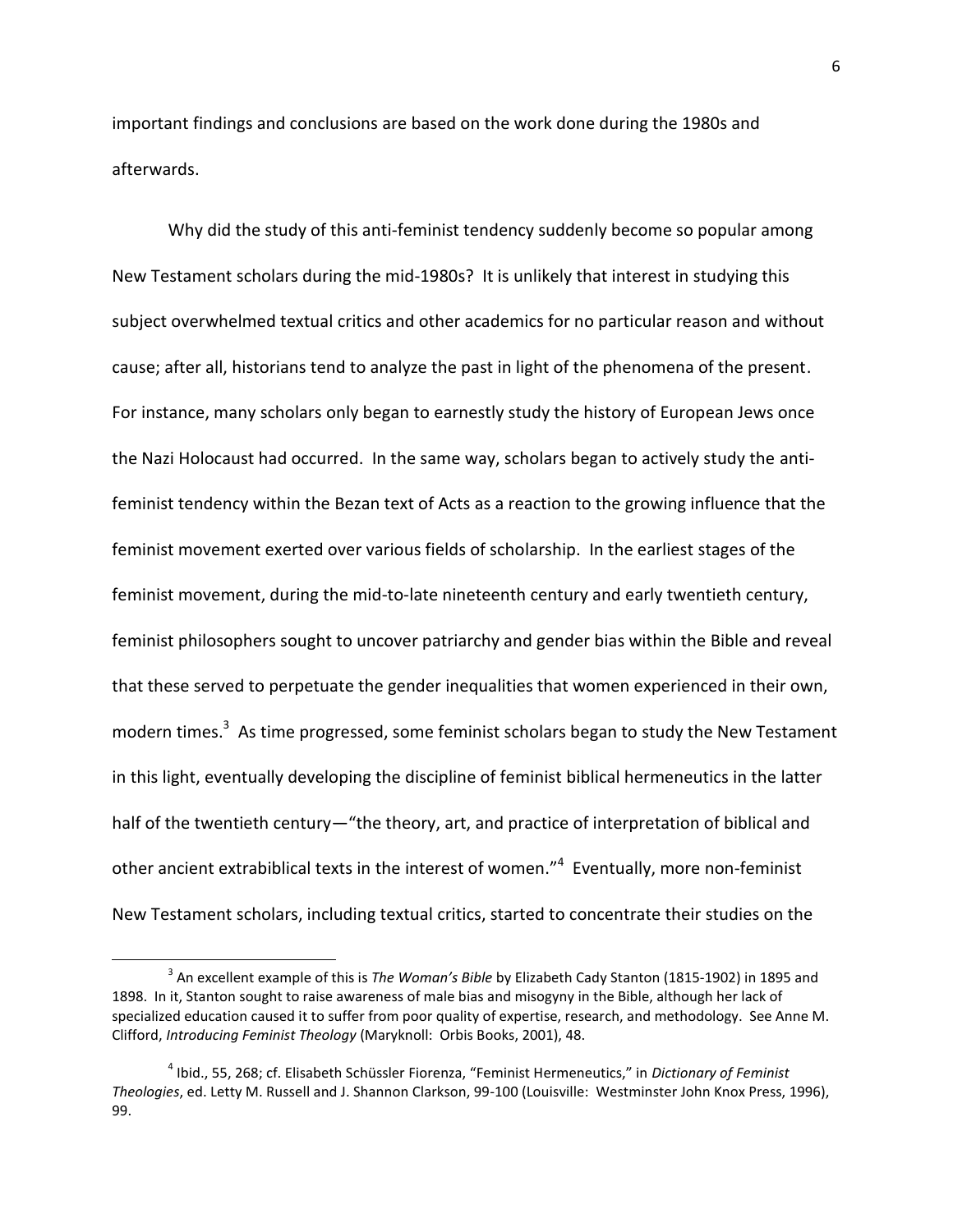same issues that their feminist contemporaries were studying. This led to the development of scholarship by mainstream textual critics that dealt with the anti-feminist tendency within the Bezan text of Acts.

In this paper, I will conduct a historiographical survey of the textual critical scholarship concerning the presence of an anti-feminist tendency in the text of Codex Bezae in Acts chapter xvii. I will present the arguments of the scholars chronologically, noting the changes in the character of the scholarship over time. I will argue that these changes occurred because of the increasing incorporation of feminist biblical hermeneutics into New Testament textual critical studies, as well as because of the growing scholarly awareness of anti-feminist sentiments within the early Christian movement and later, as the Church infrastructure became more hierarchical as it absorbed influence from the pre-existent Graeco-Roman culture and conformed to its structure.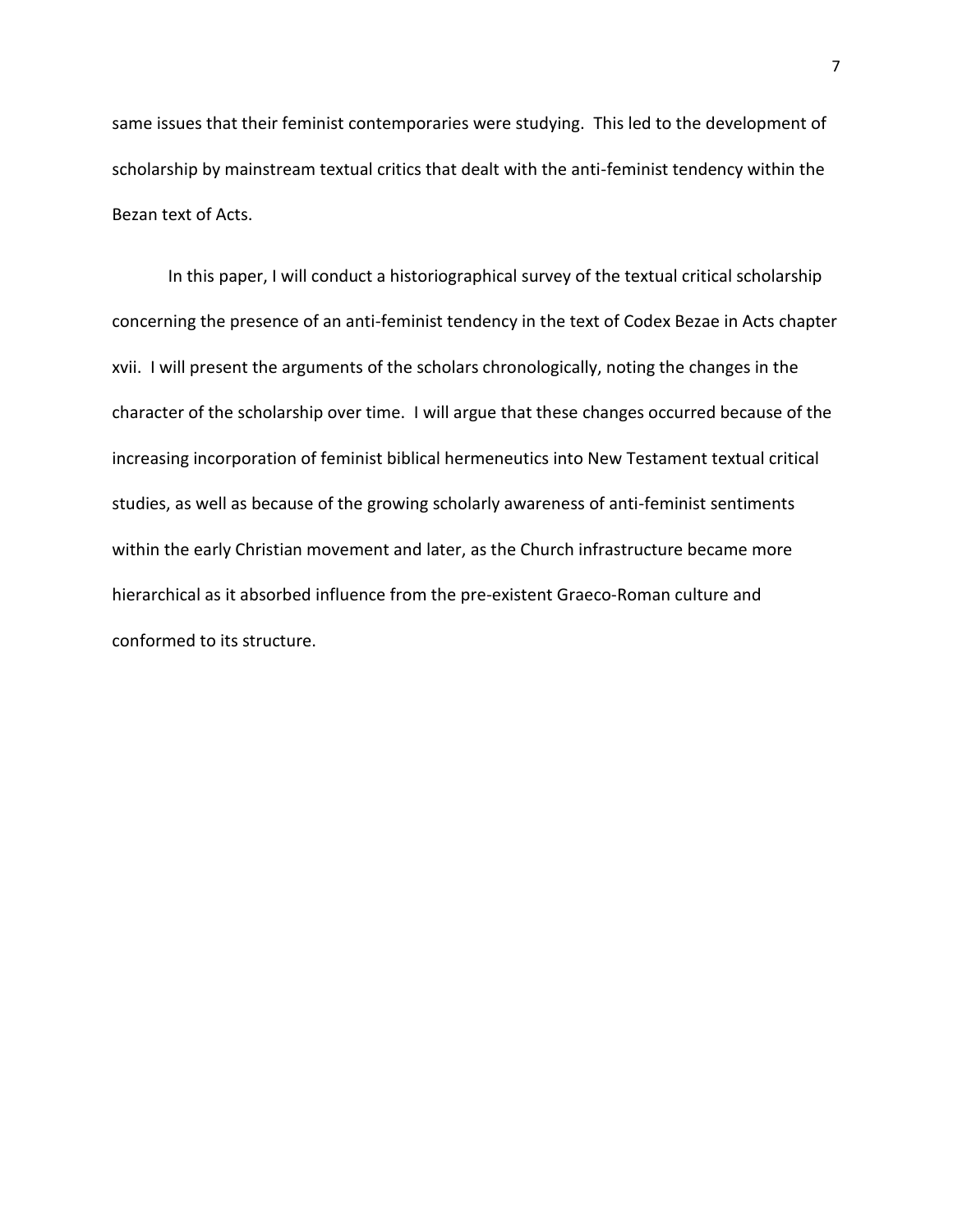#### **Historiography**

When comparing the Greek text of Acts xvii in Codex Bezae with a critical edition of the Greek New Testament, such as *Novum Testamentum Graece*, 27<sup>th</sup> ed. (Stuttgart: Deutsche Bibelgesellschaft, 1993), abbreviated as  $NA^{27}$ , edited by Kurt Aland, et. al., some of the first differences to stand out are three verses (4, 12, 34) for which the Bezan text supplies curious word choices that seem to reflect an anti-feminist tendency on the part of the scribe who penned either the codex or one of its exemplars.<sup>5</sup> An anti-feminist tendency is the apparent proclivity of a text to downplay the importance and prominence of women. Ben Witherington III, whose work I will discuss later, remarks that "it is significant that at the points in Acts where Luke gives or appears to give noticeable attention to women (and particularly prominent women), the Western text attempts to tone down or eliminate such references."<sup>6</sup> Functionally,

 $<sup>5</sup>$  In this case, an exemplar refers to one of the textual ancestors of Codex Bezae. Scholars have also</sup> identified other tendencies within the text of Acts in Codex Bezae. The most obvious of these is an anti-Judaic tendency that seems to portray a hostility toward Jews in many of its textual variants. See Eldon Jay Epp, *The Theological Tendency of Codex Bezae Cantabrigiensis in Acts*. Cambridge: Cambridge University Press, 1966. C.K. Barrett, however, finds that "it is erroneous to charge the Western Text with a special tendency to anti-Judaism," claiming that such a tendency is original to the text of Acts itself, not to any particular recension, although the Western editor developed and exaggerated them. See C.K. Barrett, "Is There a Theological Tendency in Codex Bezae?" in *Text and Interpretation: Studies in the New Testament Presented to Matthew Black*, ed. E. Best and R. McL. Wilson (Cambridge/New York: Cambridge University Press, 1979), 27. This argument agrees with the much earlier observation by J.H. Ropes, who stated that "of any special point of view, theological or other, on the part of the 'Western' reviser it is difficult to find any trace." See James Hardy Ropes, *The Text of Acts*, vol. 3, *The Beginnings of Christianity: Part I, The Acts of the Apostles* (London: Macmillan and Co., 1926), ccxxxiii.

<sup>6</sup> See Ben Witherington III, "The Anti-Feminist Tendencies of the 'Western' Text in Acts," *Journal of Biblical Literature* 103 (1984), 82. The term "Western" designates a group of New Testament manuscripts that share, among other characteristics, a propensity towards liberal paraphrasing in their texts. Codex Bezae is the considered by many scholars to be the strongest witness to the "Western" text. For more detailed information about the so-called "Western" text-type, see Metzger and Erhman, *Text*, 276-280. According to Christian tradition, Luke, the physician and assistant of the apostle Paul, is the author of Acts.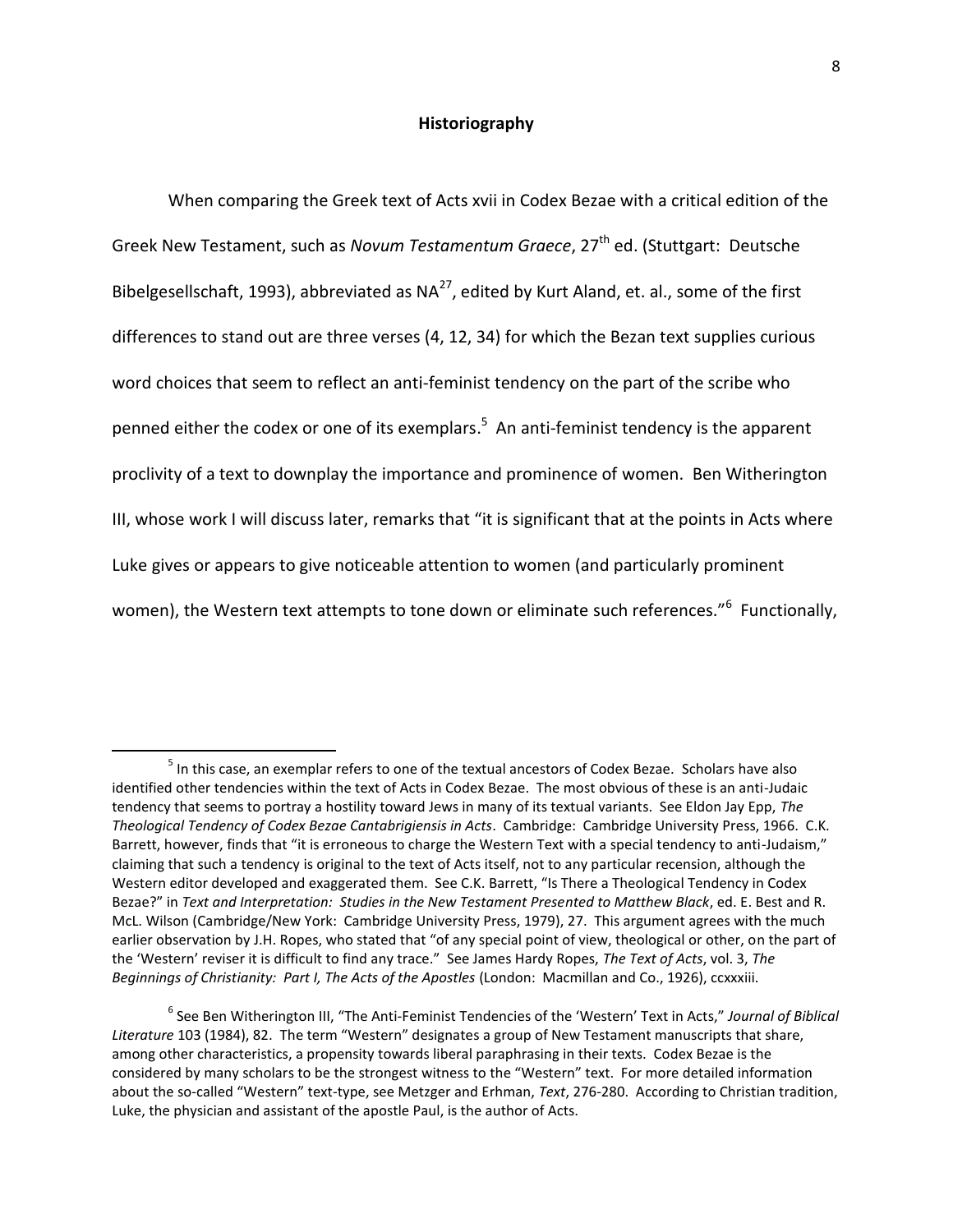therefore, the term "anti-feminist" as it is applied in this paper is essentially the same as "antiwoman."<sup>7</sup>

Church historians and New Testament scholars largely neglected the study of women in early Christianity until the early twentieth century. During the early years of textual criticism in the seventeenth and eighteenth centuries, no scholar mentioned the possibility of an antifeminist tendency in any biblical text, because the feminist perspective had not yet developed enough to impact the scholarly disciplines. Even during much of the nineteenth century, when the women's suffrage movement began to grow and flourish, there was hardly any recognition of such a tendency. Some nineteenth century scholars did hint, however, at what was later termed as an anti-feminist tendency. This was likely due to the influence on the scholarly world of some early feminist philosophers, such as Judith Sargent Murray (1751-1820) and Lucy Stone (1818-1893), who strove to interpret the Bible in a way that supported women's rights. $8$ 

As I mentioned previously, the earliest published references to an anti-feminist tendency in the Bezan text of Acts seem to be from William M. Ramsay, in *The Church in the Roman Empire Before A.D. 170*, published in 1893. He begins by mentioning that in xvii.12 in Codex Bezae, the word order is rearranged so that the prominence of the women in that verse

 $^7$  Ehrman notes that the label "anti-feminist" used by Witherington is "anachronistic and misleading, since these changes are not directed against feminists (a modern intellectual category). See Ehrman, "The Text as Window: New Testament Manuscripts and the Social History of Early Christianity," in *The Text of the New Testament in Contemporary Research: Essays on the Status Quaestionis*, ed. Bart D. Ehrman and Michael W. Holmes (Grand Rapids: Eerdmans, 1995), 368 and n. 32.

 $^8$  In 1843, Oberlin College admitted Lucy Stone, becoming the first American college to enroll women along with men. There she studied the biblical languages of Hebrew and Greek in an effort to properly translate the Bible and therefore ameliorate the androcentric bias of extant translations. See Carol Meyers, Toni Craven, and Ross S. Kraemer, eds, *Women in Scripture: A Dictionary of Named and Unnamed Women in the Hebrew Bible, the Apocryphal/Deuterocanonical Books, and the New Testament* (Grand Rapids: Eerdmans, 2000), 24.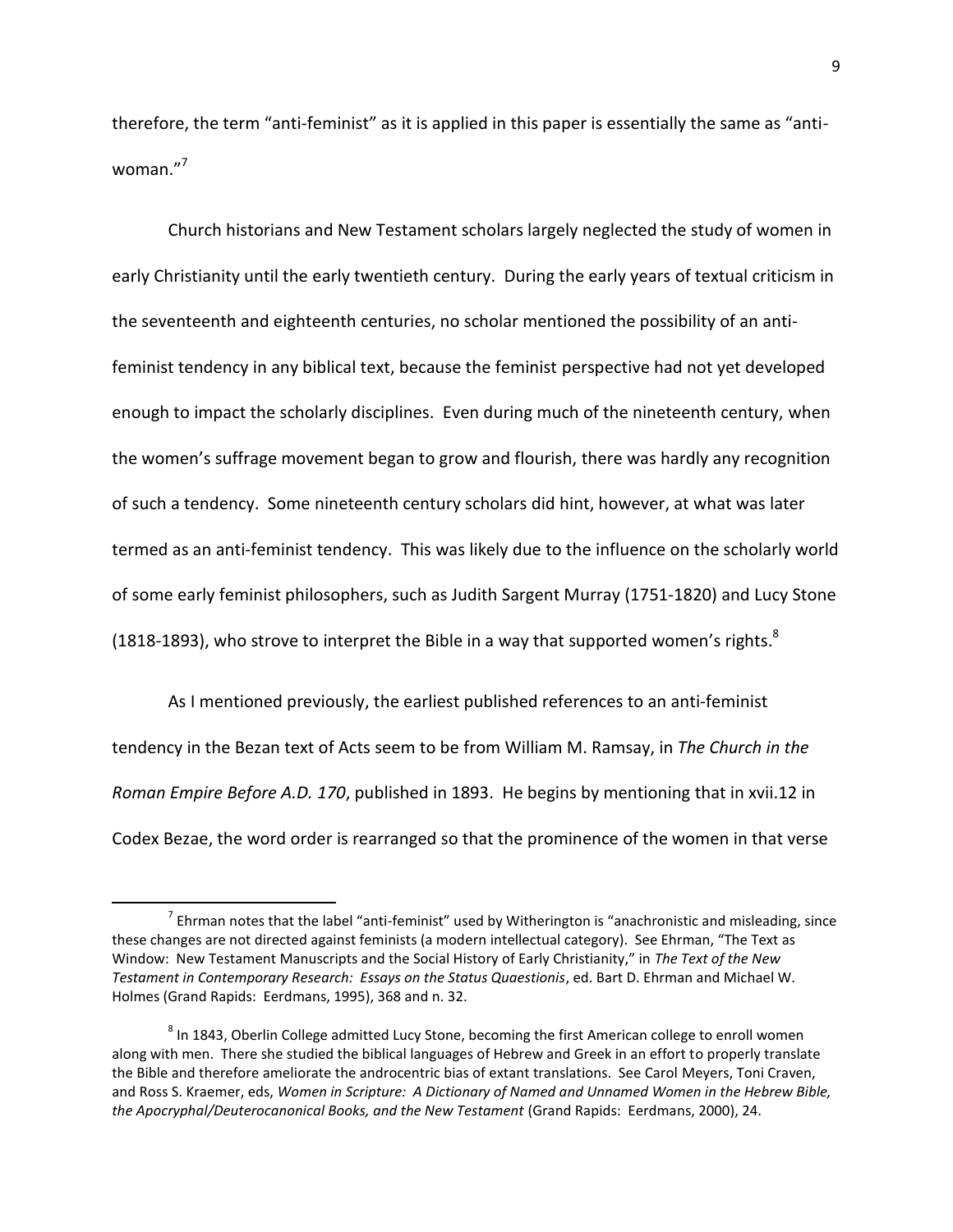is lessened considerably, from τῶν Ἐλληνίδων γυναικῶν τῶν εὐσχημόνων καὶ ἀνδρῶν οὐκ ὀλίγοι ("prominent Greek women and men") to καὶ τῶν Ἑλλήνων καὶ τῶν εὐσχημόνων ἄνδρες καὶ γυναῖκες ίκανοί ἐπίστευσαν ("and from the Greeks and from those of high standing men and women worthy ones believed"). Later, he observes that the omission of the female name Damaris ("Δάμαρις") in xvii.34 of the Bezan text was certainly intentional.<sup>9</sup> He goes on to remark that εύσχήμων ("high standing" or "good position") is used in Acts only to refer to women, as it also is present in xvii.12 and elsewhere in Acts. His explanation, proposed by his contemporary J. A. Robinson in an unpublished source that Ramsay fails to cite, is that this word was "added as a gloss to her name… and then her name was cut out, and the gloss remained in a wrong place in the text."<sup>10</sup> Ramsay attributes these textual changes to Bezae's disdain for the prominence assigned to women in the standard text. $^{11}$ 

Ramsay goes on to remark that "the Universal and Catholic type of Christianity became confirmed in its dislike of the prominence and public ministration of women. The dislike became abhorrence, and there is every probability that the dislike is as old as the first century,

<sup>11</sup> See Ramsay, *Church*, 161.

l

<sup>&</sup>lt;sup>9</sup> See W.M. Ramsay, *The Church in the Roman Empire Before A.D. 170* (New York: G. P. Putnam's Sons, 1893), 160-161. In a later work, Ramsay remarks upon the impossibility of a respectable Athenian woman having the opportunity to hear Paul speak at the Areopagus, which had functioned in the classical period as a sort of judicial court. He therefore suggests that the name Damaris was likely a vulgar form of *damalis* ("heifer"), indicating perhaps that she was a foreign woman of the *Hetairai* class, who were a sort of high-class, educated courtesans; this would increase the chances of her having the opportunity to be in Paul's audience. See Ramsay, *St. Paul the Traveller and the Roman Citizen* (New York: G. P. Putnam's Sons, 1903), 252.

 $^{10}$  Joseph Armitage Robinson (1858-1933) was a priest in the Church of England, scholar, Dean of Westminster and Wells, and Fellow at Cambridge Univeristy. See Ramsay, *Church*, 161. Translations supplied by Bruce M. Metzger, *A Textual Commentary on the Greek New Testament* (London: United Bible Societies, 1971), 454, 459-460; also Kirsopp Lake and Henry J. Cadbury, *English Translation and Commentary*, The Beginnings of Christianity, Part I: The Acts of the Apostles, eds. F.J. Foakes Jackson and Kirsopp Lake, vol. iv (London: Macmillan and Co., Ltd., 1933), 207.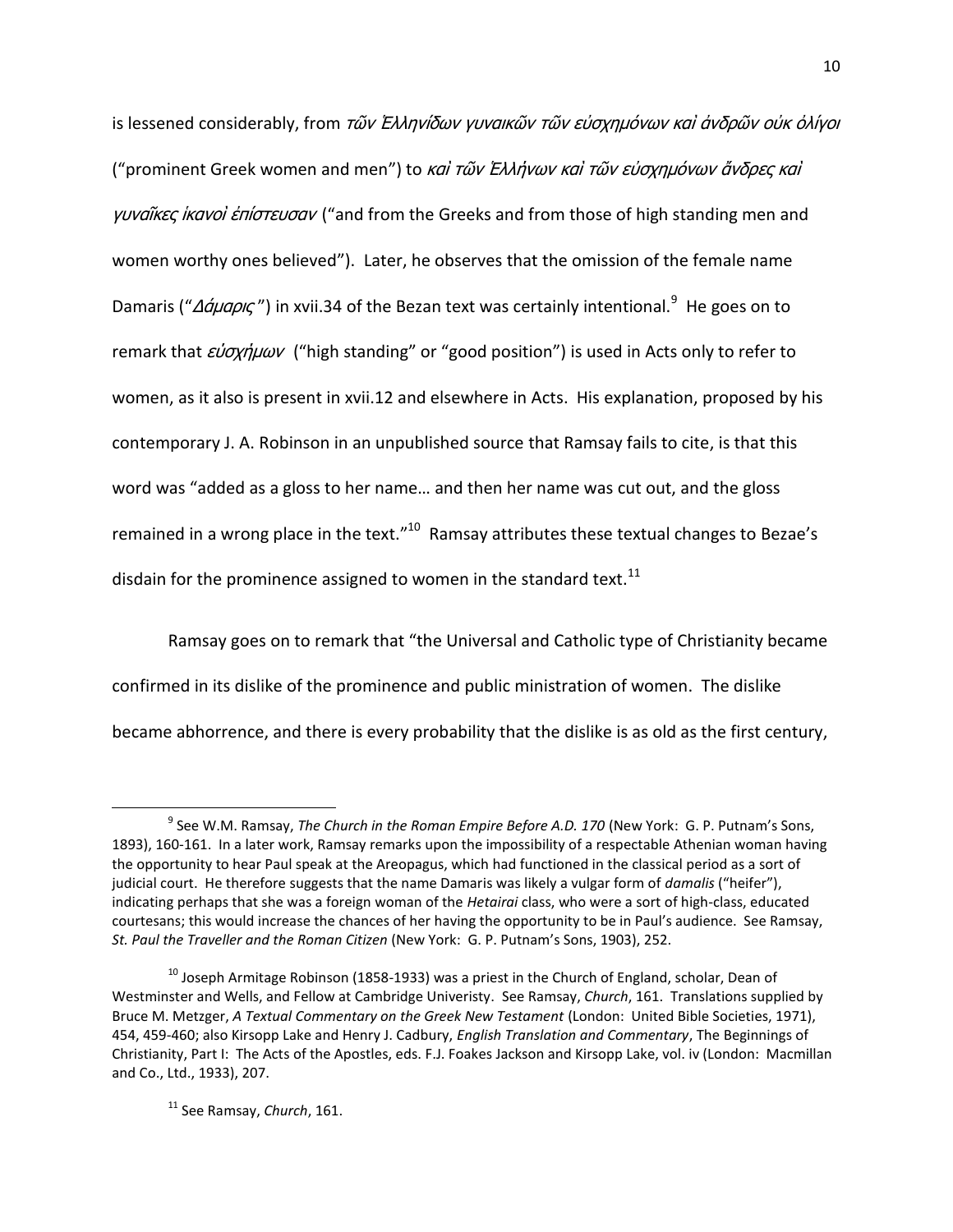and was intensified to abhorrence before the middle of the second century."<sup>12</sup> This statement is significant because it indicates that Ramsay has used his textual observation, namely the presence of bias against the prominence of women in the Bezan text of Acts xvii, in order to draw a conclusion about historical realities, which in this case is that the early Church was gradually becoming uniform in its distaste for women of high standing due to the increasing influence of Graeco-Roman culture on Christian society.<sup>13</sup> Ramsay's work seems to indicate that he was one of the first scholars not only to recognize the existence of a tendency within Codex Bezae to downplay the significance and status of women, but also to make note of it in a scholarly work. This suggests that by the time Ramsay was writing, there had been at least a slight change in the nature of biblical critical scholarship: biblical scholars had, for the first time, begun to feel the influence of the women's suffrage movement taking place throughout Western Europe and North America by studying and commenting upon the status of women in the early Christian period.

The influence exerted by proponents of suffragist and feminist ideas on the scholarly world continued to grow, albeit slowly. During the late nineteenth and early twentieth centuries, the feminist writers who dealt with women's roles in the Bible were not credentialed biblical scholars, since the few female biblical scholars who lived during that period did not apply their feminist views, if they had any, to their professional literature. Nevertheless, the

 $12$  Ibid., 162.

<sup>&</sup>lt;sup>13</sup> It may seem elementary to think that Ramsay would use his textual observations to draw historical conclusions, but the truth is that textual scholars have often studied their texts without relating them to historical trends. Bart D. Ehrman, among others, addresses this very issue, commenting that "narrowly focusing on the manuscripts of the New Testament, [textual critics] often neglect the *realia* ("the real things") of ecclesiastical and social history that can elucidate features of the text." See Bart D. Ehrman, *The Orthodox Corruption of Scripture: The Effect of Early Christological Controversies on the Text of the New Testament* (Oxford: Oxford University Press, 1993), xi. Translation of *realia* supplied by me.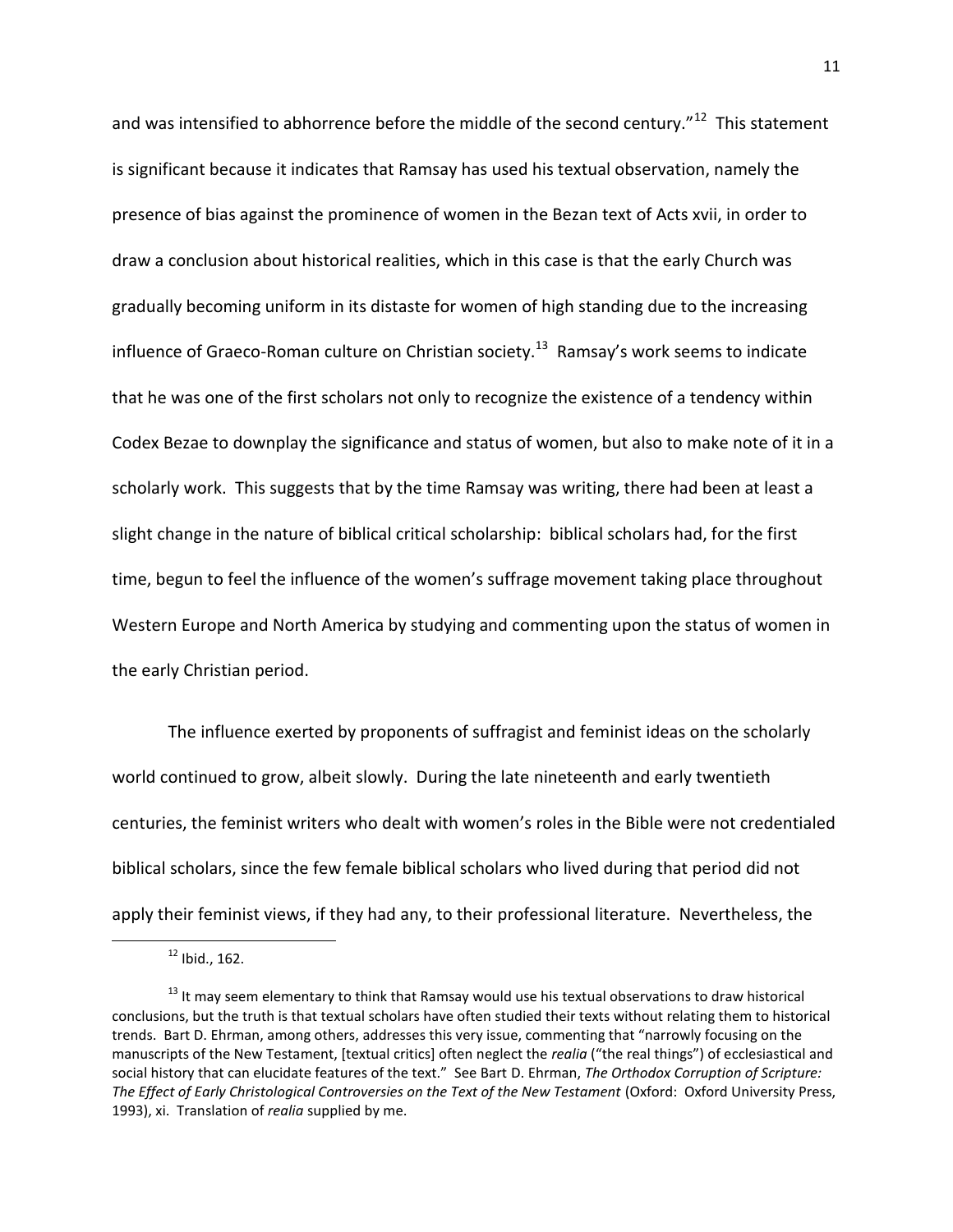work of unscholarly feminist authors continued to influence the realm of biblical scholarship. For instance, feminist writers Katherine Bushnell (1856-1946) and Lee Anna Starr both published influential works on the place and status of women according to their interpretations of the Bible, even though neither of them were credentialed biblical scholars.<sup>14</sup> Perhaps due to this increasing influence, J. H. Ropes (1866-1933), a Harvard professor who taught New Testament criticism and interpretation, published in 1926 his recognition of a "*slight* indication of what may fairly be called 'anti-feminist' tendency" in the "Western" text of Acts xvii in *The*  Text of Acts.<sup>15</sup> Specifically, he recognizes the omission of Damaris ("Δάμαρις") in xvii.34, as well as the alteration in meaning of xvii.4, in which the Bezan  $\kappa a\dot{i}$  γυναΐκες τῶν πρώτων ("wives of the leaders") replaces the standard *γυναικῶν τε τῶν πρώτων* ("leading women").<sup>16</sup> Several years later, a contemporary of Ropes named A. C. Clark, a Latin professor at Oxford University, published *The Acts of the Apostles* in 1933. In it, he contributes to the discussion on the Bezan omission in xvii.34 of καί γυνή όνόματι Δάμαρις ("and a woman named Damaris"), suggesting that an entire line in one of Codex Bezae's ancestors had been accidentally omitted. He also agrees with J. A. Robinson's suggestion (see p. 10 above) that  $\epsilon \nu \sigma \chi \eta \mu \omega \nu$  ("high standing" or "good position") serves as remnant of Damaris, even though her name had disappeared from the text. He bases this conclusion on his determination that  $\epsilon \nu \sigma \chi \eta \mu \omega \nu$  is unnecessary, since the respectability of Dionysius, whose name remains in the text, is unquestioned since he was

 $16$  Ibid., 162, 170.

<sup>&</sup>lt;sup>14</sup> Another important work composed by feminist writers who were not credentialed biblical scholars was *The Woman's Bible*, a project initiated by Elizabeth Cady Stanton. **See above in footnote**. See Meyers, Craven, and Kraemer, *Women in Scripture*, 25.

<sup>15</sup> See Ropes, *Text*, ccxxxiv. Emphasis is mine.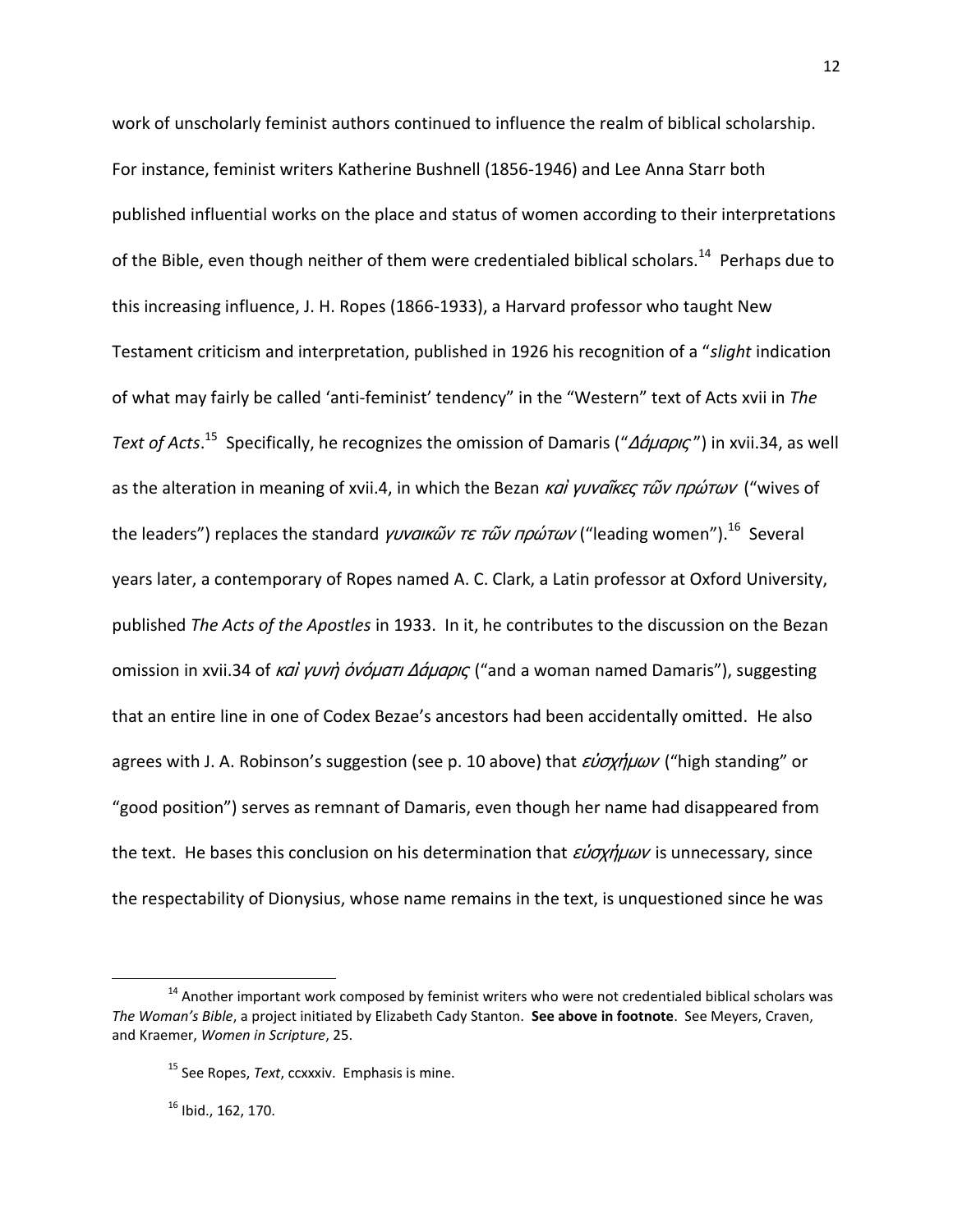supposedly a member of the Athenian Areopagus.<sup>17</sup> Clark does not, however, make any mention of Codex Bezae's tendency to downplay the prominence of women, suggesting that either he did not notice such a tendency or he did not think it to be important enough to mention in his textual commentary.

Contemporary with Clark, Kirsopp Lake (1872-1946) and Henry J. Cadbury (1883-1974) also do not admit the presence of an anti-feminist tendency. Kirsopp Lake was a British biblical scholar and professor at Leiden and then Harvard, where he taught early Christian literature and history. Henry J. Cadbury was an American professor at Harvard and several other colleges who participated on the translation committee for the Revised Standard Version of the Bible. In 1933, Lake and Cadbury published their *English Translation and Commentary*, in which they briefly address several textual problems concerning xvii.34. They question the usage of εύσχημων in xvii.34, wondering if its application to the male name Dionysius ("Διονύσιος") is parallel with its association with the Jewish councilor Joseph of Arimathaea in Mark xv.43. They also note that the translator of the Latin column mistranslated *εύσχήμων* as *complacens* ("friendly"). They observe that  $\epsilon \nu \sigma \chi \eta \mu \omega \nu$  may belong to the omitted Damaris ("Δάμαρις"), but ultimately conclude that they do not know the reasons behind the variants. As a side note, they also mention the possibility that the correct reading of Damaris is actually Damalis, a common name for a woman.<sup>18</sup> Overall, the scholarly treatment of an anti-feminist tendency in the Bezan text of Acts xvii during this early period reflects the small but growing influence of feminist thought within biblical criticism. Some of the scholars, and specifically Ramsay and

<sup>17</sup> See A.C. Clark, *The Acts of the Apostles: A Critical Edition with Introduction and Notes on Selected Passages* (Oxford: Clarendon Press, 1933; reprint, Oxford: Oxford University Press, 1970), 367.

<sup>18</sup> See Lake and Cadbury, *Translation and Commentary*, 220.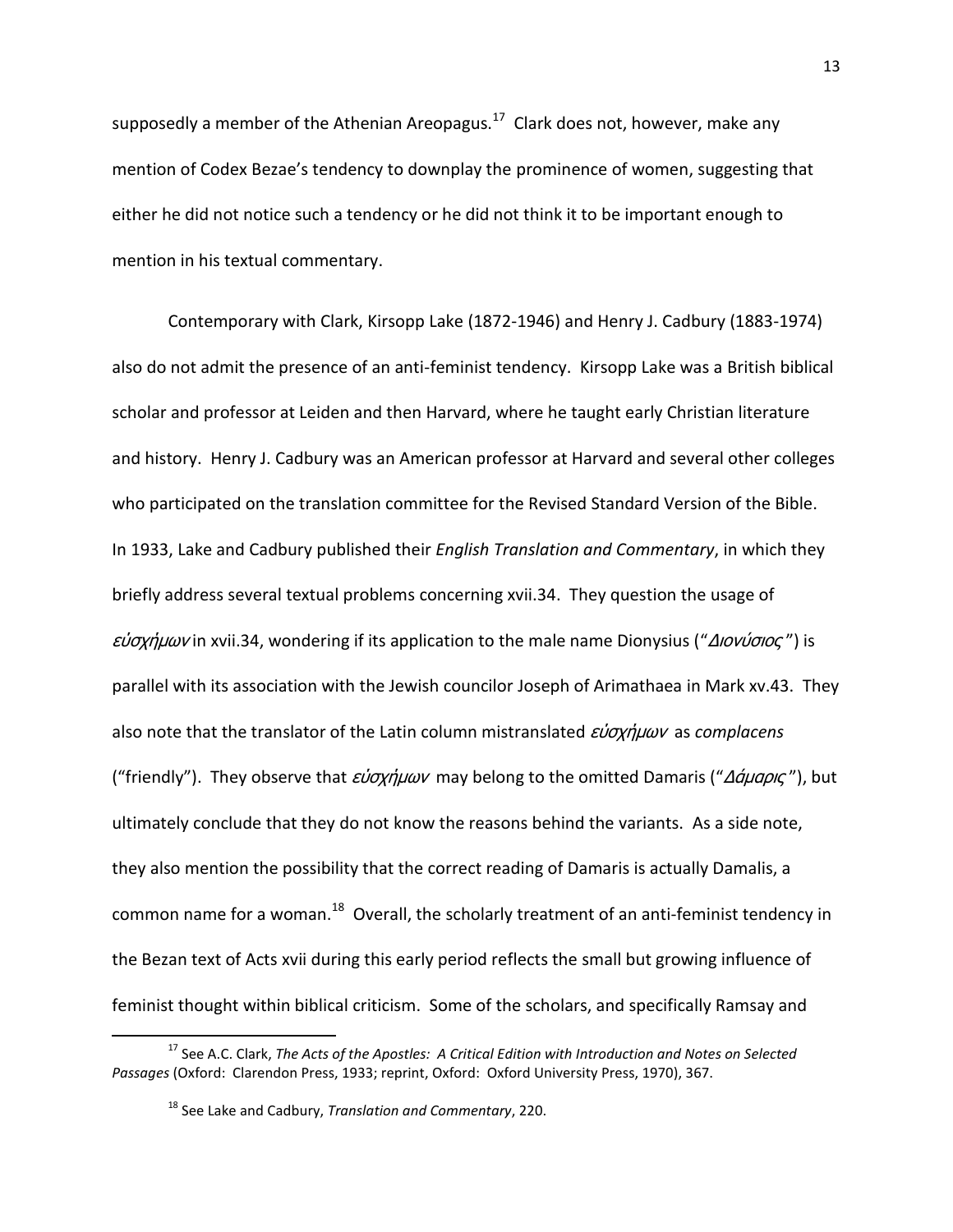Ropes, acknowledged the presence of an anti-feminist tendency, while Clark, Lake, and Cadbury did not recognize such a textual tendency. This suggests that while the biblical textual scholarship of this period remained largely unmoved by feminist philosophy, the ideas proposed by feminist biblical interpretation had begun to make inroads into it and influence it in some ways.

Nearly two decades passed before a biblical scholar commented upon an anti-feminist tendency within the Bezan text of Acts xvii again. This lack of development of scholarly thought on the subject seems to reflect the stagnant development of feminist thought during this period. Since the surge of feminist thought during the latter half of the nineteenth century and the first two decades of the twentieth century was closely associated with the suffrage movements of Western Europe and North America, once women did acquire voting rights, the feminist movement declined to a great degree.<sup>19</sup> Regardless, Philippe-H. Menoud, a French New Testament scholar who wrote "The Western Text and the Theology of Acts" in 1951, devotes the largest amount of text exploring an anti-feminist tendency since Ramsay, finding that the sense of the Bezan text of xvii.4, which reads και γυναΐκες τῶν πρώτων οὐκ ὀλίγαι ("and not a few wives of the leaders") alludes to "the wives of the leading men," whereas the text of Codex Vaticanus, which in this case is in agreement with the NA<sup>27</sup>, reads γυναικῶν τε τῶν πρώτων οὐκ ὀλίγαι ("a number of the leading women") and alludes to "the leading

<sup>&</sup>lt;sup>19</sup> Other factors contributing to the decline of this first wave of feminism were the international economic depression during the 1930s and the cultural changes effected by World War II. See Clifford, *Feminist Theology*, 12.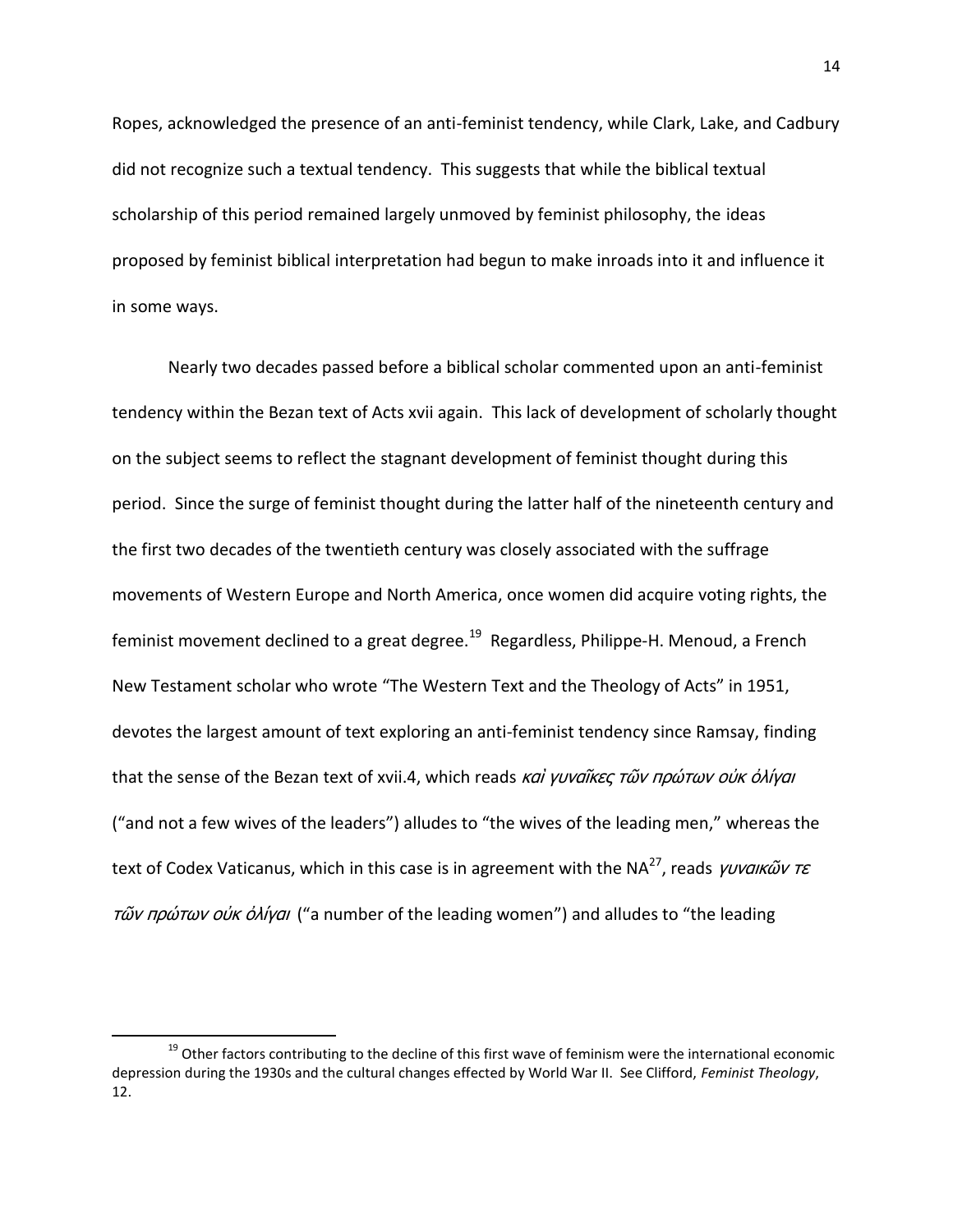women."<sup>20</sup> He also mentions that in xvii.12, the word order is different between Codex Bezae and Codex Vaticanus (which again agrees with the text of the  $NA^{27}$  in this case); Vaticanus mentions the women first, while Bezae mentions the men first.<sup>21</sup> Despite his acknowledgement of an anti-feminist tendency in the Bezan text of Acts, he concludes that it is not one of its major tendencies, suggesting that perhaps this tendency is only slight at most.<sup>22</sup>

Contemporaneous with Menoud, F. F. Bruce (1910-1990), a professor of biblical criticism and exegesis at the University of Manchester, briefly mentions Codex Bezae's tendency to downplay the prominence of women in verses 4, 12, and 34 in two textual commentaries on Acts, *The Acts of the Apostles: The Greek Text with Introduction and Commentary* and *The Book of Acts*. Noting the difference between the standard critical text and the "Western" text in xvii.4, he simply states that the "Western" text, to which Codex Bezae is the clearest witness, "plays down feminine initiative," which is expressed more strongly in the standard text.<sup>23</sup> He

<sup>22</sup> Ibid., 31.

<sup>20</sup> See P.-H. Menoud, "The Western Text and the Theology of Acts," *Studiorum Novi Testamenti Societas*, Bulletin 2 (1951): 30, reprinted in *Bulletin of the Studiorum Novi Testamenti Societas*, nos. 1-3 (Cambridge: Cambridge University Press, 1963): 30. Codex Vaticanus is a fourth-century Greek manuscript containing a great deal of the Old and New Testaments. It is one of the best of the early manuscripts for certain New Testament passages, being a witness to the Alexandrian text-type, which is known for its controlled transmission of the text. See Aland and Aland, *Text*, 44, 50; also Metzger and Ehrman, *Text*, 276-280.

<sup>&</sup>lt;sup>21</sup> The Bezan text reads καὶ τῶν Ἐλλήνων καὶ τῶν εὐσχημόνων ἄνδρες καὶ γυναῖκες ἱκανοὶ ἐπίστευσαν ("and from the Greeks and from those of high standing men and women worthy ones believed"), whereas the text of Vaticanus, reads τῶν Ελληνίδων γυναικῶν τῶν εὐσχημόνων καὶ ἀνδρῶν οὐκ ὀλίγοι ("prominent Greek women and men"). See Menoud, "Western Text," 30.

<sup>23</sup> See F.F. Bruce, *The Book of Acts* (Grand Rapids: Eerdmans, 1954; revised, 1988). The Bezan text reads καί τινες ἐξ αὐτῶν ἐπείσθησαν καὶ προσεκληρώθησαν τῷ Παύλῳ καὶ τῷ Σιλα τῆ διδακῆ πολλοὶ τῶν σεβομένων καὶ Ελλήνων πλῆθος πολὺ καὶ γυναῖκες τῶν πρώτων οὐκ ὀλίγαι ("And some out of them believed and joined with Paul and Silas in the teaching, many of the God-fearers and a large multitude of Greeks and not a few wives of the leaders"), while the NA<sup>27</sup> reads *καί τινες ἐξ αὐτῶν ἐπείσθησαν καὶ προσεκληρώθησαν τῷ Παύλῳ καὶ τῷ Σιλᾶ, τῶν τε* σεβομένων Έλλήνων πλῆθος πολύ, γυναικῶν τε τῶν πρώτων οὐκ ὀλίγαι ("And some of them were persuaded and joined Paul and Silas, along with a large number of the God-fearing Greeks and a number of the leading women").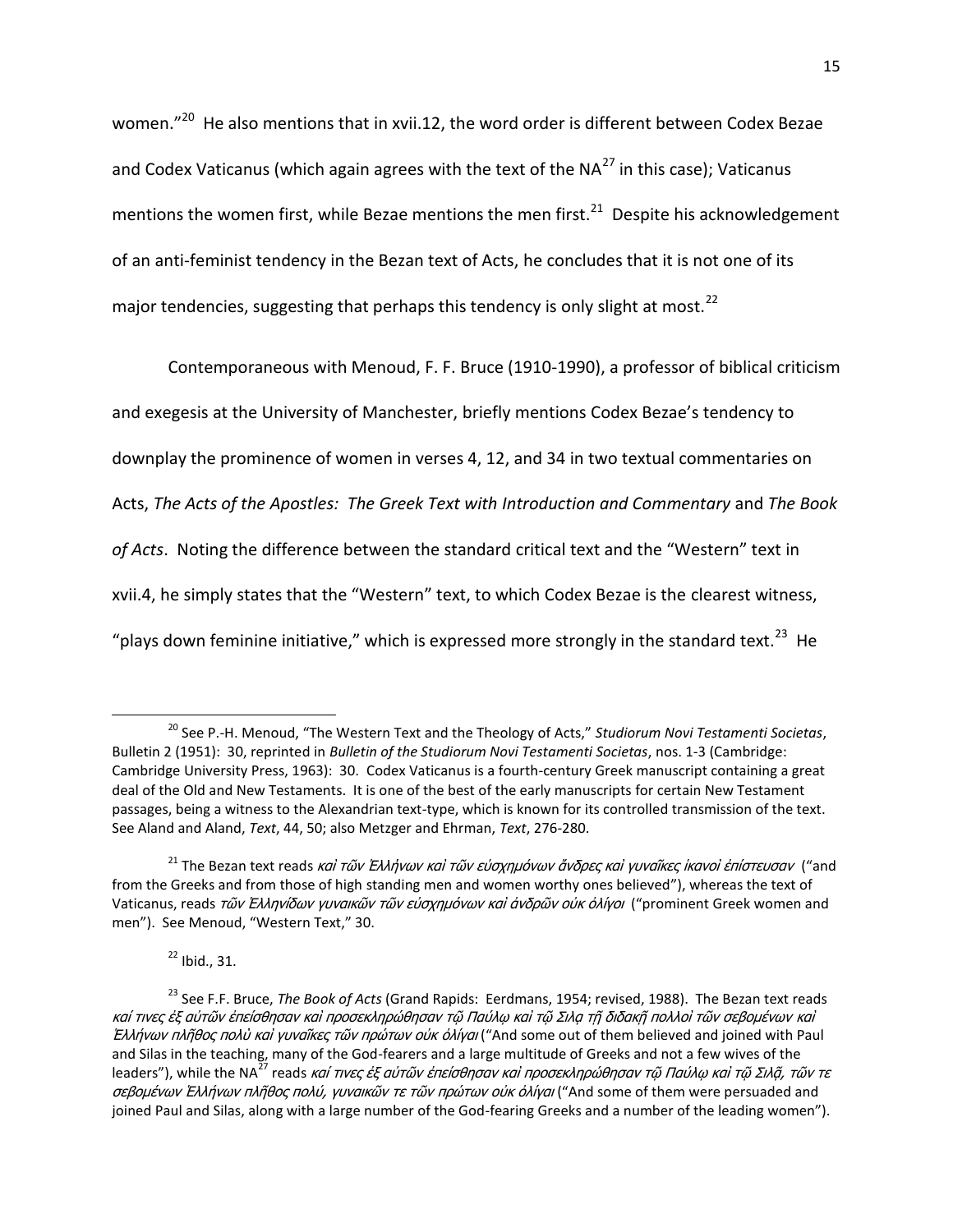also recognizes Bezae's tendency to tone down prominence assigned to women in xvii.12.<sup>24</sup> He cites Ramsay's arguments concerning the origins of the name Damaris (" $\Delta \acute{q} \mu$ apic") in xvii.34, reiterating that it is a variant of  $\delta \acute{q} \mu$  and ("heifer") and that a Latin manuscript contains the reading "Damalis," a typical female name of the time.<sup>25</sup> He also recognizes Bezae's omission of Damaris and its attachment of the gloss  $\epsilon \dot{\nu} \sigma x \dot{\eta} \mu \omega \nu$  to Dionysius. He recalls Ramsay's suggestion (see p. 10, n.9 above) that Damaris was a foreigner who may have been one of the Hetairai, since it was unlikely that an ordinary Athenian woman would have been present at and around the Areopagus to hear Paul's speech.<sup>26</sup> As with Menoud, Bruce examines the anti-feminist tendency more thoroughly than did most of his predecessors, as the volume of published scholarship in general increased following the end of World War II. Nevertheless, due to the halted development of feminism, it will be fifteen years before a scholar again mentions the anti-feminist tendency in the Bezan text of Acts xvii.

By the time the next textual scholar comments upon a possible anti-feminist tendency in the text of Codex Bezae in Acts xvii, the feminist movement has begun progressing once again. Commonly known as the second wave of feminism, the women's movement of the 1960s and early 1970s was a product of the civil rights movement. During this period, many women began to campaign for equal rights alongside African-Americans, demanding that they be treated as equals to men. In 1964, Margaret Crook, a professor of religion and biblical literature at Smith

<sup>&</sup>lt;sup>24</sup> See F.F. Bruce, *The Acts of the Apostles: The Greek Text with Introduction and Commentary* (London: Tyndale Press, 1951), 329.

<sup>25</sup> The text of the Latin manuscript reads *et mulier nomine Damalis* ("and a woman named Damalis") at xvii.34. A.C. Headlam (1862-1947), an English theologian and Bishop of Gloucester from 1923 until 1945, notes this in James Hastings, et al., eds., *A Dictionary of the Bible, Dealing with its Language, Literature, and Contents, Including the Biblical Theology*, vol. 1 (New York: Charles Scribner's Sons, 1908), 545.

<sup>26</sup> See Bruce, *Acts of the Apostles*, 341; cf. Ramsay, *Church*, 161; cf. Ramsay, *St. Paul*, 252.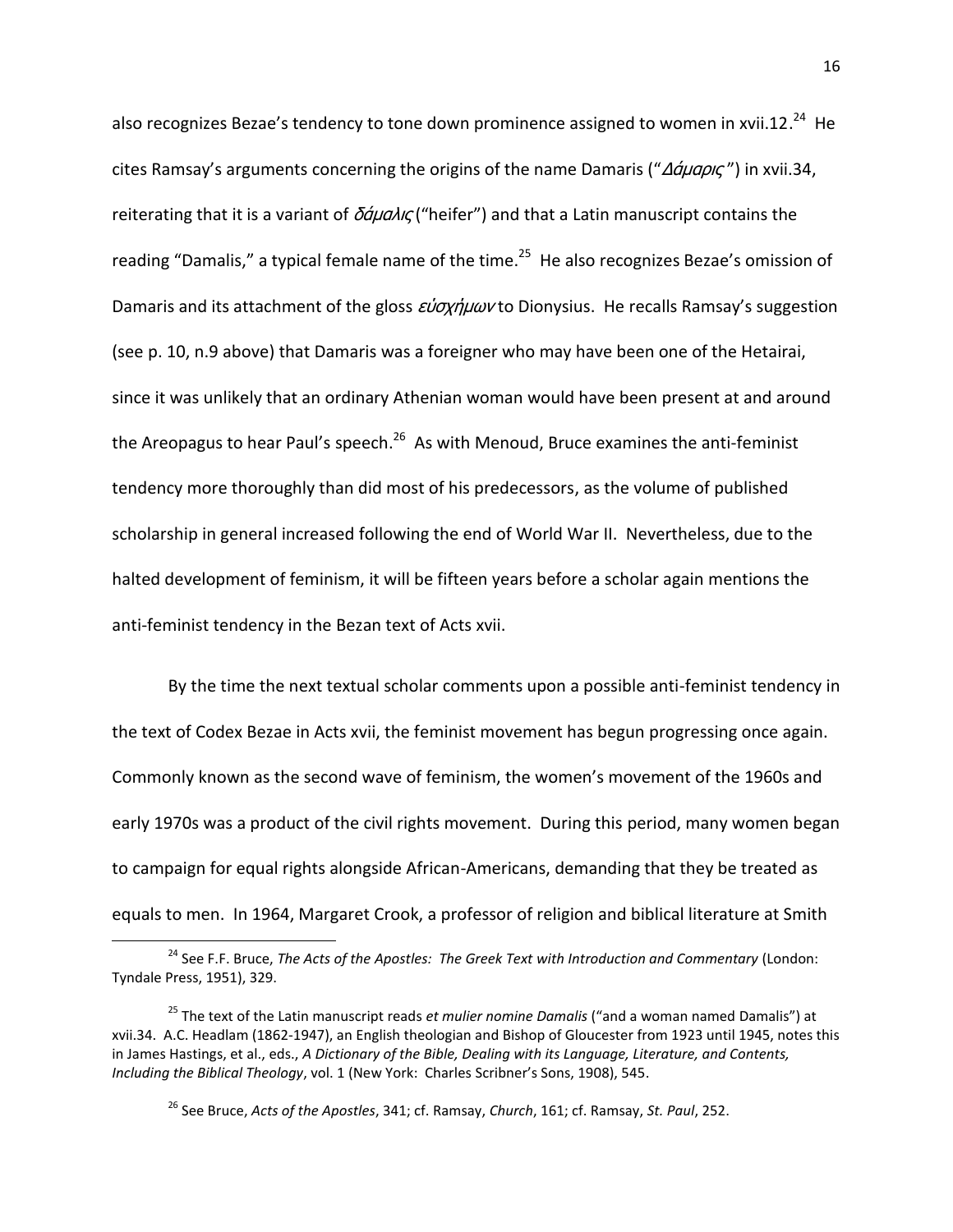College and member of the Society of Biblical Literature, published *Women and Religion*, one of the earliest significant feminist biblical works written by a credentialed female scholar; in it, she encouraged the equality of men and women in a new understanding of God and religion.<sup>27</sup> In the midst of this feminist activity, Eldon Jay Epp, a professor of biblical literature at Case Western Reserve University and former President of the Society of Biblical Literature, wrote a groundbreaking work, *The Theological Tendency of Codex Bezae Cantabrigiensis in Acts*, published in 1966, in which he argues that the text of Codex Bezae is decidedly anti-Judaic. Although discussion of an anti-feminist tendency lies outside of the focus of his book, he acknowledges its possible presence at several points, suggesting that further study be done on some of the textual variants in question. For example, in his analysis of xvii.12, he mentions that the text in Codex Bezae deemphasizes the prominence of the women ("γυναΐκες") who listened to Paul and believed.<sup>28</sup>

During the latter half of the 1960s, feminist activists concerned with the lack of scholarship dealing with women in the Bible and in the history of the Christian Church. In 1967, Elsie Culver, a lay church professional, published *Women in the World of Religion*, criticizing biblical scholars for failing to study the status and roles of women in the Bible and urging that they begin to research these issues for the benefit of contemporary women. By the 1970s, some biblical scholars started to respond to her call, but not before another textual critic would investigate the anti-feminist tendency in the Bezan text of Acts xvii. This scholar was Bruce M. Metzger (1914-2007), a professor at Princeton Theological Seminary, Bible editor on the board

<sup>27</sup> See Meyers, Craven, and Kraemer, *Women in Scripture*, 25; also Clifford, *Feminist Theology*, 272.

<sup>28</sup> See Epp, *Theological Tendency*, 75 and n.3, 89-90, 167 n. 7.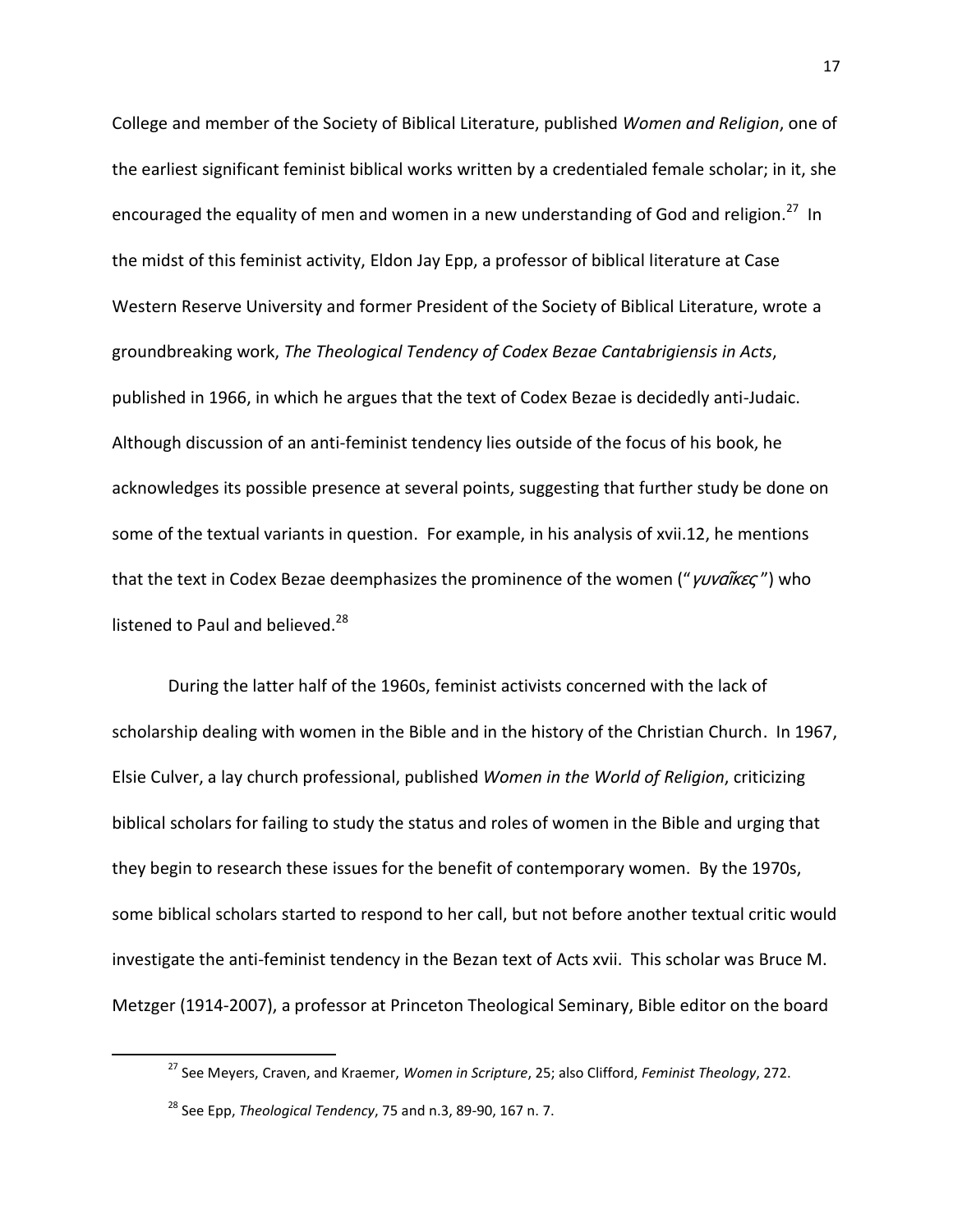of the American Bible Society, and scholar of Greek and the New Testament. In 1971, he published *A Textual Commentary on the Greek New Testament*, in which he recognizes that rearranged word order in the Bezan text of xvii.12 lessens the importance assigned to women in the standard text, citing Menoud's observation (see pp. 15-16 above).<sup>29</sup> He also writes a great deal about xvii.34. First, he acknowledges the omission of the phrase καὶ γυνὴ ὀνόματι Δάμαρις ("and a woman named Damaris") and states that some scholars have used this textual variant to claim that the Bezan text of Acts contains an anti-feminist attitude, specifically citing Ramsay (see pp. 9-11 above). Metzger, however, seems somewhat ambivalent about pronouncing the existence of a definite anti-feminist tendency within Codex Bezae due to his preference the argument of A. C. Clark concerning xvii.34 (see pp. 12-13 above), who suggested that an entire line, not just a single phrase, had been omitted accidentally so that what remains in Bezae is *ἐν οἶς καὶ Διονύσιος τις Ἀρεοπαγίτης εὐσχήμων καὶ ἕτεροι σὺν αὐτοῖς* ("among whom were both Dionysis, a certain Areopagite of high standing, and others with them"). $^{30}$ 

Metzger goes on to remark upon the curious usage of  $\epsilon \nu \sigma \chi \eta \mu \omega \nu$  in xvii.34 to indicate the status attributed to Dionysius, since his identity as an Areopagite would imply his high standing even without using the additional adjective.<sup>31</sup> He clarifies his understanding of why  $\epsilon \nu \sigma \chi \eta \mu \omega \nu$  was inserted by citing Robinson's explanation (see p. 10 above):

According to Robinson it is significant that in Acts the word εύσχήμων is used only of women (xiii.50; xvii.12). Under the influence of its usage earlier in Acts some gallant scribe added

<sup>29</sup> See Metzger, *Textual Commentary*, 454 and note.

<sup>30</sup> Ibid., 459; cf. Ramsay, *Church*, 161 f.

<sup>&</sup>lt;sup>31</sup> The term Areopagite ("*Ἀρεοπαγίτης"*) refers to a member of the Athenian Areopagus; see above.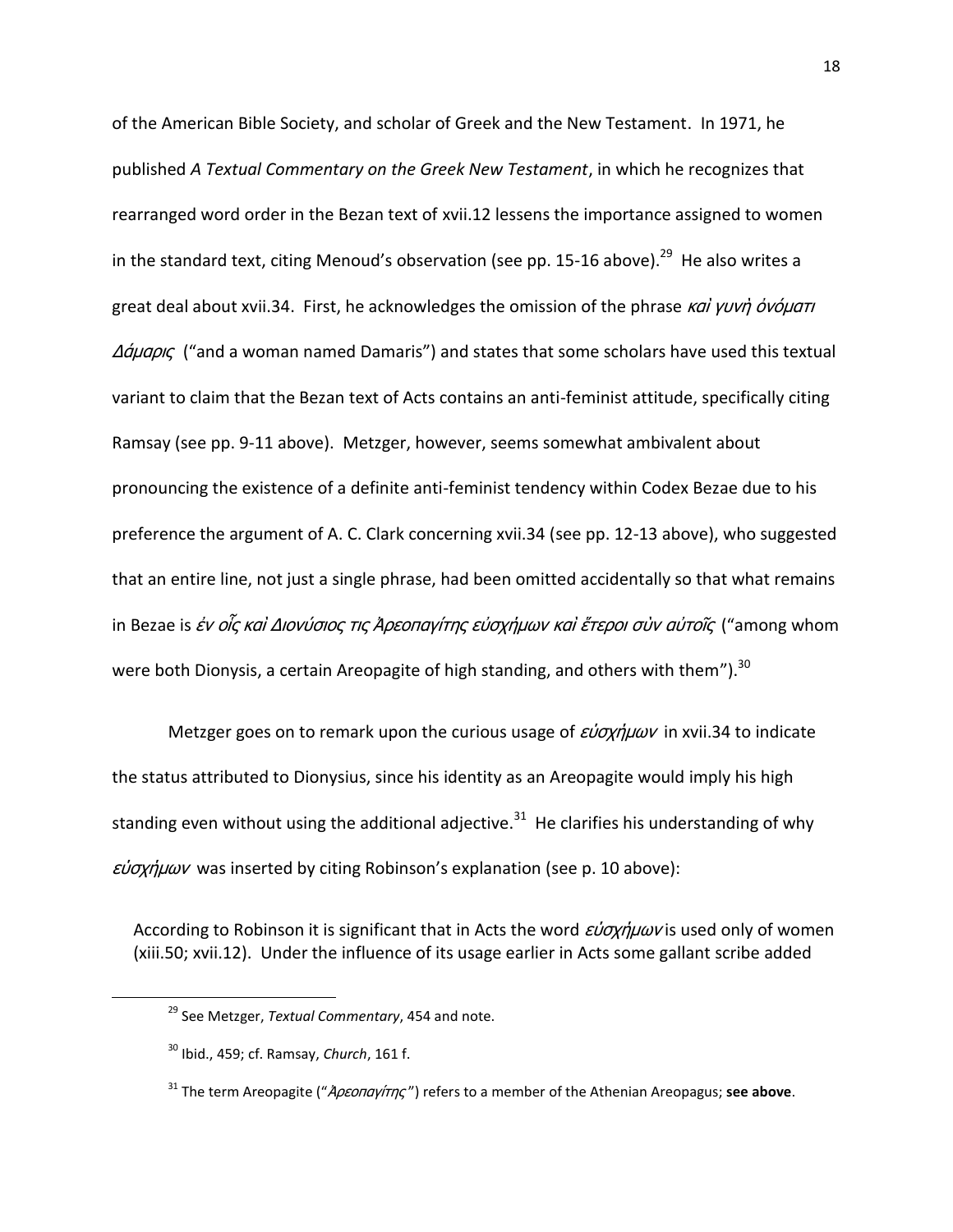the word after Δάμαρις. Later, after the church had taken her stand against the pagan or heretical claims advanced in behalf of her ambitious women, a more orthodox if less chivalrous transcriber deleted the name of Damaris altogether, but left the adjective standing, a witness at once against his own deed and the deed of the scribe who had gone before him. $32$ 

Metzger also cites Ramsay's observation (see p. 10, n. 9 above) concerning the plausibility of an Athenian noble woman hearing Paul and the possibility of Damaris being a vulgarism for *damalis* ("heifer"), making her one of the *Hetairai*, who very well could have been among those listening to Paul.<sup>33</sup> Although he acknowledges the anti-feminist nature of several of Bezae's specific readings in Acts, Metzger seems hesitant to declare that anti-feminism is a tendency within Codex Bezae's text of Acts. This ambivalent treatment of the anti-feminist tendency suggests that at the dawn of the 1970s, both he and the field of textual criticism that he represents were in the process of coming to terms with the new understandings and interpretations that feminist ideas were bringing to traditional biblical criticism.

During the 1970s and 1980s, feminist thought developed rapidly as the second wave of feminism gave way to a third wave, in which the issues of discrimination against women based upon their race began to be addressed by feminist scholars. During this period, feminist ideas also finally achieved treatment and growing respect within the world of biblical scholarship. For instance, Roman Catholic theologian Rosemary Radford Ruether edited the anthology *Religion and Sexism* in 1974, a work containing essays highlighting the positive and negative treatment of women in the Bible. It was also during this period that feminist biblical

<sup>32</sup> See Metzger, *Textual Commentary*, 460; I changed the author's Arabic numerals to Roman numerals for the sake of consistency.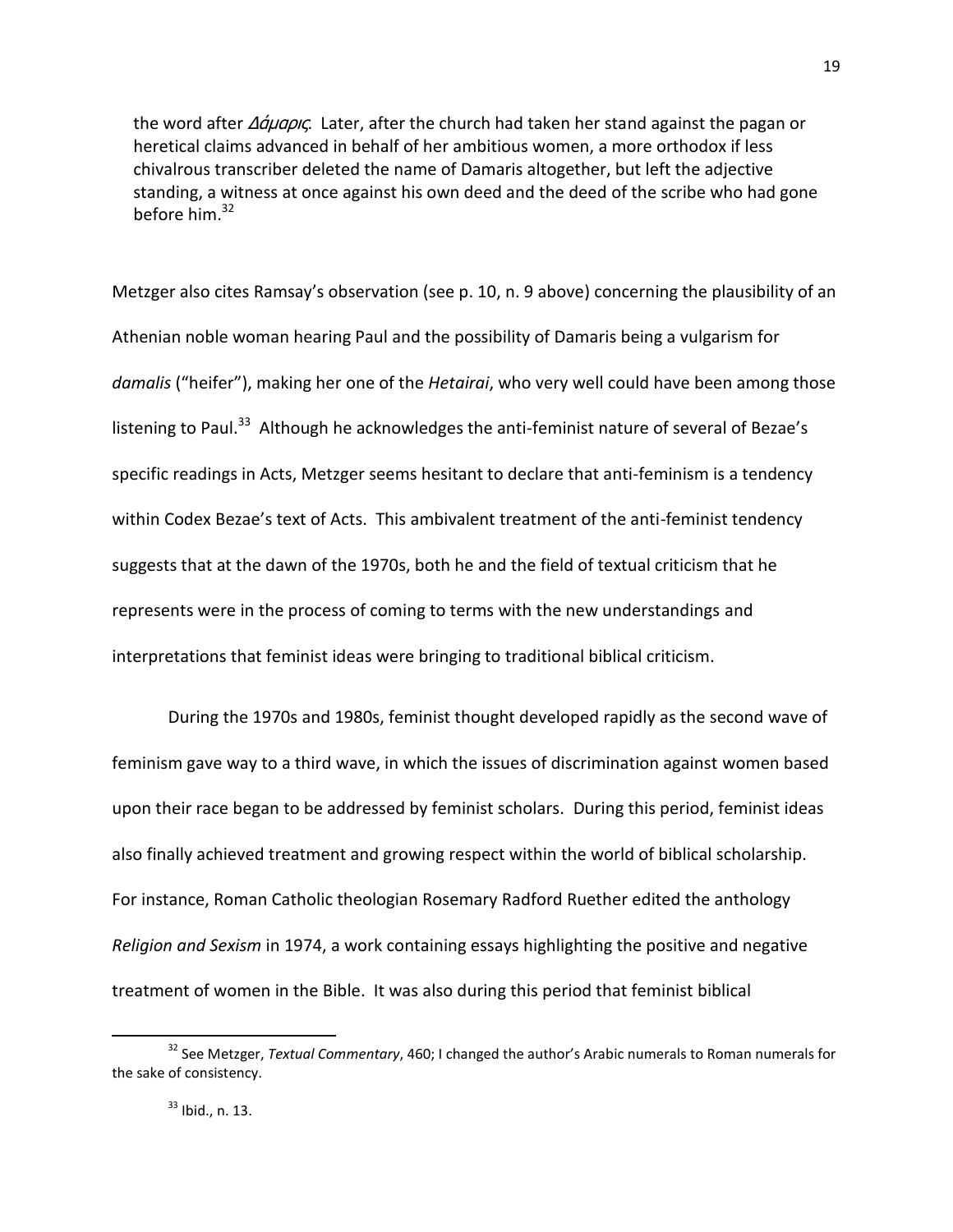hermeneutics developed as a discipline within feminist biblical scholarship. As noted earlier (see p. 6 above), feminist biblical hermeneutics refers to the interpretation of biblical and extrabiblical writings in the interest of women. It was this feminist interpretation of the New Testament that finally led to a feminist scholar using her biblical expertise to recognize an antifeminist tendency within the Bezan text of Acts xvii. This was Elisabeth Schüssler Fiorenza, a prominent feminist theologian, professor at Harvard Divinity School, and co-founder and editor of the *Journal of Feminist Studies in Religion*, who argues in her 1983 work *In Memory of Her: A Feminist Theological Reconstruction of Christian Origins* that Codex Bezae eliminates references to the prominence of women that the original author strove to highlight. She supports her statement by claiming that in xvii.4, the Bezan text rewrites γυναικῶν τε τῶν πρώτων οὐκ ὀλίγαι ("a number of the leading women") so that it reads και γυναΐκες τῶν πρώτων ("wives of the leaders"), thereby lessening the prominence of the women in that passage. She moves on to xvii.12, where she argues that the Bezan text deletes the original emphasis placed on the noble women, and then to xvii.34, where she recognizes that Codex Bezae deletes the name of the female convert Damaris. Schüssler Fiorenza ends this particular section of her book by concluding that "the androcentric selection and transmission of early Christian traditions have manufactured the historical marginality of women, but they are not a reflection of the historical reality of women's leadership and participation in the early Christian movement," asserting that the rich history of women living during the early Christian period has largely been lost due to this androcentric textual transmission.<sup>34</sup> Her argument here is significant because she is essentially the first biblical scholar since Ramsay, who wrote ninety years earlier, to draw

l

<sup>&</sup>lt;sup>34</sup>See Elisabeth Schüssler Fiorenza, *In Memory of Her: A Feminist Theological Reconstruction of Christian Origins* (New York: Crossroad, 1983), 51-52.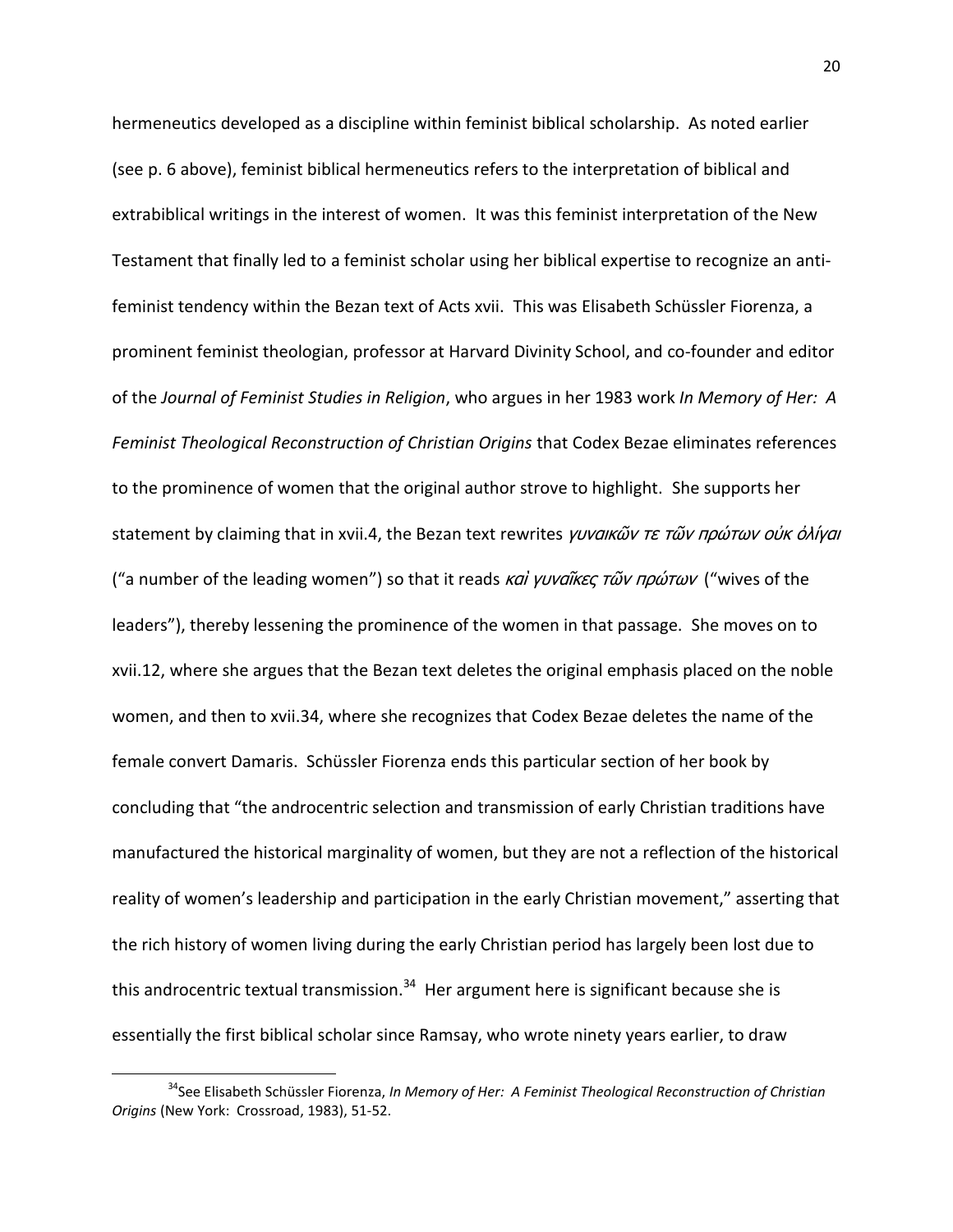historical conclusions from textual observations in terms of Codex Bezae and its text of Acts xvii.

Due to a great extent to Schüssler Fiorenza's work, the corpus of scholarship focusing on the anti-feminist tendency in Acts xvii of the Bezan text grew significantly as scholars studying Codex Bezae began to acknowledge this tendency much more consistently than they did before. In his 1984 article "The Anti-Feminist Tendencies of the 'Western' Text in Acts," Ben Witherington III, a professor of New Testament interpretation at Asbury Theological Seminary, begins by acknowledging the widely-known fact that the so-called "Western" text, to which Codex Bezae is the best witness, has unique and particular theological tendencies. He goes on to remark, however, that the noticeable anti-feminist tendency within this text has not received sufficient attention from scholars, and that the purpose of his article is to review the evidence for such a tendency. From this call for further scholarly investigation into this topic, Witherington begins his brief yet well-supported and stimulating elaboration on the antifeminist tendency in the "Western" text of Acts, in which our three verses in xvii are major players. Without citing it, Witherington essentially reiterates Schüssler Fiorenza's argument (see p. 20 above) that the "Western" text downplays or eliminates references to the attention given to women, especially prominent women. He looks first to xvii.4, where he notes that the Bezan text unambiguously reads καί γυναΐκες τῶν πρώτων" ("wives of the leaders") instead of the more well-attested *γυναικῶν τε τῶν πρώτων* ("the leading women"). He then examines xvii.12, where he sees that Codex Bezae corrupts the text so that the prominence of the women is somewhat deemphasized, reading και τῶν εὐσχημόνων ἄνδρες και γυναῖκες ("men and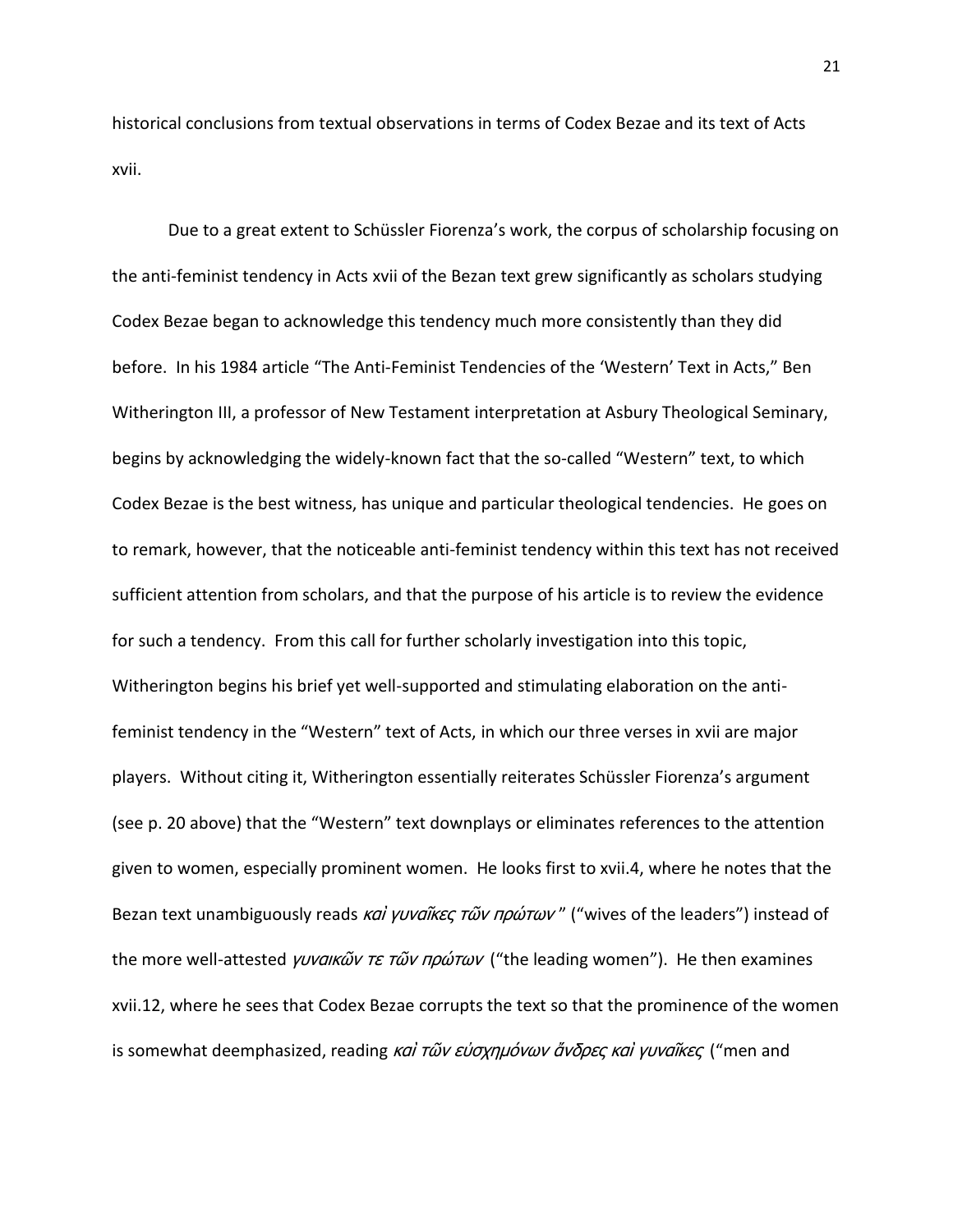women worthy ones") rather than τῶν Ἐλληνίδων γυναικῶν τῶν εὐσχημόνων καὶ ἀνδρῶν οὐκ  $\dot{\phi}$ λίγοι ("a number of prominent Greek women and men").<sup>35</sup>

Witherington goes on to agree with Ramsay's observation (see p. 10 above) that the omission of καί γυνή όνόματι Δάμαρις ("and a woman named Damaris") in the Bezan text of xvii.34 is very likely more evidence that the "Western" text contains an anti-feminist bias. He contrasts this argument with Metzger's, whose conclusion (see pp. 18-19 above) is concurrent with A. C. Clark's suggestion that one of Codex Bezae's textual ancestors accidentally omitted the line.<sup>36</sup> Witherington continues his analysis by suggesting that there may be an additional tendency to elevate the status of men in the text of Codex Bezae, and not simply to limit the textual alteration to lessening the prominence of women. He cites as an example the addition of εύσχημων following Άρεσπαγίτης ("Areopagite") in xvii.34, arguing that the addition is not necessary, as did Clark (see pp. 12-13 above), since the sense of Dionysius' great status is already conveyed by *Άρεοπαγίτης*; Witherington remarks that this textual variant may be "a further attempt to transfer words only applied to women in Acts, so that they apply to men as well."<sup>37</sup> Furthermore, Witherington admits the possibility of the use of εύσχήμων as an original ascription following Damaris' name, which was J. A. Robinson's argument (see p. 10 above), but he does not find it convincing because if Robinson's theory were true, there would be more evidence that it was not only Codex Bezae that added  $\epsilon \nu \sigma \chi \eta \mu \omega \nu$  as an ascription after

l

<sup>&</sup>lt;sup>35</sup> See Witherington, "Anti-Feminist Tendencies," 82.

<sup>36</sup> Ibid., n. 4; cf. Metzger, *Textual Commentary*, 459.

<sup>&</sup>lt;sup>37</sup> See Witherington, "Anti-Feminist Tendencies," 82-83; cf. xvii.12.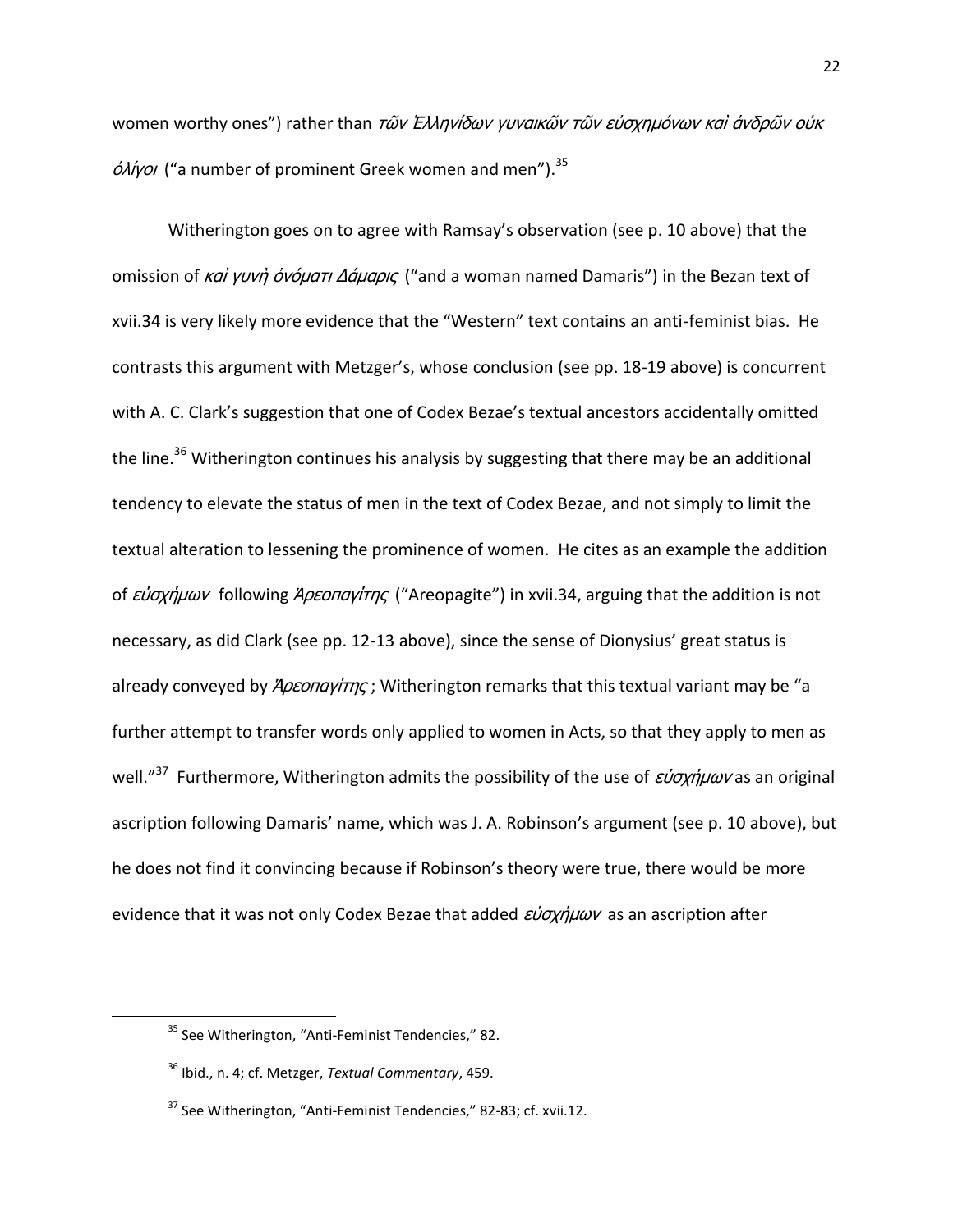Damaris.<sup>38</sup> Witherington concludes his analysis of xvii.34 by challenging Ramsay's assertion (see p. 10, n. 9 above) that a respectable Athenian woman would not have had the opportunity to listen to Paul's speech at the Areopagus, citing historical evidence that noble women in Athens were not bound to their quarters.<sup>39</sup> He does acknowledge, however, as did Ramsay (see p. 10, n. 9 above), the likelihood that Damaris was of the *Hetairai* class, since her name is probably a vulgarized form for "heifer."<sup>40</sup>

Witherington reaches the conclusion that at least some part of the Church was exerting an effort to downplay textual references in Acts to the importance of women in the early years of the Christian movement. $^{41}$  He restates Ramsay's conclusion (see pp. 10-11 above) concerning the Church's dislike and abhorrence toward the prominence of women, emphasizing the likelihood that the "Western" text simply reflects traditional Graeco-Roman views that women should not take eminent roles within the context of public life.<sup>42</sup> Like Ramsay and Shüssler Fiorenza before him, Witherington draws conclusions concerning the historical realities of the early Christian movement from his observations of the alterations of the text; he finds that the reasons behind the textual variants in Codex Bezae lie with the prevalent anti-feminist attitudes of the Graeco-Roman milieu into which Christianity spread. Witherington's thorough study of the anti-feminist tendency suggests that by the time of his

<sup>38</sup> Ibid., 83 and n. 5; cf. Ramsay, *Church*, 161-162.

<sup>&</sup>lt;sup>39</sup> See Witherington, "Anti-Feminist Tendencies," 83; cf. D.C. Richter, "The Position of Women in Classical Athens," *Classical Journal*, 67 (1971): 7 and notes; cf. Ramsay, *St. Paul*, 252.

<sup>40</sup> See Witherington, "Anti-Feminist Tendencies," 83; cf. Ramsay, *St. Paul*, 252.

<sup>&</sup>lt;sup>41</sup> See Witherington, "Anti-Feminist Tendencies," 83.

<sup>42</sup> Ibid., 84; cf. Ramsay, *Church*, 162; cf. J.P.V.D. Balsdon, *Roman Women: Their History and Habits* (London: The Bodley Head, 1962).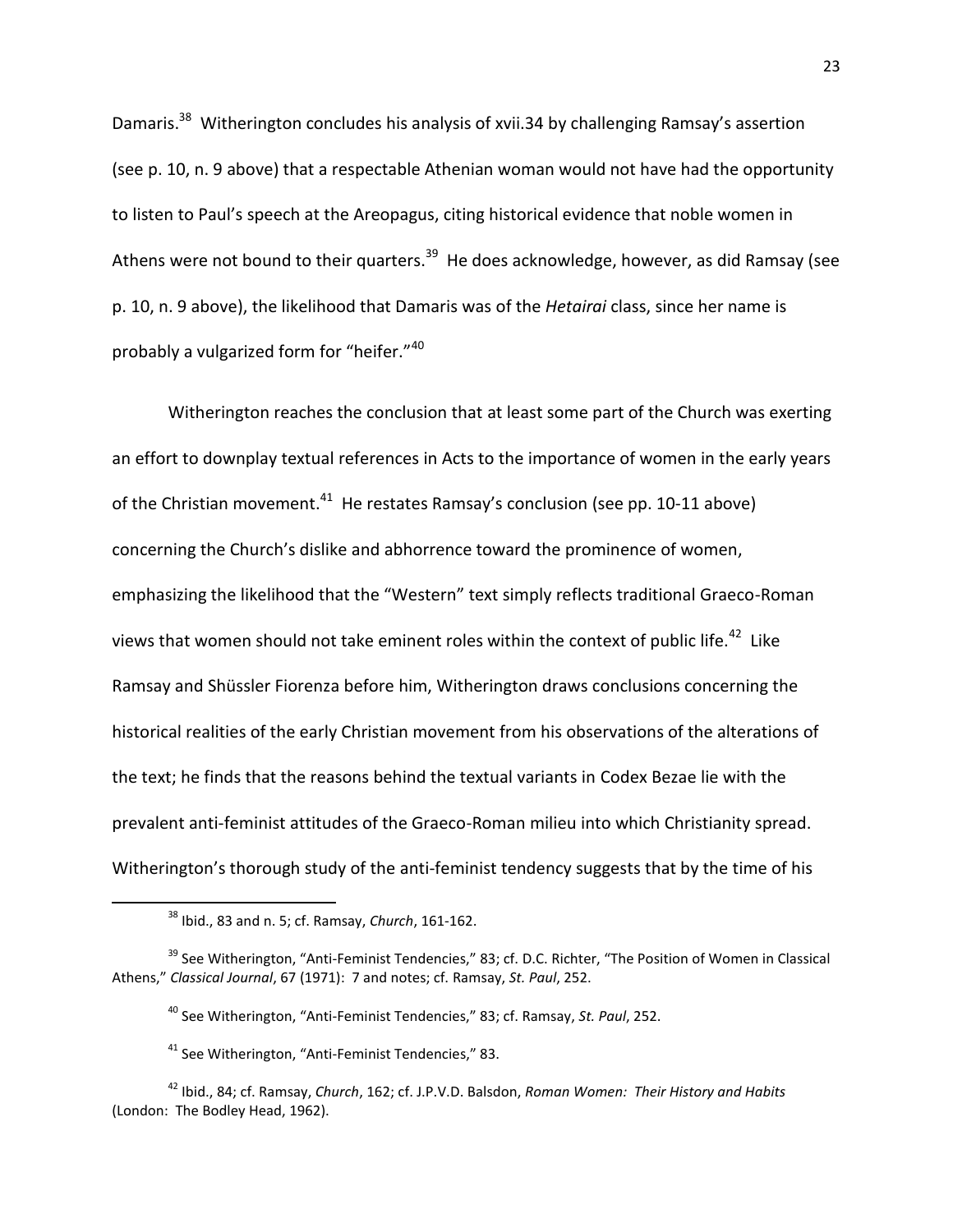writing, the field of feminist biblical criticism had influenced mainstream textual critical thought to the extent that non-feminist biblical scholars were beginning to research the issues that their feminist contemporaries had been writing about for two decades.

The next scholar to investigate the anti-feminist tendency in Acts xvii of Codex Bezae is Richard I. Pervo in his essay "Social and Religious Aspects of the 'Western' Text," published in 1985, just one year after Witherington wrote his article. Pervo is a retired professor of New Testament and Christian studies at the University of Minnesota. He first recognizes other scholars who have commented on the presence of an anti-feminist element in Codex Bezae, including Ropes, Bruce, Menoud, Metzger, and Witherington. He also comments on the paucity of scholarly reflection upon the significance of this anti-feminist tendency since Ramsay's work nearly a century earlier, voicing his hope to advance the discussion through his own textual analysis. Pervo begins by stating that the "Western" text tones down the prominence among converts given to women in Acts. Concerning the textual change at xvii.4 in the Bezan text, from *γυναικῶν τε τῶν πρώτων* ("the leading women") to *καὶ γυναῖκες τῶν πρώτων* ("wives of the leaders"), Pervo suggests that the wives of the leading citizens were acceptable as converts as long as their status was derived from their husbands, rather than from their own personal background or accomplishments. He then briefly mentions that in xvii.12, the "Western" text transfers the attention from the prominent women to the men. He devotes more analysis to xvii.34, where he finds that Damaris' name was probably deleted from the text of Codex Bezae, since the adjective  $\epsilon \nu \sigma \chi \eta \mu \omega \nu$  always applies to women; additionally the plural  $\alpha \nu \tau \sigma \tilde{\kappa}$  ("them," "themselves") signifies that originally, there had been at least one more name in addition to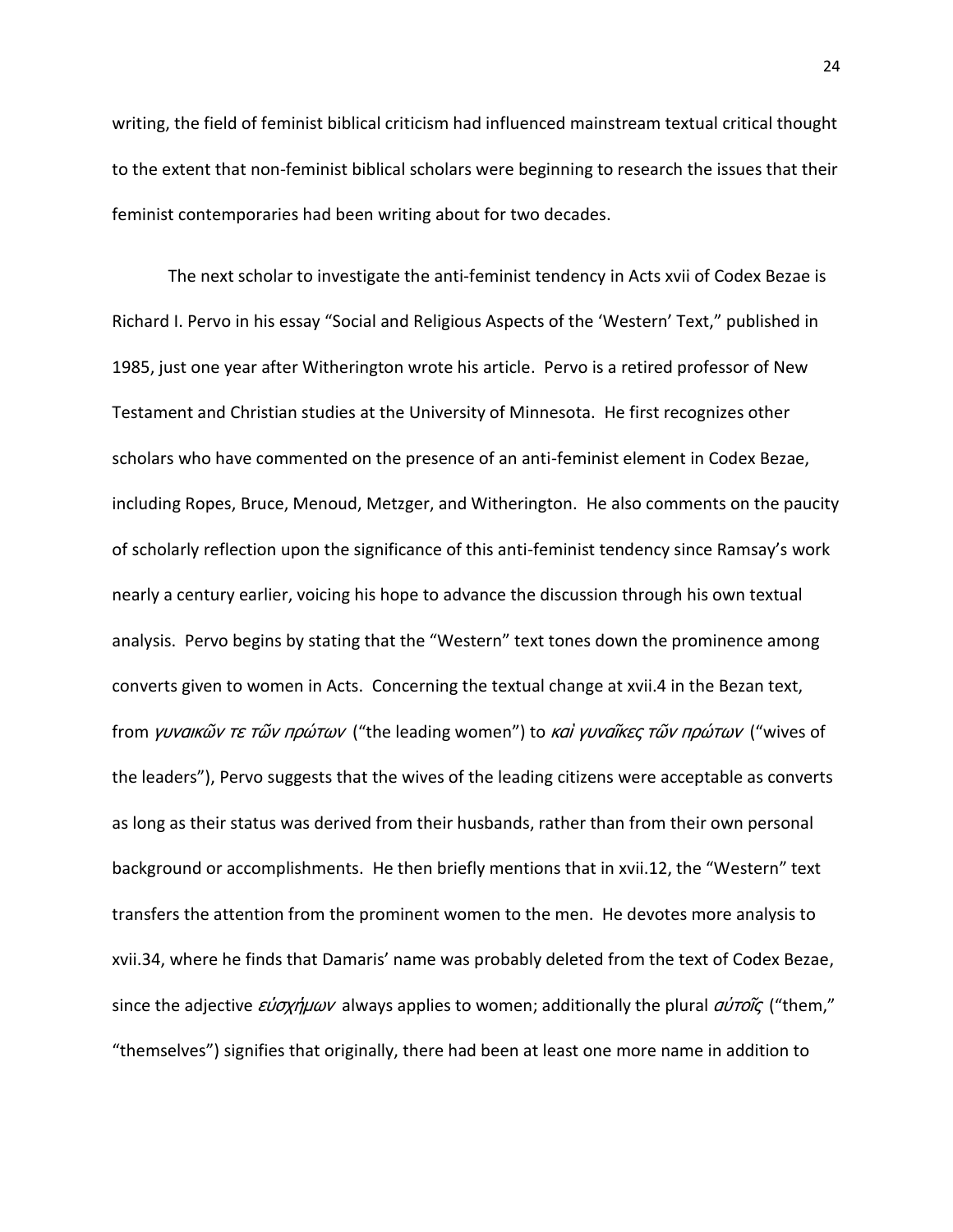Dionysius, which is still listed.<sup>43</sup> From this and other evidence, Pervo concludes that the "Western" reviser chose not to advance the notion that the early Christian faith appealed especially to women of prominence, since the Christian movement as understood by the reviser was not concerned with converting women of high status. Like Ramsay before him and some of his own contemporaries, therefore, Pervo strives to use his textual observations of an antifeminist bias in the Acts of Codex Bezae and draw conclusions from them concerning the history of women in early Christianity.<sup>44</sup>

Since the early 1990s, scholars have largely referenced these earlier works when discussing the anti-feminist tendency in Codex Bezae found within Acts xvii, while continuing to analyze the textual variants in order to posit their own observations and conclusions. During this period, feminist scholarship has made significant strides in terms of extending its influence over the whole of biblical scholarship, and so much of the work written by biblical scholars during the 1990s and 2000s incorporates elements of feminist biblical criticism. Due to the large amount of scholarship on this topic produced within this period, I will treat these recent scholarly contributions more generally than those I have discussed previously. In 1992, Codex Bezae scholar David C. Parker, an Edward Cadbury professor of theology at the University of Birmingham, wrote an exhaustive study, *Codex Bezae: An Early Christian Manuscript and Its Text*. In it, Parker briefly references Schüssler Fiorenza's case study of the anti-feminist tendency in Acts, citing our three verses in xvii (4, 12, and 34) as instances in which all textual

l

<sup>43</sup> See Richard I. Pervo, "Social and Religious Aspects of the 'Western' Text," in *The Living Text: Essays in Honor of Ernest W. Sanders*, eds. Dennis E. Groh and Robert Jewett (Lanham: University Press of America, 1985), 238.

<sup>&</sup>lt;sup>44</sup> Ibid., "Social and Religious Aspects," 238-239.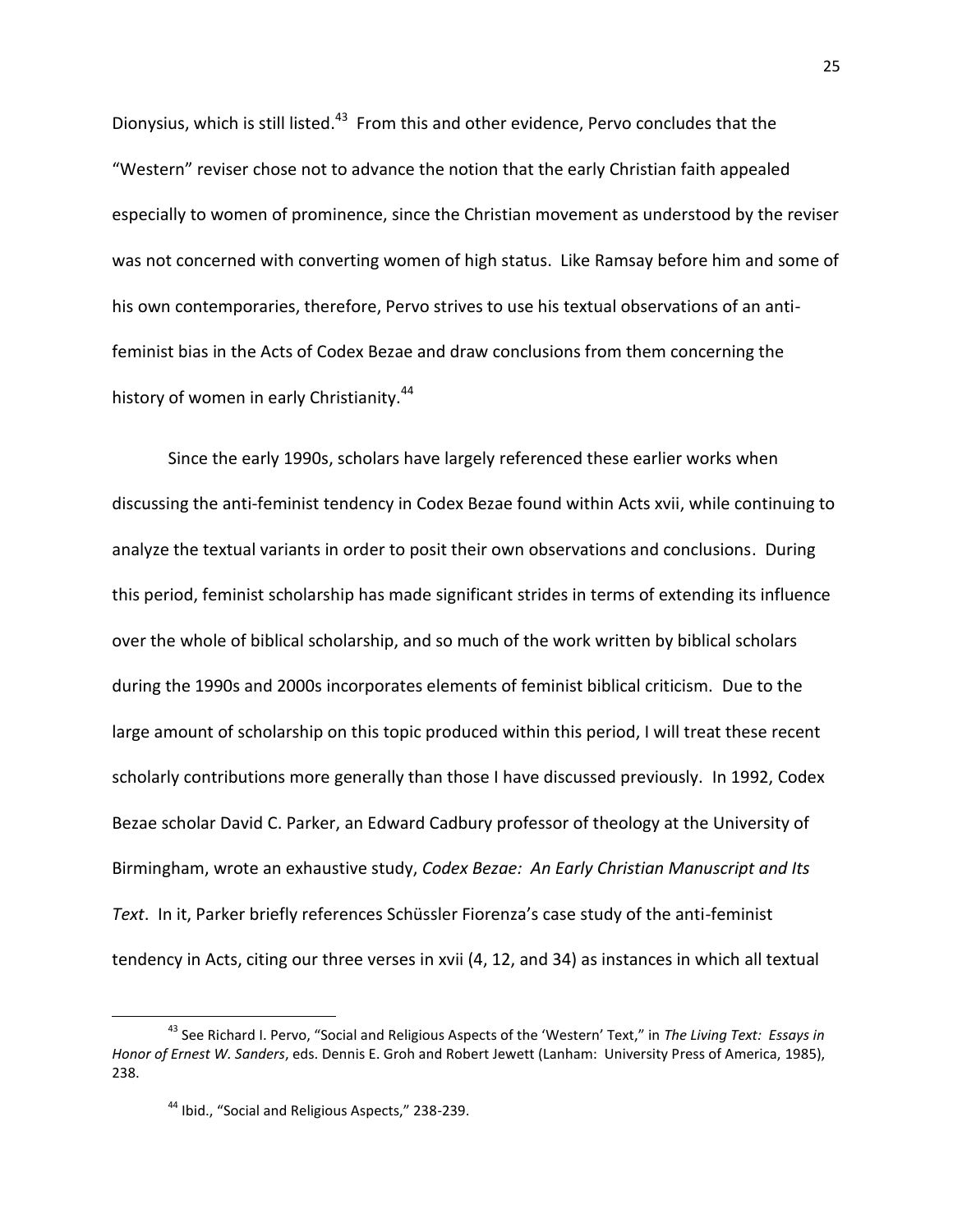alterations have a theological significance.<sup>45</sup> Also in 1992, Metzger published the third edition of *The Text of the New Testament*, in which he recognizes that Codex Bezae's readings for xvii.4 and xvii.12 indicate this text's assumption that the status of the women mentioned in this text was derived from their husbands and not from their own achievements, as well as its disapproval of the precedence given to women over men. He also briefly mentions Bezae's variant at xvii.34, in which καί γυνή όνόματι Δάμαρις ("and a woman named Damaris") was omitted.<sup>46</sup>

Bart D. Ehrman, a New Testament textual critic and professor of religious studies at the University of North Carolina at Chapel Hill, published two articles, "The Text as Window: New Testament Manuscripts and the Social History of Early Christianity" in 1995 and "The Text of the Gospels at the End of the Second Century" in 1996; in both he briefly discusses the Bezan bias against the prominence of women. In the former article, he mentions Witherington's work examining Codex Bezae's tendency to deemphasize the status of women in the early Church, as witnessed by the variants in xvii.4 and xvii.12, specifically noting the change in xvii.4 from γυναικῶν τε τῶν πρώτων ("the leading women") to καί γυναῖκες τῶν πρώτων ("wives of the leaders").<sup>47</sup> In the latter article, Ehrman also focuses on the early Christian oppression of women, but he expands his discussion somewhat, providing more social historical context. In this article, he finds that the anti-feminist tendency in Codex Bezae reflects the proto-orthodox

<sup>45</sup> See D.C. Parker, *Codex Bezae: An Early Christian Manuscript and Its Text* (Cambridge: Cambridge University Press, 1992), 191-192; cf. Schüssler Fiorenza, *In Memory of Her*, 52.

<sup>&</sup>lt;sup>46</sup> See Metzger, *The Text of the New Testament: Its Transmission, Corruption, and Restoration*, 3<sup>rd</sup> ed. (New York/Oxford: Oxford University Press, 1992), 295-296.

 $47$  See Ehrman, "The Text as Window," 367-368; cf. Witherington, "Anti-Feminist Tendencies," 82-84.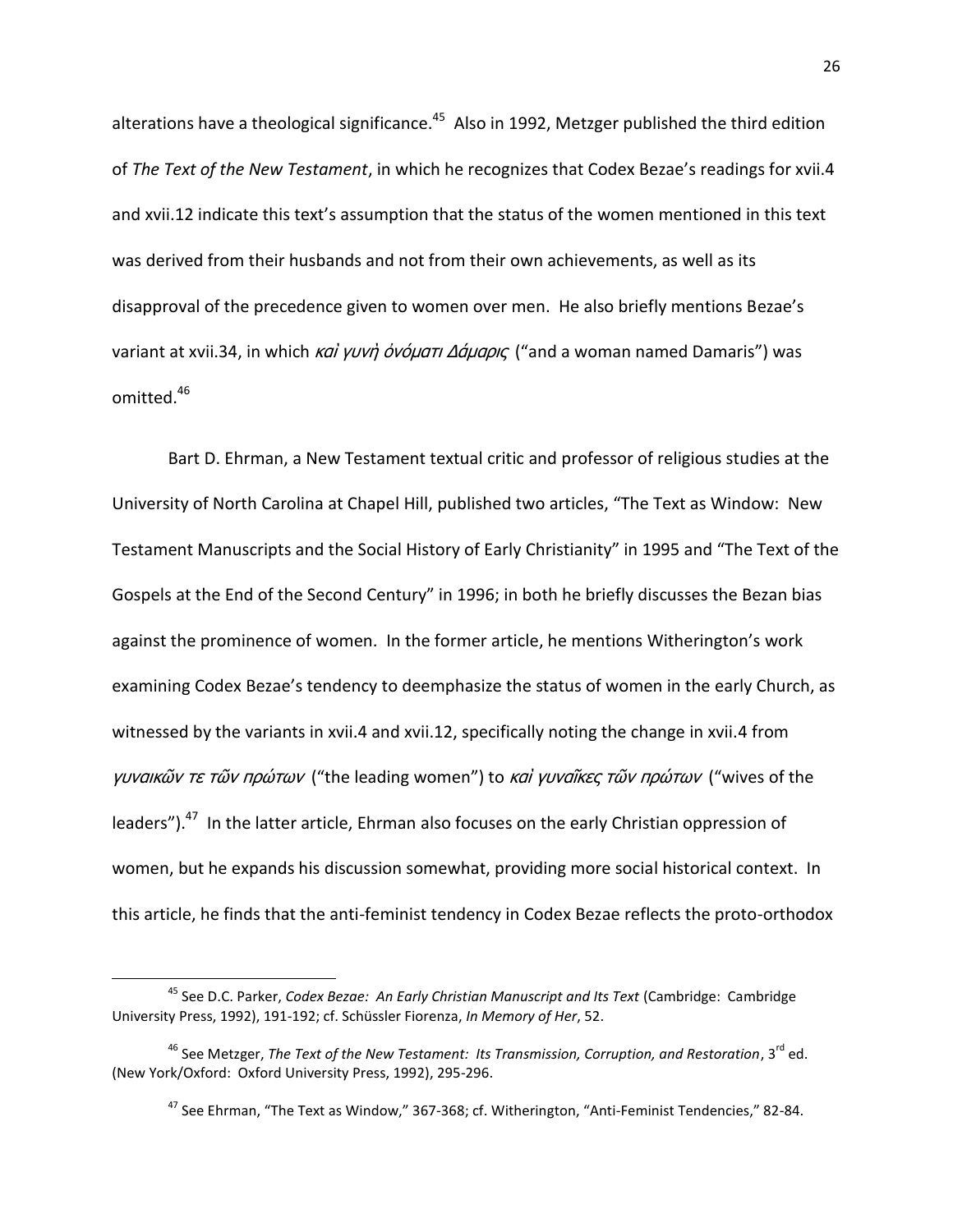suppression of women with prominent roles within the Christian ministry that had begun by the end of the first century. He again cites Witherington's 1984 article and mentions the same textual variant in xvii.4 that he did in his previous article, and he also cites Schüssler Fiorenza's 1984 work in his brief analysis of that variant. $^{48}$ 

In 2000, Kim Haines-Eitzen, professor of Christianity, Judaism, and Graeco-Roman religions at Cornell Univeristy, published *Guardians of Letters: Literacy, Power, and the Transmitters of Early Christian Literature*, in which she references Witherington and both of Ehrman's articles, finding that Bezae "preserves readings that diminish the roles and prominence of women in the early Christian movement." She goes on to cite as examples of this phenomenon xvii.4, xvii.12, and xvii.34; in xvii.4, *γυναικῶν τε τῶν πρώτων οὐκ ὀλίγαι* ("a number of the leading women") is replaced by και γυναικες των πρώτων ("not a few wives of the leaders"), a change that she considers to be a deliberate assertion of gender hierarchy. In xvii.12, she finds that Codex Bezae transposes the order of the words so that the importance assigned to the men in the verse overshadows the original importance of the women; and in xvii.34, she observes Bezae's deletion of the name Damaris.<sup>49</sup> Also in 2000, Ross S. Kraemer, a professor of the New Testament at Brown University, in *Women in Scripture: A Dictionary of Name and Unnamed Women in the Hebrew Bible, the Apocryphal/Deuterocanonical Books, and the New Testament*, finds Bezae's textual variants at xvii.4 and xvii.12, although she doesn't

<sup>48</sup> See Ehrman, "The Text of the Gospels at the End of the Second Century," in *Codex Bezae: Studies from the Lunel Colloquium, June 1994*, ed. D. C. Parker and C.-B. Amphoux (Leiden/New York: Brill, 1996), 114-116; cf. Witherington, "Anti-Feminist Tendencies," 82-84; cf. Schüssler Fiorenza, *In Memory of Her*, 51-52.

<sup>49</sup> See Kim Haines-Eitzen, *Guardians of Letters: Literacy, Power, and the Transmitters of Early Christian Literature* (Oxford: Oxford University Press, 2000), 116; Witherington, "Anti-Feminist Tendencies," 82-84; cf. Ehrman, "The Text of the Gospels," 114-116; cf. Ehrman, "The Text as Window," 367-368.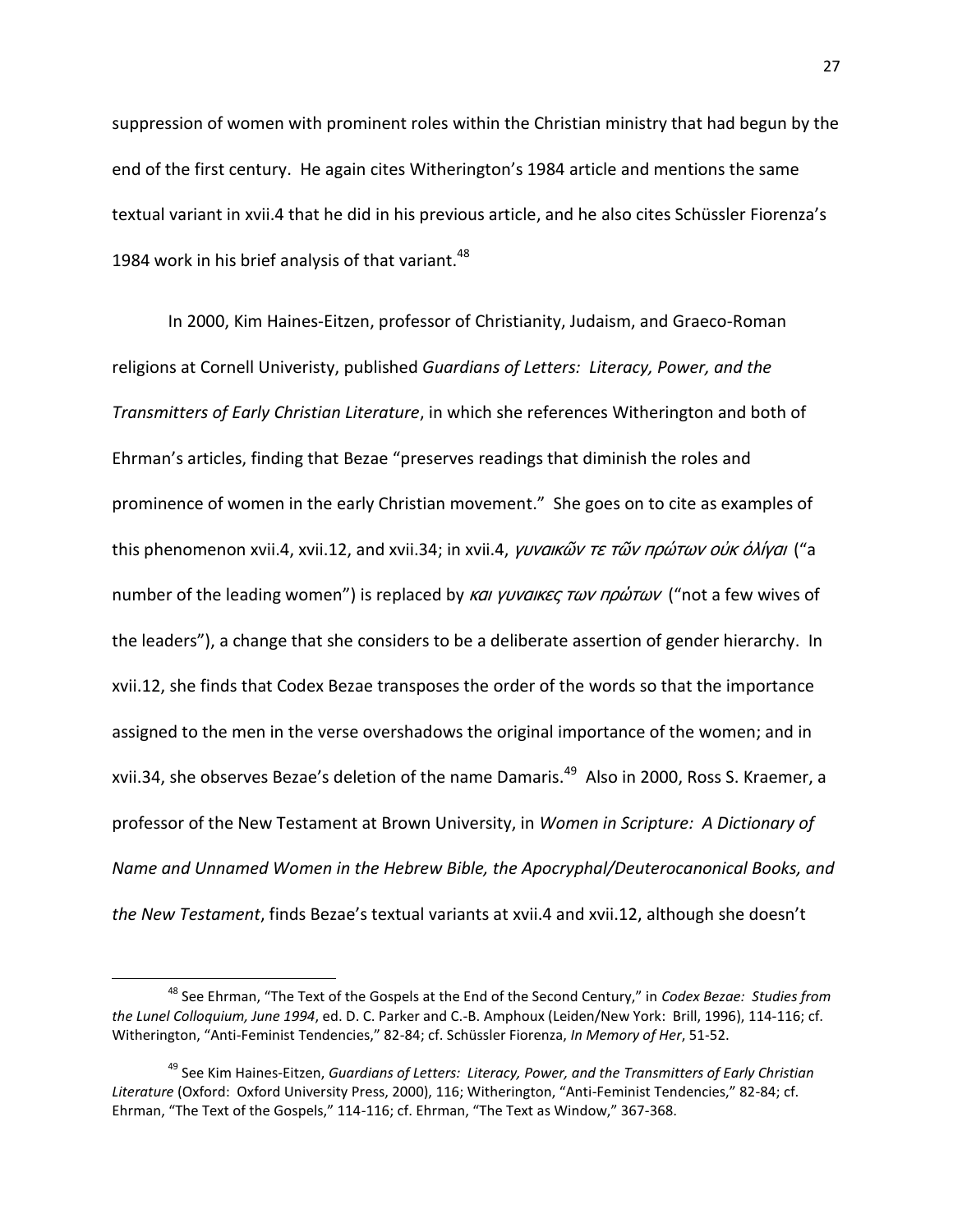perform much analysis of them. She does, however, cite Witherington's article as a source of further study on the variants.<sup>50</sup>

In 2004, Wayne C. Kannaday, a professor of religion and philosophy at Newberry College, wrote *Apologetic Discourse and the Scribal Tradition: Evidence of the Influence of Apologetic Interests on the Text of the Canonical Gospels*. In his discussion of Schüssler Fiorenza's description of "an androcentric selection and transmission of early Christian traditions," Kannaday briefly mentions Schüssler Fiorenza's textual evidence from Codex Bezae that indicates a deliberate elimination of women from the text, specifically citing xvii.4 and xvii.12. Although he nowhere else mentions the anti-feminist tendency within the Bezan text, Kannaday discusses many issues concerning women within the early Christian movement in great detail, and his arguments are worth reading.<sup>51</sup> Most recently, Roli G. dela Cruz, professor of Greek, New Testament, and hermeneutics at Asia Pacific Theological Seminary, has written "Acts in Codex Bezae: An Orthodox Christian Text" as a lectureship paper for the Asia Pacific Theological Seminary.<sup>52</sup> It is a thorough analysis of the text of Codex Bezae through the lens of several specific issues within early Christianity, including the marginalized social status of women. Dela Cruz recognizes a number of scholars who have contributed to the discussion of the tendency within Codex Bezae to degrade women, and specifically Pervo, Menoud, Schüssler Fiorenza, and Parker. Then he goes on to discuss, among other variants, the Bezan reading of

<sup>50</sup> See Meyers, Craven, and Kraemer, *Women in Scripture*, 465-466; cf. Witherington, "Anti-Feminist Tendencies," 82-84.

<sup>51</sup> Wayne C. Kannaday, *Apologetic Discourse and the Scribal Tradition: Evidence of the Influence of Apologetic Interests on the Text of the Canonical Gospels* (Leiden/Boston: Brill, 2004), 178-179; cf. Schüssler Fiorenza, *In Memory of Her*, 48-53.

 $52$  This paper is available via www.bhd.bz/apts/index.cfm?eAction=viewfile&fileid=42 (accessed 11 December, 2008).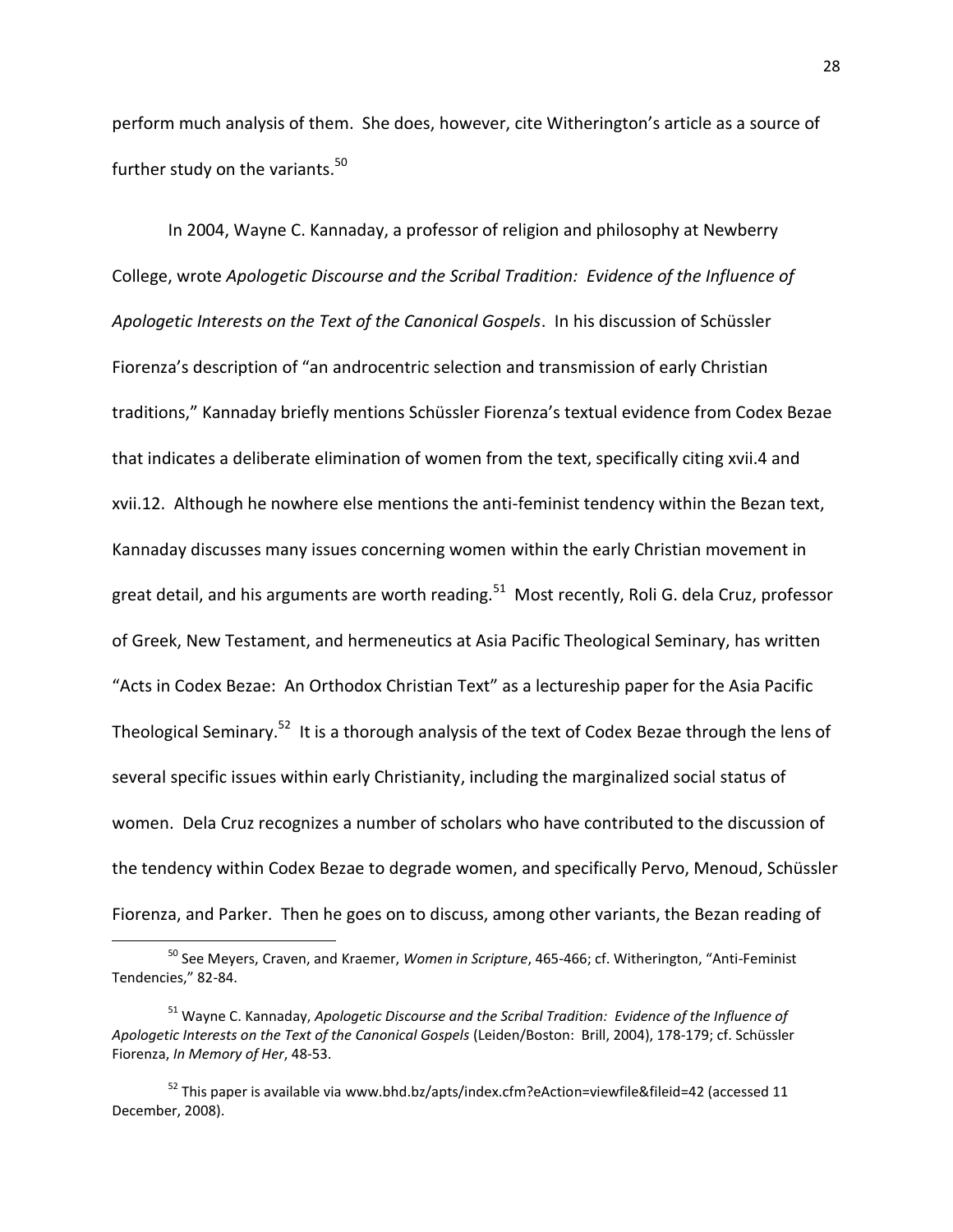xvii.4, which he highlights as an example of how women have been degraded in the

transmission of New Testament texts.<sup>53</sup>

l <sup>53</sup> Roli G. dela Cruz, "Acts in Codex Bezae: An Orthodox Christian Text" (lectureship Paper, Asia Pacific Theological Seminary, 2006), 7-9.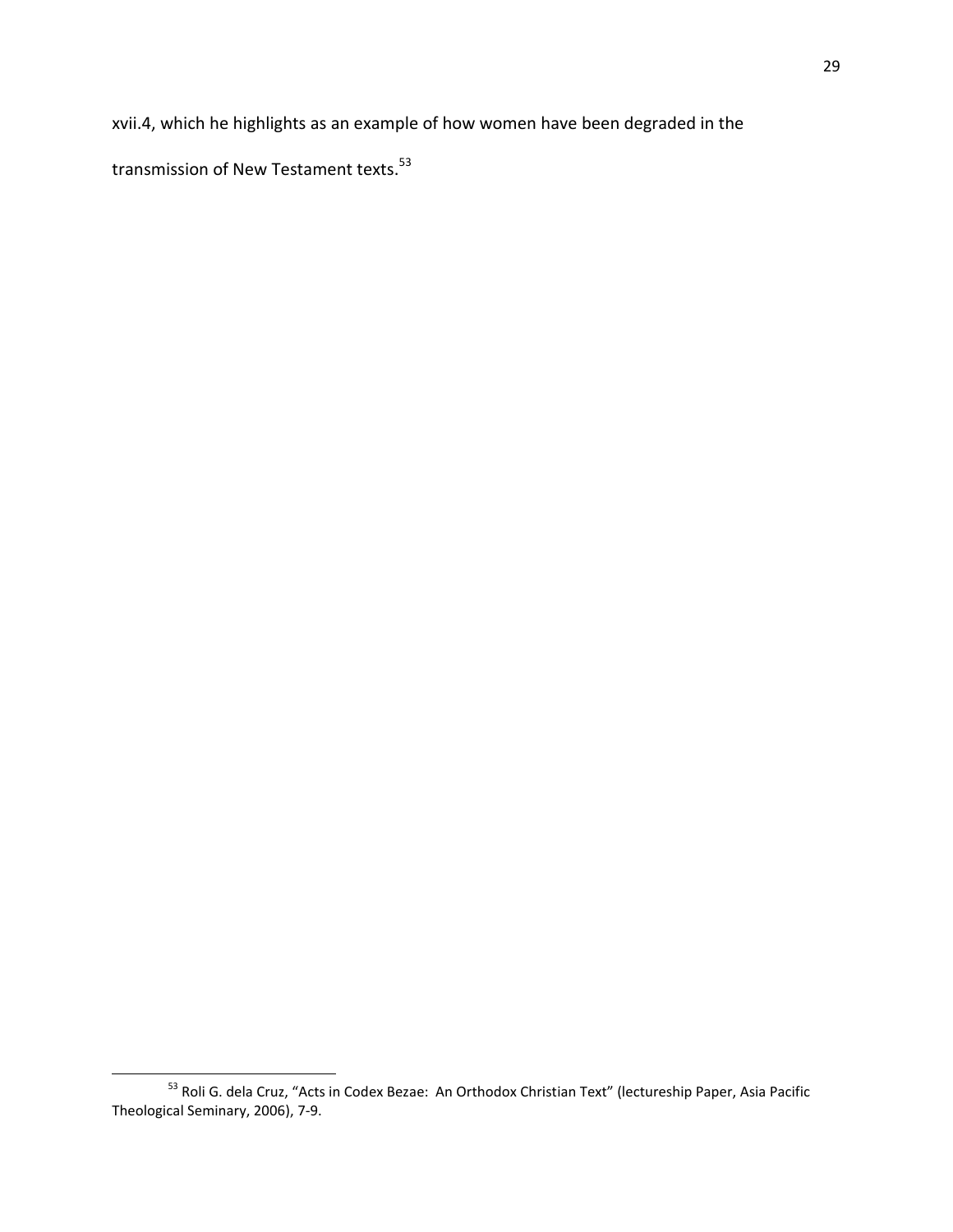#### **Conclusion**

This paper has surveyed the scholarly literature produced concerning the presence and nature of an anti-feminist tendency within the Greek text of Acts xvii in Codex Bezae. This scholarship has changed drastically in terms of its treatment of the subject, from early textual critics' hesitant remarks about the possibility of a slight anti-feminist tendency all the way to the full-fledged agreement by many New Testament scholars that an anti-feminist tendency exists within the Bezan text. Parallel to this change in textual critical scholarship has been the change in feminist biblical hermeneutical scholarship, which had its beginnings in the suffrage movement of the nineteenth and early twentieth centuries and which developed extensively during the second and third waves of feminism in the 1960s, 1970s, and 1980s. With the change from androcentric biblical interpretation to a more woman-friendly reading of the passages of the Bible as its goal, the discipline of feminist biblical hermeneutics developed from being the work of women with no credentials as biblical scholars in the early years to being an authentic and important field of biblical hermeneutics in today's world.

Throughout the twentieth century, the development of feminist biblical hermeneutics had an increasingly profound influence on the field of biblical textual criticism. This influence effected a visible change in the way in which New Testament textual scholars studied early manuscripts, causing them to recognize an anti-feminist tendency within the Bezan text of Acts xvii. Initially, the influence of feminist thought on the work of textual critics was small, but as the century wore on and the greater feminist movement gained momentum following World War II, this influence grew. Finally, the work of Elisabeth Schüssler Fiorenza, one of the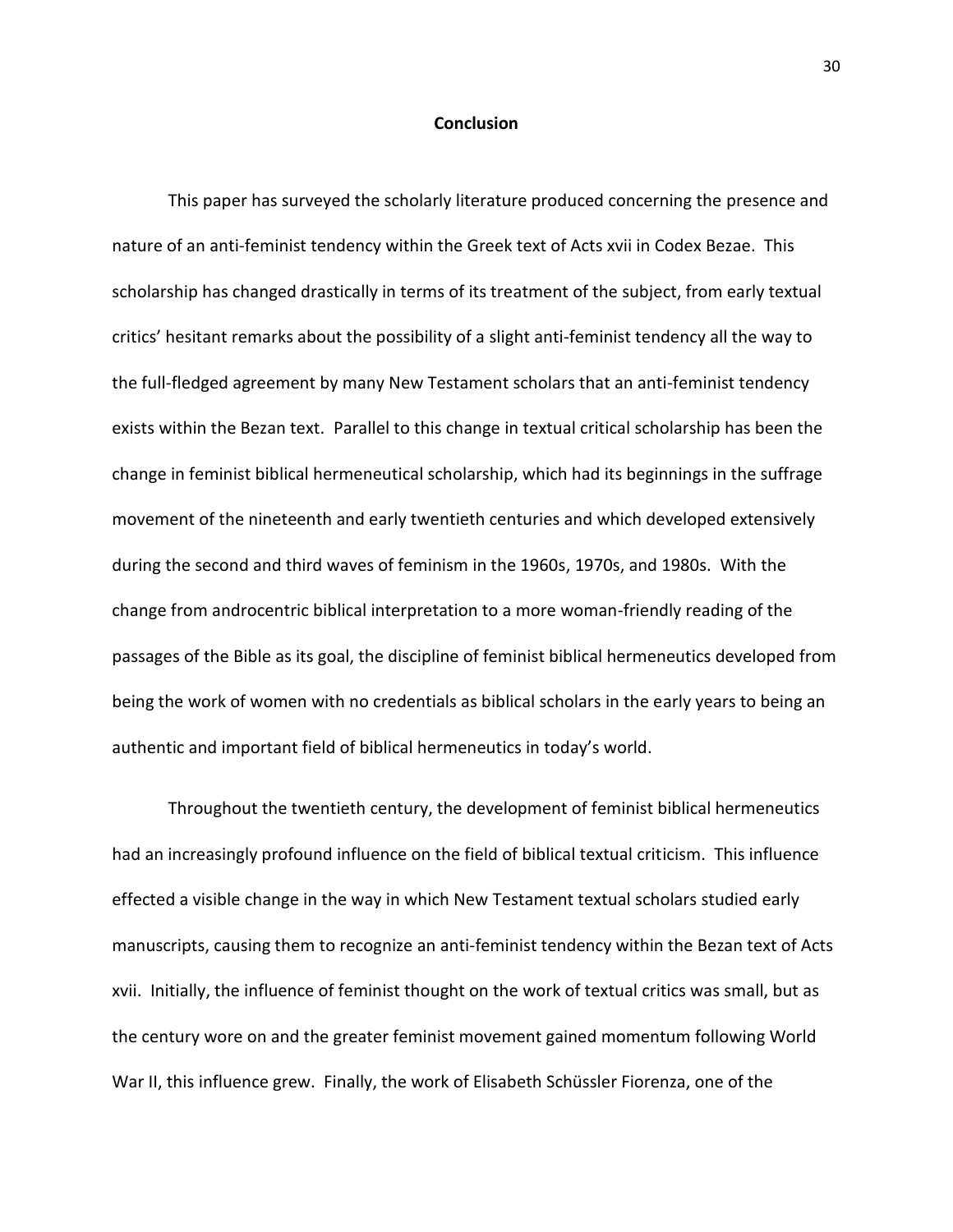prominent players in the development of feminist biblical hermeneutics, in 1983 initiated a flurry of academic activity, during which a multitude of New Testament scholars came to recognize and write about the anti-feminist tendency of the Bezan text of Acts xvii, seeking and arriving at greater understandings of the reasons behind this tendency.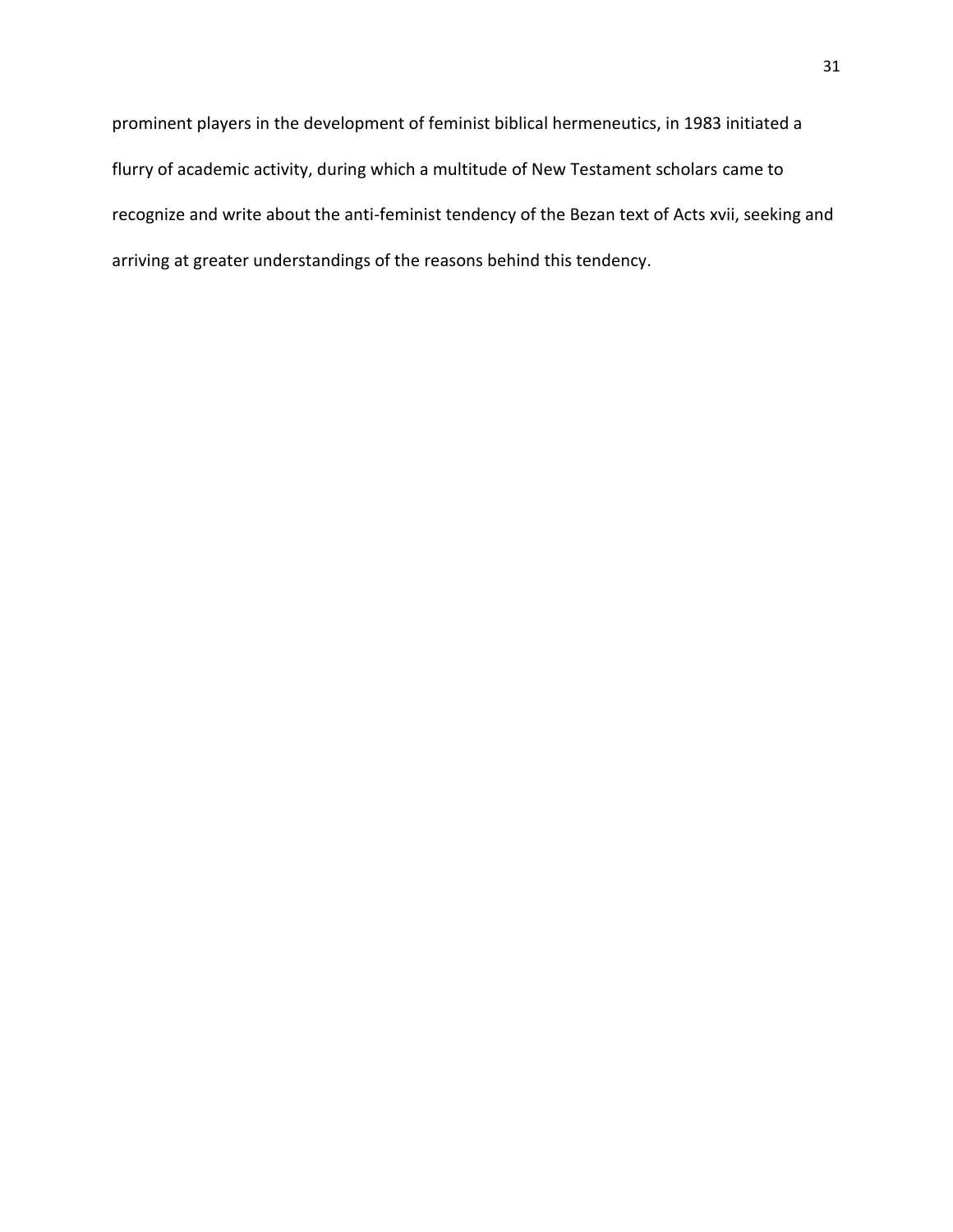### **Appendix One—Codex Bezae Greek Transcription by F. H. Scrivener with English Translation by Dr. Amy S. Anderson, Professor of Greek and New Testament at North Central University**

**1** Διοδεύσαντες δὲ τὴν Ἀμφίπολιν καὶ κατῆλθον εἰς Ἀπολλωνίδα κἀκεῖθεν εἰς Θεσσαλονίκην, ὅπου ἦν συναγωγὴ τῶν Ίουδαίων.

**2** καὶ κατὰ τὸ εἰωθὸς ὁ Παῦλος εἰσῆλθεν πρὸς αὐτοὺς, ἐπὶ σάββατα τρία διελέχθη αὐτοῖς ἐκ τῶν γραφῶν,

**3** διανοίγων καὶ παρατιθέμενος ὅτι [τὸν] Χριστὸν ἔδει παθεῖν καὶ ἀναστῆναι ἐκ νεκρῶν, καὶ ὅτι οὗτός ἐστιν [.] Χριστός, Ίησοῦς ὃν ἐγὼ καταγγέλλω ὑμῖν.

**4** καί τινες ἐξ αὐτῶν ἐπείσθησαν καὶ προσεκληρώθησαν τῶ Παύλω καὶ τῶ Σιλα τῆ διδακῆ πολλοὶ τῶν σεβομένων καὶ Έλλήνων πλῆθος πολὺ καὶ γυναῖκες τῶν πρώτων οὐκ ὀλίγαι.

**5** οἱ δὲ ἀπειθοῦντες Ἰουδαῖοι συνστρέψαντές τινας ἄνδρας τῶν ἀγοραίων πονηρούς [..] έθορύβουσαν τὴν πόλιν, καὶ ἐπιστάντες τῆ οἰκία Ἰάσωνος ἐζήτουν αὐτοὺς ἀγαγεῖν εἰς τὸν δῆμον·

**6** μὴ εὑρόντες δὲ αὐτοὺς ἔσυραν Ἰάσωναν καί τινας ἀδελφοὺς ἐπὶ τοὺς πολιτάρχας, βοῶντες καὶ λέγοντες ὅτι οἱ τὴν οἰκουμένην άναστατώσαντες οὗτοι είσιν καὶ ἐνθάδε πάρεισιν,

**7** οὓς ὑποδέδεκται Ἰάσων· καὶ οὗτοι πάντες άπέναντι τῶν δονμάτων Καίσαρος πράσσουσιν, βασιλέα λέγοντες ἕτερον εἶναι Ίησοῦν.

**8** καί ἐτάραξεν τοὺς πολιτάρχας καί τὸν ὄχλον. ἀκούσαντες ταῦτα,

**9** καὶ λαβόντες τὸ ἱκανὸν παρὰ τοῦ Ἰάσωνος καὶ τῶν λοιπῶν ἀπέλυσαν αὐτούς.

**1** But having traveled through Amphipolis, they also went down into Apollonia, and from there into Thessalonica where there was a synagogue of the Jews. **2** And according to custom, Paul went in to them. On three Sabbaths he was reasoning with them out of the scriptures, **3** explaining and pointing out that it was necessary for the Christ to suffer and to rise out of the dead and, "This one is the Christ – Jesus whom I proclaim to you." **4** And some out of them believed and joined with Paul and Silas in the teaching, many of the God-fearers and a large multitude of Greeks and not a few wives of the leaders. **5** But the Jews who were disobedient/unbelievers, having gathered together certain evil men of the market places, stirred up the city and, coming to the house of Jason, they were trying to bring them out to the people. **6** But not finding them, they dragged Jason and certain brothers to the city rulers, bellowing and saying, "These are the ones who turned the world upside down, and they came in here **7** whom Jason has welcomed and all these act against the dogmas of Caesar, saying that Jesus is another king." **8** But they stirred up the city rulers and the crowd, having heard these things **9** and having taken the pledge from Jason and the others, they released them.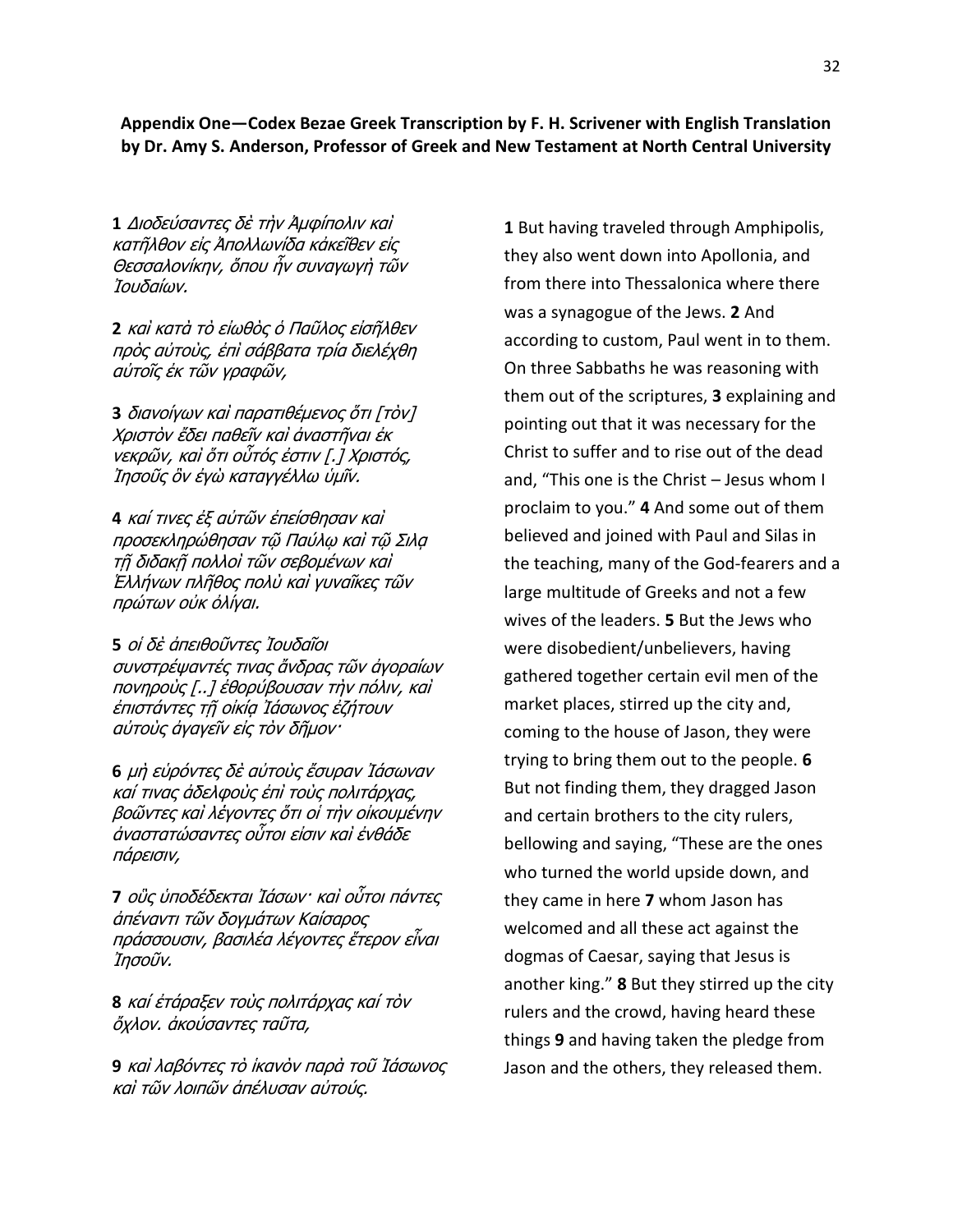**10** Οἱ δὲ ἀδελφοὶ εὐθέως διὰ [.] νυκτὸς έξέπεμψαν τόν [..] Παῦλον καὶ τὸν Σίλαν εἰς Βέροιαν, οἵτινες παραγενόμενοι εἰς τὴν συναγωγήν τῶν Ἰουδαίων ἀπήεσαν.

**11** ούτοι δὲ ἦσαν εὐγενεῖς τῶν ἐν τῆ Θεσσαλονίκη, οἵτινες ἐδέξαντο τὸν λόγον μετὰ πάσης προθυμίας, καθ' ἡμέραν άνακρίνοντες τὰς γραφὰς εἰ ἔχοι ταῦτα οὕτω.

**12** τινές μέν οὖν [.] αὐτῶν ἐπίστευσαν, τίνες δὲ ἠπίστησαν, καὶ τῶν Ἑλλήνων [.] καὶ τῶν εὐσχημόνων ἄνδρες καὶ γυναῖκες ἱκανοὶ έπίστευσαν.

**13** Ως δὲ ἔγνωσαν οἱ ἀπὸ [.] Θεσσαλονίκης Ίουδαῖοι ὅτι [.] λόγος [.] Θεοῦ κατηγγέλη [.] είς Βεροίαν καὶ ἐπίστευσαν καὶ [...] , ἦλθον εἰς αὐτὴν κἀκεῖ σαλεύοντες καὶ ταράσσοντες τοὺς ὄχλους οὐ διελίμπανον.

**14** [.] τὸν μὲν οὖν Παῦλον οἱ ἀδελφοὶ ἐξαπέστειλαν ἀπελθεῖν ἐπὶ τὴν θάλασσαν· ύπέμεινεν δὲ ὅ [.] Σίλας καὶ ὁ Τιμόθεος ἐκεῖ.

**15** οἱ δὲ καταστάνοντες τὸν Παῦλον ἤγαγον [.] ἕως Ἀθηνῶν, παρῆλθεν δὲ τὴν Θεσσαλίαν, ἐκωλύθη γὰρ εἰς αὐτοὺς κηρύξαι τὸν λόγον, [.] λαβόντες δὲ ἐντολὴν παρὰ Παύλου πρὸς τὸν Σίλαν καὶ [.] Τιμόθεον, ὄπως ἐν τάχει ἔλθωσιν πρὸς αὐτὸν, έξήεσαν.

**16** Ἐν δὲ ταῖς Ἀθήναις ἐκδεχομένου αὐτοῦ τοῦ Παύλου, παρωξύνετο [.] πνεῦμα αὐτοῦ ἐν αὐτῷ θεωροῦντι κατείδωλον οὖσαν τὴν πόλιν.

**17** διελέγετο μὲν οὖν ἐν τῆ συναγωγῆ τοῖς Ίουδαίοις καὶ τοῖς σεβομένοις καὶ τοῖς ἐν τῆ άγορᾶ κατὰ πᾶσαν ἡμέραν πρὸς τοὺς παρατυγχάνοντας.

**10** But the brothers immediately by night sent Paul and Silas out into Berea who, having arrived, went into the synagogue of the Jews. **11** But these were noblemen of those in Thessalonica who received the word with all eagerness, examining the scriptures each day if these things are so. **12** On the one hand, then, some of them believed, but some disbelieved, and from the Greeks and from those of high standing men and women worthy ones believed. **13** But as the Jews from Thessalonica knew that the word of God was proclaimed in Berea, they believed; they also went to the city and there they did not stop shaking up and designating/appointing the crowds. **14** On the one hand, therefore, the brothers sent Paul out to go away to the sea, but Silas and Timothy were remaining. **15** But those accompanying Paul brought him until Athens, but they went along, for he was hindered to preach the word to them. But, having taken a command from Paul to Silas and Timothy that they should come quickly to him, they departed. **16** But at the waiting of Paul himself in Athens, his spirit was being provoked in his seeing the city being full of idols. **17** On the one hand, therefore, he was reasoning in the synagogue with the Jews and with the God-fearers and with those in the marketplace every day with those happening to be there.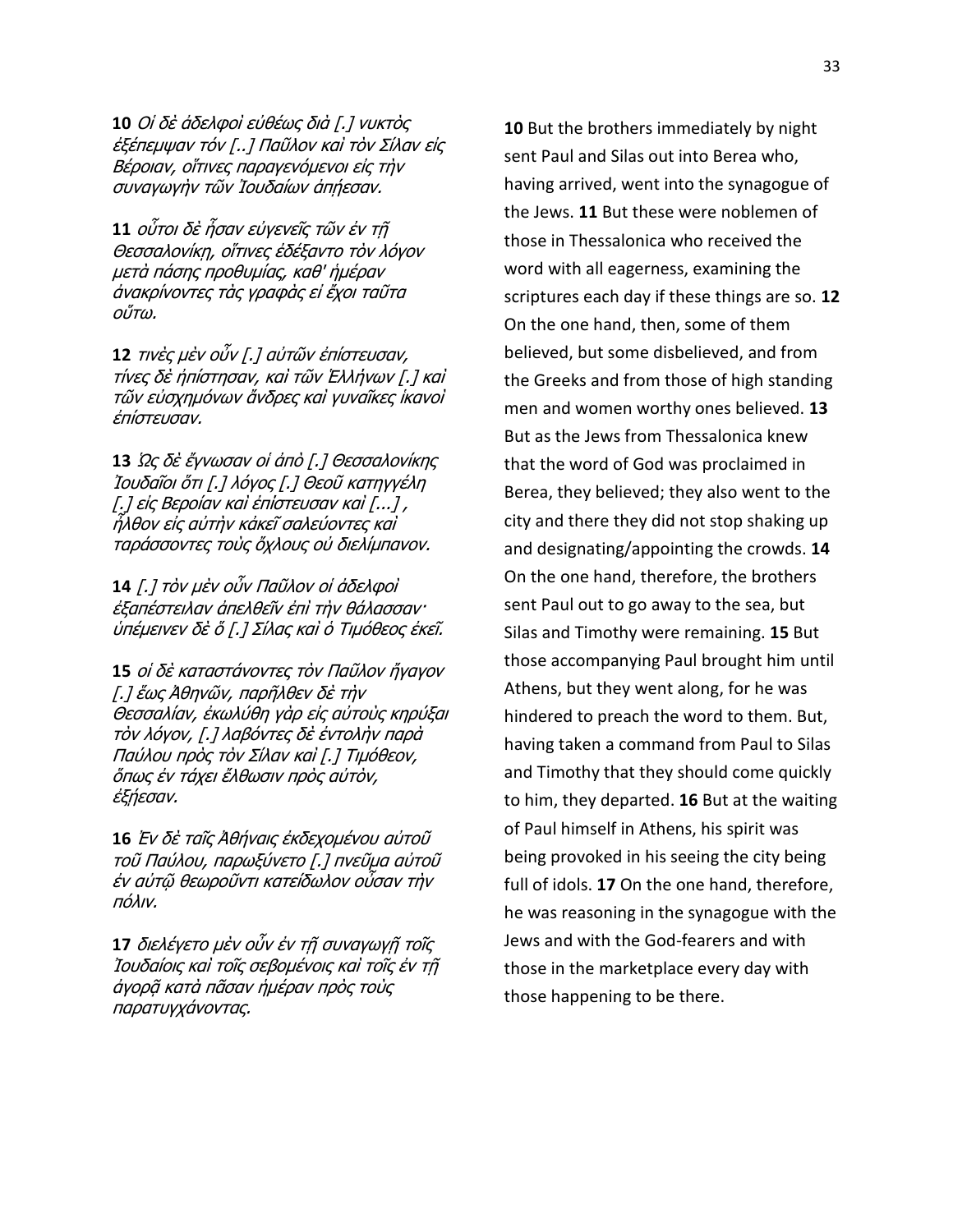**18** τινές δέ καὶ τῶν Ἐπικουρείων καὶ τῶν Στωϊκῶν φιλοσόφων συνέλαβον αὐτῶ, καί τινες ἔλεγον· Τί ἂν θέλη ὁ σπερμολόγος οὗτος λέγειν; οἱ δέ· Ξένων δαιμονίων δοκεῖ καταγγελεὺς εἶναι [.....]·

**19** μετὰ δὲ ἡμέρας τινὰς ἐπιλαβόμενοί αὐτοῦ ἤγαγον αὐτὸν ἐπὶ [.] Ἄρειον Πάγον, πυνθανόμενοι καὶ λέγοντες· Δυνάμεθα γνῶναι τίς ἡ καινὴ αὕτη [.] ὑπὸ σοῦ καταγγελλομένη διδαχή;

**20** ξενίζοντα γάρ τινα φέρεις ρήματα είς τὰς ἀκοὰς ἡμῶν· βουλόμεθα οὖν γνῶναι τί ἂν θέλοι ταῦτα εἶναι.

**21** Άθηναῖοι δὲ πάντες καὶ οἱ ἐπιδημοῦντες είς αὐτοὺς ξένοι εἰς οὐδὲν ἕτερον ηὐκαίρουν ἢ λέγειν τι ἢ ἀκούειν καινότερον.

**22** Σταθεὶς δὲ ὁ Παῦλος ἐν μέσῳ τοῦ Ἀρείου Πάγου ἔφη· Ἄνδρες Ἀθηναῖοι, κατὰ πάντα ώς δεισιδαιμονεστέρους ὑμᾶς θεωρῶ·

**23** διερχόμενος γὰρ καὶ διιστορῶν τὰ σεβάσυστα ὑυῶν εὗρον καὶ βωυὸν ἐν ὧ ἦν γεγραμμένον, Ἀγνώστω θεῶ. ὃν οὖν άγνοοῦντες εὐσεβεῖτε, τοῦτο ἐγὼ καταγγέλλω ὑμῖν.

**24** ὁ Θεὸς ὁ ποιήσας τὸν κόσμον καὶ πάντα τὰ ἐν αὐτῷ, οὗτος οὐρανοῦ καὶ γῆς Κύριος ὑπάρχων οὐκ ἐν χειροποιήτοις ναοῖς κατοικοῖ

**25** οὐδὲ ὑπὸ χειρῶν ἀνθρωπίνων θεραπεύεται προσδεόμενός ὅτι οὗτος ὁ δοὺς πᾶσι ζωὴν καὶ πνοὴν καὶ τὰ πάντα·

**26** ἐποίησέν [.] ἐξ ἑνὸς αἵματος πᾶν ἔθνος άνθρώπου κατοικεῖν ἐπὶ παντὸς πρόσωπου τῆς γῆς, ὁρίσας προστεταγμένους καιροὺς κατὰ ὁροθεσίαν τῆς κατοικίας αὐτῶν,

**27** μάλιστα ζητεῖν τὸ Θεῖόν ἐστίν εἰ ἄρα γε ψηλαφήσαισαν αὐτὸ ἢ εὕροισαν, καί τε οὐ μακρὰν ὣν ἀφ᾽ ἑνὸς ἑκάστου ἡμῶν [.].

**18** But also some of the Epicurean and Stoic philosophers seized him, and some were saying, "What might this babbler wish to say? He knows strange demons/deities. He appears to be a proclaimer." **19** But after some days, the ones having taken him brought him to the Areopagus, inquiring and saying, "Are we able to know what is this new teaching being proclaimed by you, **20** for you bring some strange words into our hearing. Therefore we wish to know what these things might be intended to be." **21** But all the Athenians and the strangers visiting with them were spending their time at nothing other than to say something or to hear something newer. **22** But Paul, having stood in the midst of the Areopagus said, "Men, Athenians, according to all things, I observe you as being very religious, **23** for coming through and passing by your objects of worship, I found also an altar on which it was having been written 'TO AN UNKNOWN GOD.' What therefore you worship, being ignorant, this I proclaim to you. **24** The God who made the world and all the things which are in it, this One being Lord of heaven and earth, does not dwell in hand-made temples, **25** nor is He served by human hands, having need, because this One is the One giving life and breath to all, **26** and He made all things out of one blood, every nation of man to dwell upon all the face of the earth, having determined the pre-designated times according to the limit of their habitation. **27** It is most of all to seek the divinity if perhaps they might touch it or they might find him not far from each one of us,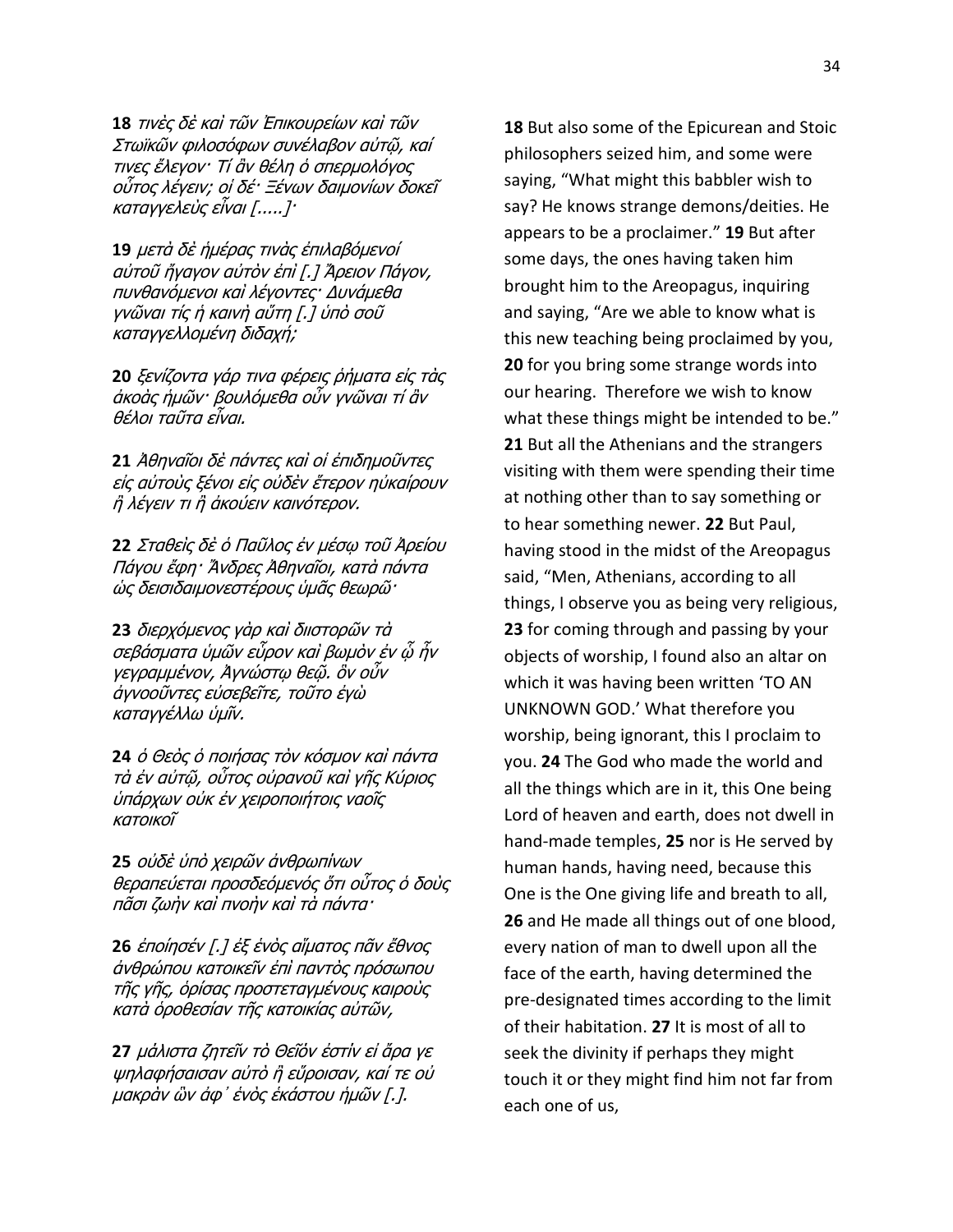**28** Ἐν αὐτῇ γὰρ ζῶμεν καὶ κινούμεθα καὶ έσμέν, τὸ καθ' ἡμέραν ὥσπερ καὶ τῶν καθ' ύμᾶς τινες [.] ειρήκασιν τούτου γὰρ καὶ γένος ἐσμέν.

**29** γένος οὖν ὑπάρχοντες τοῦ Θεοῦ ούκ όφείλομεν νομίζειν οὔτε χρυσῶ ἢ άργύρφ ἢ λίθφ, χαράγματι τέχνης ἢ ἐνθυμήσεως ἀνθρώπου, τὸ θεῖον εἶναι ὄμοιον.

**30** τοὺς μὲν οὖν χρόνους τῆς ἀγνοίας ταύτης παριδών ό Θεὸς τὰ νῦν παραγγέλλει τοῖς ἀνθρώποις ἵνα πάντες πανταχοῦ μετανοεῖν,

**31** καθότι ἔστησεν ἡμέραν [.] κρίναι τὴν οἰκουμένην ἐν δικαιοσύνη [.] ἀνδρὶ Ἰήσου ὦ ὥρισεν πίστιν παρεσχεῖν πᾶσιν ἀναστήσας αὐτὸν ἐκ νεκρῶν.

**32** Ἀκούσαντες δὲ ἀνάστασιν νεκρῶν οἱ μὲν ἐχλεύαζον, οἱ δὲ εἶπον· Ἀκουσόμεθά σου περὶ τούτου πάλιν.

**33** οὕτως ὁ Παῦλος ἐξῆλθεν ἐκ μέσου αὐτῶν.

**34** τινὲς δὲ ἄνδρες ἐκολλήθησαν αὐτῷ ἐπίστευσαν, ἐν οἶς καὶ Διονύσιος τις Ἀρεοπαγίτης εὐσχήμων καὶ ἕτεροι σὺν αὐτοῖς.

**28** for in her/it we live and move and exist each day, just as also some of those with us have said, 'For we are also the offspring of this one.' **29** Therefore, being the offspring of God, we ought not to suppose the divinity to be like neither gold or silver or stone or like an image of craftsmanship or the thought of a man. **30** Therefore, on the one hand, having overlooked these times of ignorance, God is announcing the current things to people in order that all everywhere might repent **31** in so far as they appointed a day to judge the world in righteousness by the man Jesus, whom he appointed to bring about assurance to all, having raised him out of the dead." **32** But having heard of the resurrection of the dead, some on the one hand were sneering, but some on the other hand said, "We shall hear you concerning this again. **33** Thus Paul went out from their midst. **34** But certain men joined. They believed him, among whom were both Dionysis, a certain Areopagite of high standing, and others with them.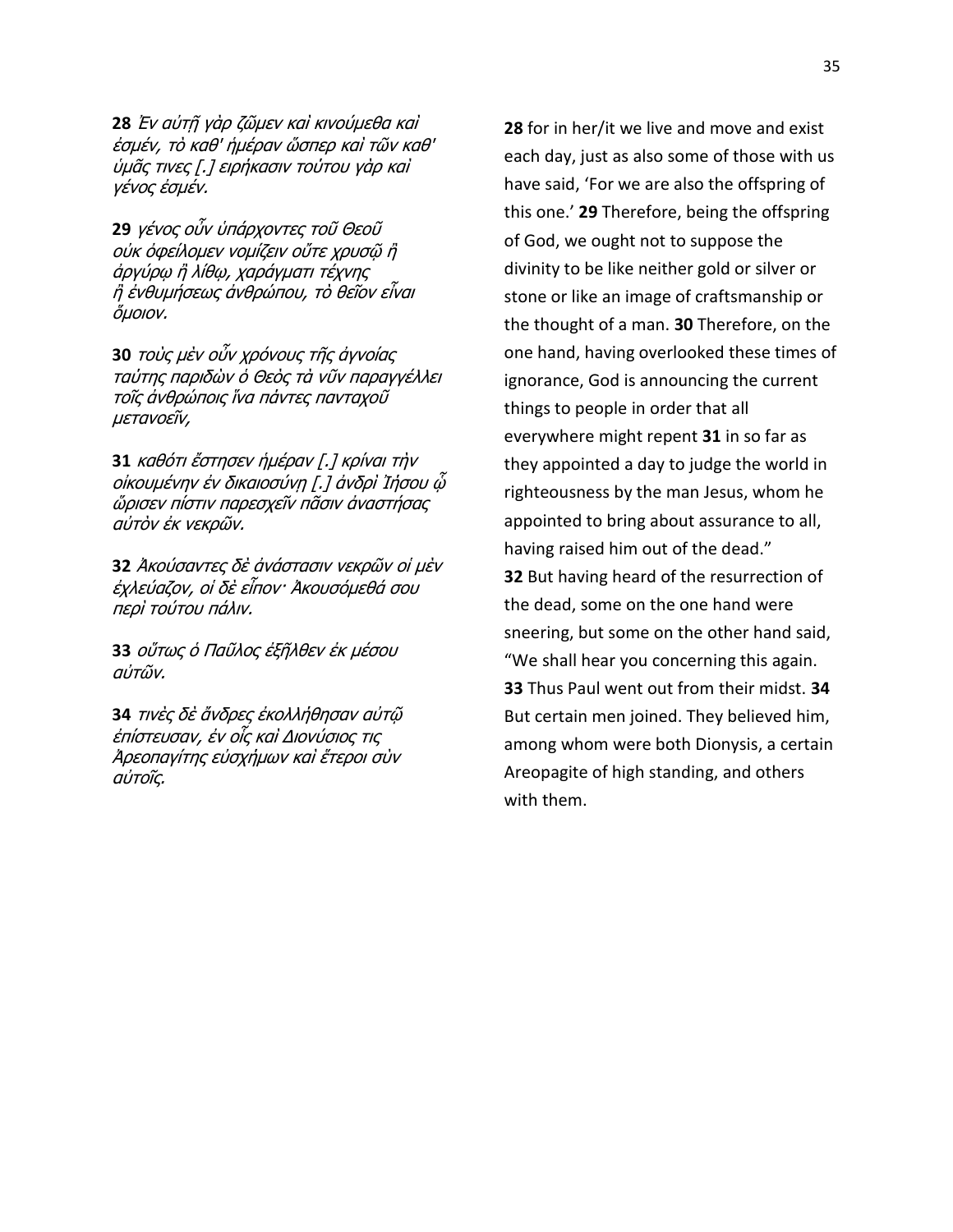### **Appendix Two—Standard Critical Greek Text from NA<sup>27</sup> with English Translation from the New American Standard Bible**

**1** Διοδεύσαντες δὲ τὴν Ἀμφίπολιν καὶ τὴν Ἀπολλωνίαν ἦλθον εἰς Θεσσαλονίκην ὅπου ἦν συναγωγὴ τῶν Ἰουδαίων.

**2** κατὰ δὲ τὸ εἰωθὸς τῷ Παύλῳ εἰσῆλθεν πρὸς αὐτοὺς καὶ ἐπὶ σάββατα τρία διελέξατο αὐτοῖς ἀπὸ τῶν γραφῶν,

**3** διανοίγων καὶ παρατιθέμενος ὅτι τὸν χριστὸν ἔδει παθεῖν καὶ ἀναστῆναι ἐκ νεκρῶν καὶ ὅτι οὗτός ἐστιν ὁ χριστὸς [ὁ] Ίησοῦς ὃν ἐγὼ καταγγέλλω ὑμῖν.

**4** καί τινες έξ αὐτῶν ἐπείσθησαν καὶ προσεκληρώθησαν τῷ Παύλω καὶ τῷ Σιλᾶ, τῶν τε σεβομένων Έλλήνων πλῆθος πολύ, γυναικῶν τε τῶν πρώτων οὐκ ὀλίγαι.

**5** Ζηλώσαντες δὲ οἱ Ἰουδαῖοι καὶ προσλαβόμενοι τῶν ἀγοραίων ἄνδρας τινὰς πονηρούς καὶ ὀχλοποιήσαντες ἐθορύβουν τὴν πόλιν καὶ ἐπιστάντες τῆ οἰκία Ἰάσονος έζήτουν αὐτοὺς προαγαγεῖν εἰς τὸν δῆμον·

6 μὴ εὑρόντες δὲ αὐτοὺς ἔσυρον Ἰάσονα καί τινας άδελφοὺς ἐπὶ τοὺς πολιτάρχας βοῶντες ὅτι οἱ τὴν οἰκουμένην άναστατώσαντες οὗτοι καὶ ἐνθάδε πάρεισιν,

**7** οὓς ὑποδέδεκται Ἰάσων· καὶ οὗτοι πάντες άπέναντι τῶν δονμάτων Καίσαρος πράσσουσιν βασιλέα ἕτερον λέγοντες εἶναι Ίησοῦν.

**8** ἐτάραξαν δὲ τὸν ὄχλον καὶ τοὺς πολιτάρχας ἀκούοντας ταῦτα,

**9** καὶ λαβόντες τὸ ἱκανὸν παρὰ τοῦ Ἰάσονος καὶ τῶν λοιπῶν ἀπέλυσαν αὐτούς.

**1** Now when they had traveled through Amphipolis and Apollonia, they came to Thessalonica, where there was a synagogue of the Jews. **2** And according to Paul's custom, he went to them, and for three Sabbaths reasoned with them from the Scriptures, **3** explaining and giving evidence that the Christ had to suffer and rise again from the dead, and saying, "This Jesus whom I am proclaiming to you is the Christ." **4** And some of them were persuaded and joined Paul and Silas, along with a large number of the God-fearing Greeks and a number of the leading women. **5** But the Jews, becoming jealous and taking along some wicked men from the market place, formed a mob and set the city in an uproar; and attacking the house of Jason, they were seeking to bring them out to the people. **6** When they did not find them, they began dragging Jason and some brethren before the city authorities, shouting, "These men who have upset the world have come here also; **7** and Jason has welcomed them, and they all act contrary to the decrees of Caesar, saying that there is another king, Jesus." **8** They stirred up the crowd and the city authorities who heard these things. **9** And when they had received a pledge from Jason and the others, they released them.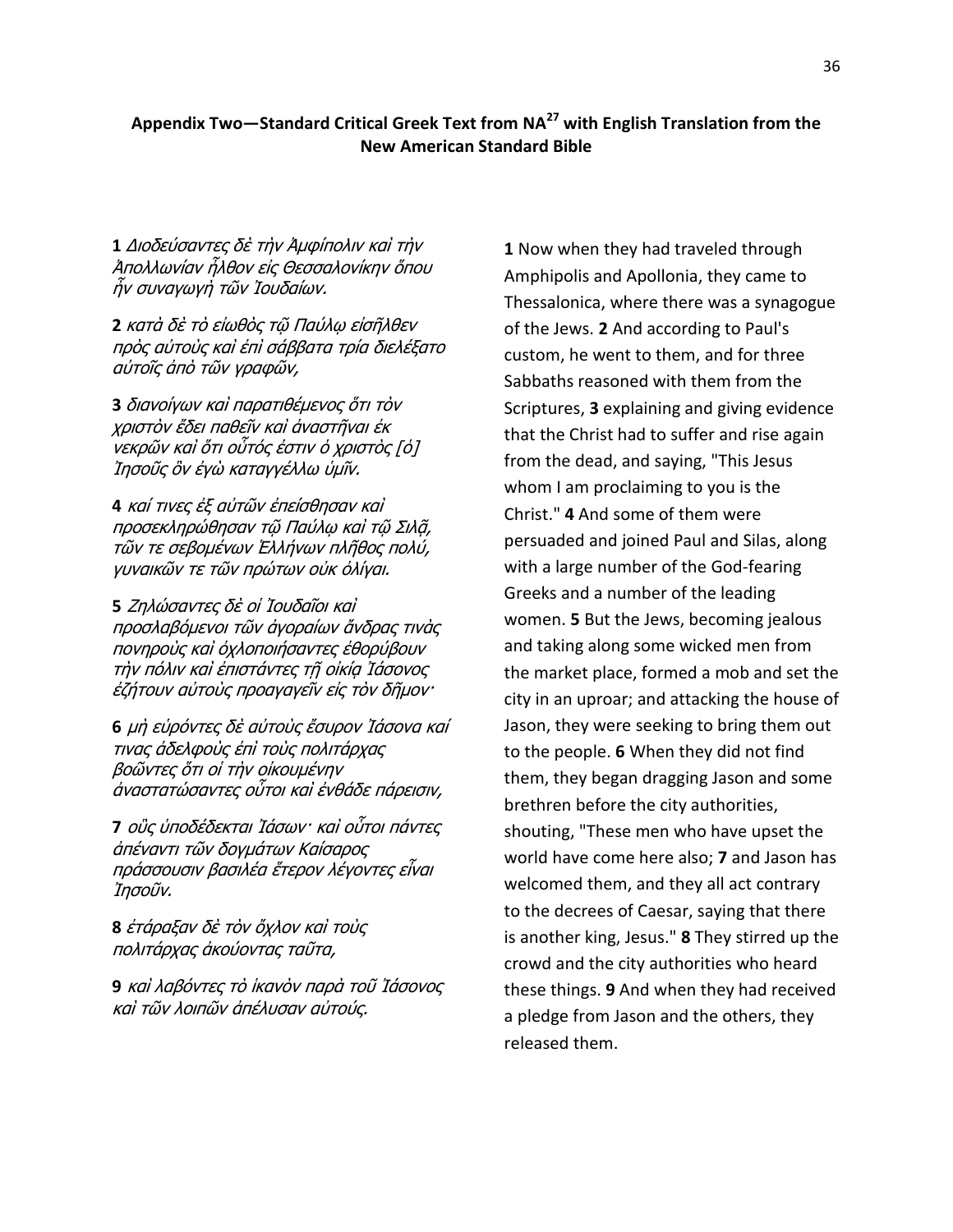**10** Οἱ δὲ ἀδελφοὶ εὐθέως διὰ νυκτὸς ἐξέπεμψαν τόν τε Παῦλον καὶ τὸν Σιλᾶν εἰς Βέροιαν, οἵτινες παραγενόμενοι εἰς τὴν συναγωγὴν τῶν Ἰουδαίων ἀπήεσαν.

**11** οὗτοι δὲ ἦσαν εὐγενέστεροι τῶν ἐν Θεσσαλονίκη, οἵτινες ἐδέξαντο τὸν λόγον μετὰ πάσης προθυμίας καθ᾽ ἡμέραν άνακρίνοντες τὰς γραφὰς εἰ ἔχοι ταῦτα οὕτως.

**12** πολλοὶ μὲν οὖν ἐξ αὐτῶν ἐπίστευσαν καὶ τῶν Ἑλληνίδων γυναικῶν τῶν εὐσχημόνων καὶ ἀνδρῶν οὐκ ὀλίγοι.

**13** Ως δὲ ἔγνωσαν οἱ ἀπὸ τῆς Θεσσαλονίκης Ἰουδαῖοι ὅτι καὶ ἐν τῆ Βεροία κατηγγέλη ὑπὸ τοῦ Παύλου ὁ λόγος τοῦ θεοῦ, ἦλθον κἀκεῖ σαλεύοντες καὶ ταράσσοντες τοὺς ὄχλους.

**14** εὐθέως δὲ τότε τὸν Παῦλον έξαπέστειλαν οἱ ἀδελφοὶ πορεύεσθαι ἕως ἐπὶ τὴν θάλασσαν, ὑπέμεινάν τε ὅ τε Σιλᾶς καὶ ὁ Τιμόθεος ἐκεῖ.

**15** οἱ δὲ καθιστάνοντες τὸν Παῦλον ἤγαγον ἕως Ἀθηνῶν, καὶ λαβόντες ἐντολὴν πρὸς τὸν Σιλᾶν καὶ τὸν Τιμόθεον ἵνα ὡς τάχιστα ἔλθωσιν πρὸς αὐτὸν ἐξήεσαν.

**16** Έν δὲ ταῖς Ἀθήναις ἐκδεχομένου αὐτοὺς τοῦ Παύλου παρωξύνετο τὸ πνεῦμα αὐτοῦ ἐν αὐτῶ θεωροῦντος κατείδωλον οὖσαν τὴν πόλιν.

**17** διελέγετο μὲν οὖν ἐν τῆ συναγωγῆ τοῖς Ίουδαίοις καὶ τοῖς σεβομένοις καὶ ἐν τῇ άγορᾶ κατὰ πᾶσαν ἡμέραν πρὸς τοὺς παρατυγχάνοντας.

**18** τινὲς δὲ καὶ τῶν Ἐπικουρείων καὶ Στοϊκῶν φιλοσόφων συνέβαλλον αὐτῷ, καί τινες ἔλεγον· τί ἂν θέλοι ὁ σπερμολόγος οὗτος λέγειν; οἱ δέ· ξένων δαιμονίων δοκεῖ καταγγελεὺς εἶναι, ὅτι τὸν Ἰησοῦν καὶ τὴν άνάστασιν εύηγγελίζετο.

**10** The brethren immediately sent Paul and Silas away by night to Berea, and when they arrived, they went into the synagogue of the Jews. **11** Now these were more nobleminded than those in Thessalonica, for they received the word with great eagerness, examining the Scriptures daily to see whether these things were so. **12** Therefore many of them believed, along with a number of prominent Greek women and men. **13** But when the Jews of Thessalonica found out that the word of God had been proclaimed by Paul in Berea also, they came there as well, agitating and stirring up the crowds. **14** Then immediately the brethren sent Paul out to go as far as the sea; and Silas and Timothy remained there. **15** Now those who escorted Paul brought him as far as Athens; and receiving a command for Silas and Timothy to come to him as soon as possible, they left. **16** Now while Paul was waiting for them at Athens, his spirit was being provoked within him as he was observing the city full of idols. **17** So he was reasoning in the synagogue with the Jews and the God-fearing Gentiles, and in the market place every day with those who happened to be present. **18** And also some of the Epicurean and Stoic philosophers were conversing with him. Some were saying, "What would this idle babbler wish to say?" Others, "He seems to be a proclaimer of strange deities,"—because he was preaching Jesus and the resurrection.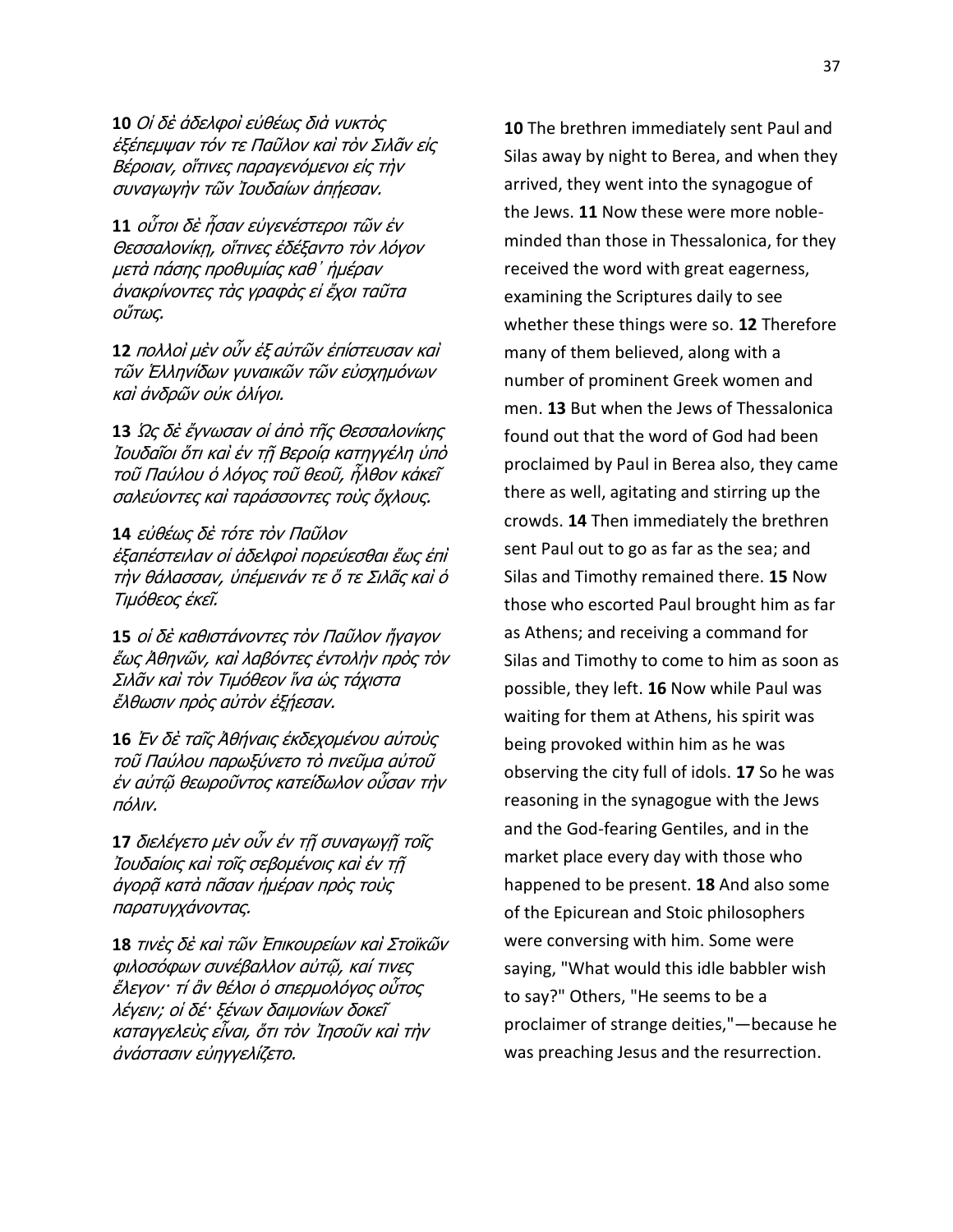**19** ἐπιλαβόμενοί τε αὐτοῦ ἐπὶ τὸν Ἄρειον πάγον ἤγαγον λέγοντες· δυνάμεθα γνῶναι τίς ἡ καινὴ αὕτη ἡ ὑπὸ σοῦ λαλουμένη δηδαρή;

**20** ξενίζοντα γάρ τινα είσφέρεις είς τὰς άκοὰς ἡμῶν· βουλόμεθα οὖν γνῶναι τίνα θέλει ταῦτα εἶναι.

**21** Ἀθηναῖοι δὲ πάντες καὶ οἱ ἐπιδημοῦντες ξένοι εἰς οὐδὲν ἕτερον ηὐκαίρουν ἢ λέγειν τι ἢ ἀκούειν τι καινότερον.

**22** Σταθεὶς δὲ [ὁ] Παῦλος ἐν μέσω τοῦ Ἀρείου πάγου ἔφη· ἄνδρες Ἀθηναῖοι, κατὰ πάντα ώς δεισιδαιμονεστέρους ὑμᾶς θεωρῶ.

23 διερχόμενος γὰρ καὶ ἀναθεωρῶν τὰ σεβάσματα ὑμῶν εὗρον καὶ βωμὸν ἐν ῷ ἐπεγέγραπτο· Ἀγνώστω θεῷ. ὃ οὖν άγνοοῦντες εὐσεβεῖτε, τοῦτο ἐγὼ καταγγέλλω ὑμῖν.

**24** ὁ θεὸς ὁ ποιήσας τὸν κόσμον καὶ πάντα τὰ ἐν αὐτῷ, οὑτος οὐρανοῦ καὶ γῆς ὑπάρχων κύριος οὐκ ἐν χειροποιήτοις ναοῖς κατοικεῖ

**25** οὐδὲ ὑπὸ χειρῶν ἀνθρωπίνων θεραπεύεται προσδεόμενός τινος, αὐτὸς διδούς πᾶσι ζωὴν καὶ πνοὴν καὶ τὰ πάντα·

**26** ἐποίησέν τε ἐξ ἑνὸς πᾶν ἔθνος ἀνθρώπων κατοικεῖν ἐπὶ παντὸς προσώπου τῆς γῆς, ὸρίσας προστεταγμένους καιροὺς καὶ τὰς όροθεσίας τῆς κατοικίας αὐτῶν

**27** ζητεῖν τὸν θεόν, εἰ ἄρα γε ψηλαφήσειαν αὐτὸν καὶ εὕροιεν, καί γε οὐ μακρὰν ἀπὸ ένὸς ἑκάστου ἡμῶν ὑπάρχοντα.

**28** ἐν αὐτῷ γὰρ ζῶμεν καὶ κινούμεθα καὶ ἐσμέν, ὡς καί τινες τῶν καθ᾽ ὑμᾶς ποιητῶν εἰρήκασιν· τοῦ γὰρ καὶ γένος ἐσμέν.

**29** γένος οὖν ὑπάρχοντες τοῦ θεοῦ οὐκ όφείλομεν νομίζειν χρυσῷ ἢ ἀργύρῳ ἢ λίθῳ, χαράγματι τέχνης καὶ ἐνθυμήσεως άνθρώπου, τὸ θεῖον εἶναι ὅμοιον.

**19** And they took him and brought him to the Areopagus, saying, "May we know what this new teaching is which you are proclaiming? **20** For you are bringing some strange things to our ears; so we want to know what these things mean." **21** (Now all the Athenians and the strangers visiting there used to spend their time in nothing other than telling or hearing something new.) **22** So Paul stood in the midst of the Areopagus and said, "Men of Athens, I observe that you are very religious in all respects. **23** "For while I was passing through and examining the objects of your worship, I also found an altar with this inscription, 'TO AN UNKNOWN GOD. ' Therefore what you worship in ignorance, this I proclaim to you. **24** The God who made the world and all things in it, since He is Lord of heaven and earth, does not dwell in temples made with hands; **25** nor is He served by human hands, as though He needed anything, since He Himself gives to all people life and breath and all things; **26**  and He made from one man every nation of mankind to live on all the face of the earth, having determined their appointed times and the boundaries of their habitation, **27**  that they would seek God, if perhaps they might grope for Him and find Him, though He is not far from each one of us; **28** for in Him we live and move and exist, as even some of your own poets have said, 'For we also are His children.' **29** Being then the children of God, we ought not to think that the Divine Nature is like gold or silver or stone, an image formed by the art and thought of man.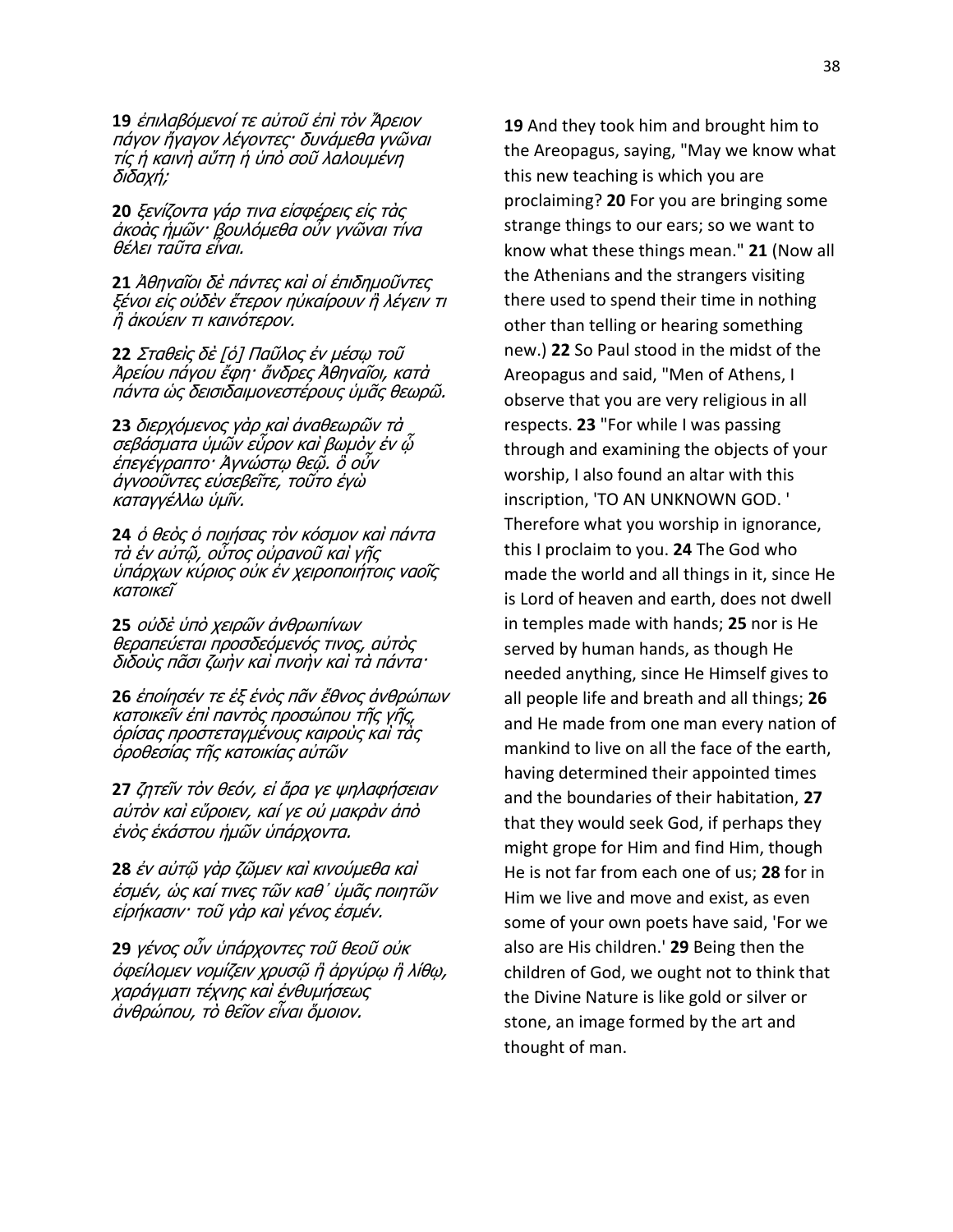**30** τοὺς μὲν οὖν χρόνους τῆς ἀγνοίας ύπεριδών ό θεός, τὰ νῦν παραγγέλλει τοῖς άνθρώποις πάντας πανταχοῦ μετανοεῖν,

**31** καθότι ἔστησεν ἡμέραν ἐν ἦ μέλλει κρίνειν τὴν οἰκουμένην ἐν δικαιοσύνη, ἐν άνδρὶ ῷ ὥρισεν, πίστιν παρασχὼν πᾶσιν άναστήσας αὐτὸν ἐκ νεκρῶν.

**32** Ἀκούσαντες δὲ ἀνάστασιν νεκρῶν οἱ μὲν ἐχλεύαζον, οἱ δὲ εἶπαν· ἀκουσόμεθά σου περὶ τούτου καὶ πάλιν.

**33** οὕτως ὁ Παῦλος ἐξῆλθεν ἐκ μέσου αὐτῶν.

**34** τινές δε ἄνδρες κολληθέντες αὐτῷ ἐπίστευσαν, ἐν οἶς καὶ Διονύσιος ὁ Ἀρεοπαγίτης καὶ γυνὴ ὀνόματι Δάμαρις καὶ ἕτεροι σὺν αὐτοῖς.

**30** Therefore having overlooked the times of ignorance, God is now declaring to men that all people everywhere should repent, **31** because He has fixed a day in which He will judge the world in righteousness through a Man whom He has appointed, having furnished proof to all men by raising Him from the dead." **32** Now when they heard of the resurrection of the dead, some began to sneer, but others said, "We shall hear you again concerning this." **33** So Paul went out of their midst. **34** But some men joined him and believed, among whom also were Dionysius the Areopagite and a woman named Damaris and others with them.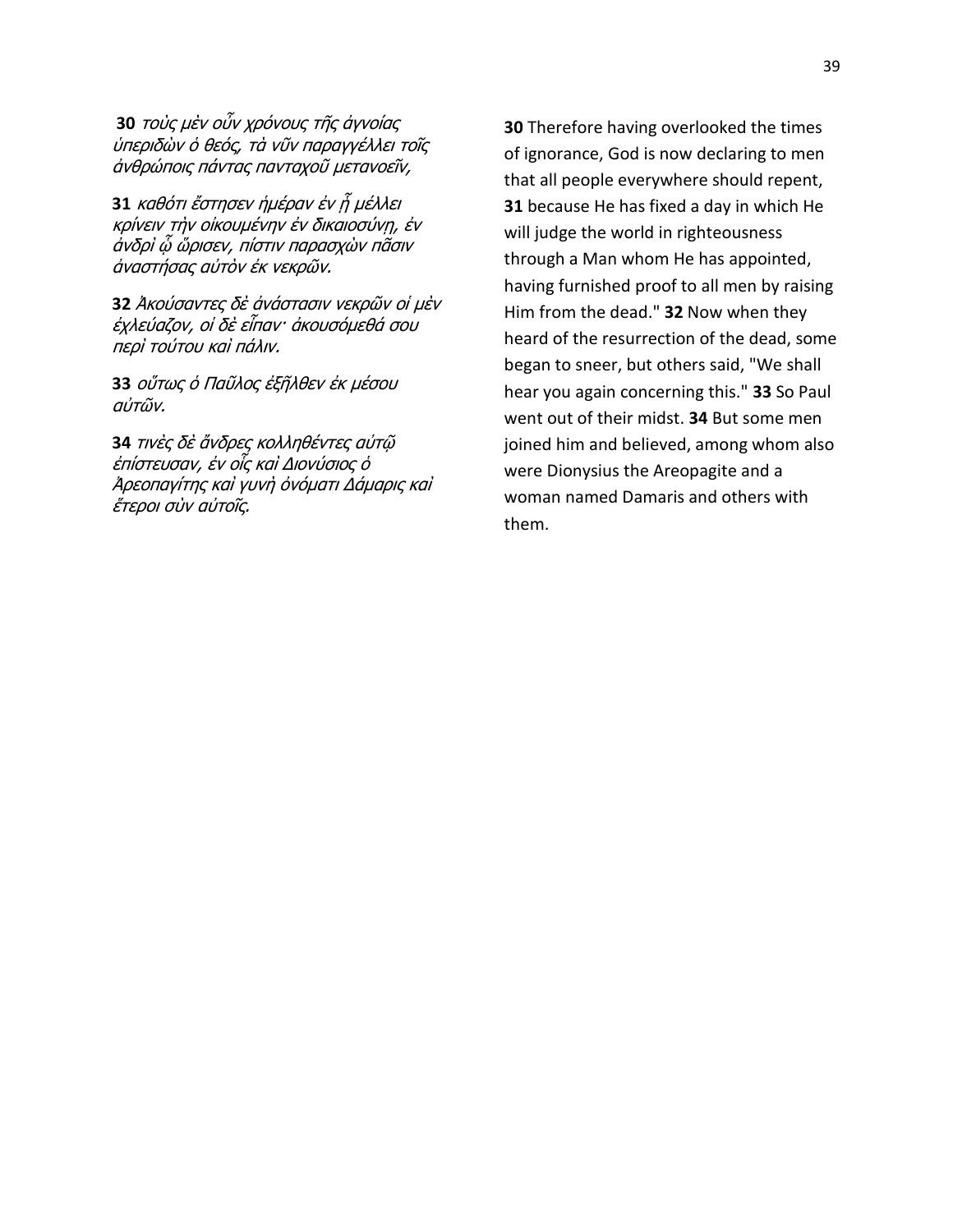#### **Bibliography**

- Aland, Kurt, and Barbara Aland. *The Text of the New Testament: An Introduction to the Critical*  Editions and to the Theory and Practice of Modern Textual Criticism, 2<sup>nd</sup> ed. Revised and enlarged, trans. Errol F. Rhodes. Grand Rapids: Eerdmans, 1989.
- Anderson, Amy S. Informal and unpublished translation of Acts xvii in Codex Bezae Cantabrigiensis. December, 2008.
- Balsdon, J. P. V. D. *Roman Women: Their History and Habits*. London: The Bodley Head, 1962.
- Barrett, C. K. "Is There a Theological Tendency in Codex Bezae?" In *Text and Interpretation: Studies in the New Testament Presented to Matthew Black*, ed. E. Best and R. McL. Wilson, 15-27. Cambridge/New York: Cambridge University Press, 1979.
- Bruce, F. F. *The Acts of the Apostles: The Greek Text with Introduction and Commentary*. London: Tyndale Press, 1951.

\_\_\_\_\_\_\_\_. *The Book of Acts*. The New International Commentary on the New Testament. Grand Rapids: Eerdmans, 1954. Revised, Grand Rapids: Eerdmans, 1988.

Clark, A. C. *The Acts of the Apostles: A Critical Edition with Introduction and Notes on Selected Passages*. Oxford: Clarendon Press, 1933. Reprint, Oxford: Oxford University Press, 1970.

Clifford, Anne M. *Introducing Feminist Theology*. Maryknoll: Orbis Books, 2001.

Crook, Margaret. *Women and Religion*. Boston: Beacon, 1964.

Culver, Elsie Thomas. *Women in the World of Religion*. Garden City: Doubleday, 1967.

- De la Cruz, Roli G. "Acts in Codex Bezae: An Orthodox Christian Text." Lectureship Paper, Asia Pacific Theological Seminary, 2006.
- Ehrman, Bart D. *Lost Scriptures: Books that Did Not Make It Into the New Testament*. Oxford: Oxford University Press, 2005.

\_\_\_\_\_\_\_\_. *The Orthodox Corruption of Scripture: The Effect of Early Christological Controversies on the Text of the New Testament*. Oxford: Oxford University Press, 1993.

\_\_\_\_\_\_\_\_. "The Text as Window: New Testament Manuscripts and the Social History of Early Christianity." In *The Text of the New Testament in Contemporary Research: Essays on the Status Quaestionis*, ed. Bart D. Ehrman and Michael W. Holmes, 361-379. Grand Rapids: Eerdmans, 1995.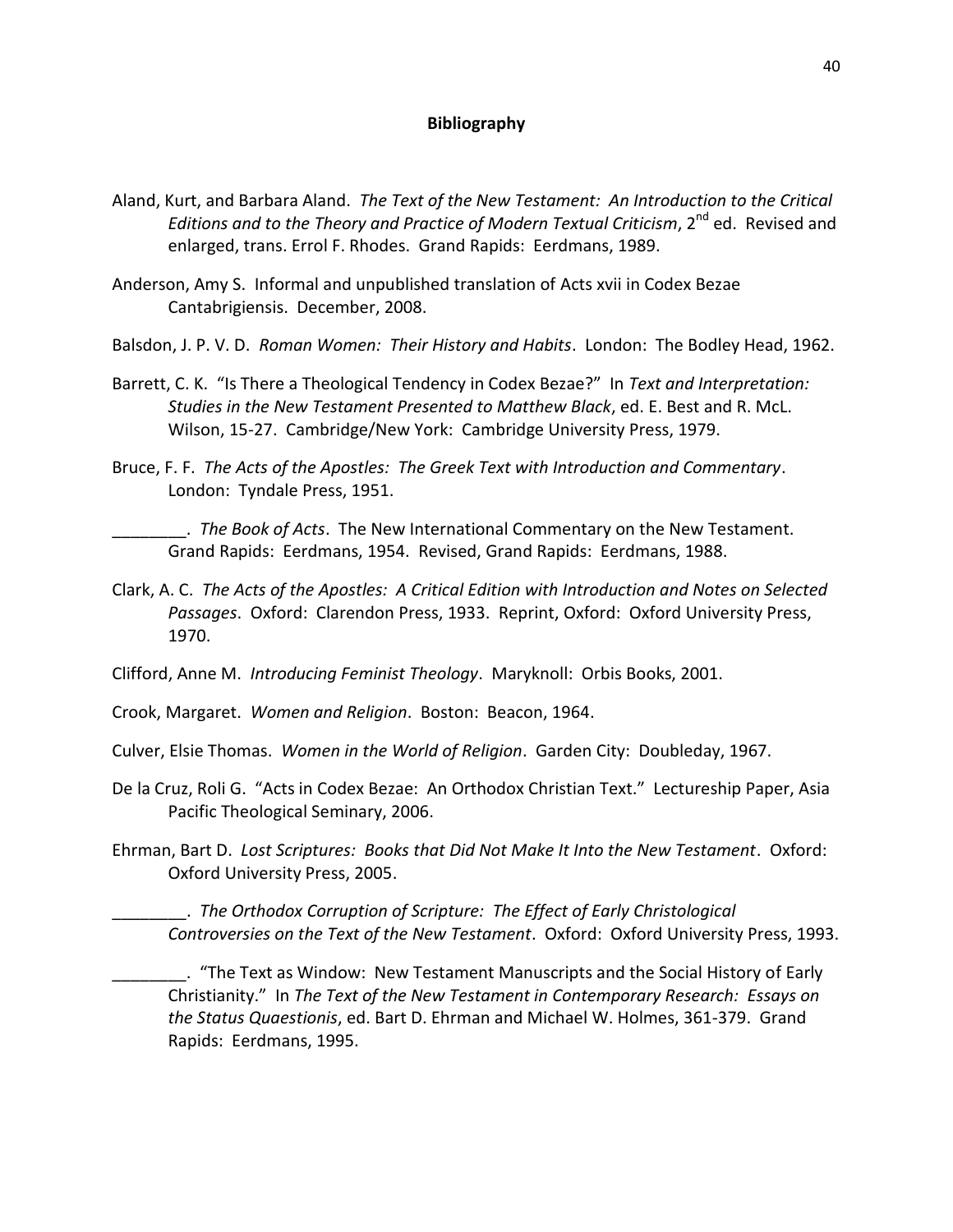\_\_\_\_\_\_\_\_. "The Text of the Gospels at the End of the Second Century." In *Codex Bezae: Studies from the Lunel Colloquium, June 1994*, ed. D. C. Parker and C.-B. Amphoux, 95- 122. Leiden/New York: Brill, 1996.

- Epp, Eldon Jay. *The Theological Tendency of Codex Bezae Cantabrigiensis in Acts*. Society for New Testament Studies Monograph Series, ed. Matthew Black, no. 3. Cambridge: Cambridge University Press, 1966.
- Gamble, Harry Y. *Books and Readers in the Early Church: A History of Early Christian Texts*. New Haven/London: Yale University Press, 1995.
- Haines-Eitzen, Kim. *Guardians of Letters: Literacy, Power, and the Transmitters of Early Christian Literature*. Oxford/New York: Oxford University Press, 2000.
- Headlam, A. C. "Damaris." In *A Dictionary of the Bible, Dealing with its Language, Literature, and Contents, Including the Biblical Theology*, vol. 1, James Hastings, et al., eds. New York: Charles Scribner's Sons, 1908.
- Kannaday, Wayne C. *Apologetic Discourse and the Scribal Tradition: Evidence of the Influence of Apologetic Interests on the Text of the Canonical Gospels*. Leiden/Boston: Brill, 2004.
- Lake, Kirsopp, and Henry Cadbury. *English Translation and Commentary*, vol. 4, *The Beginnings of Christianity: Part I, The Acts of the Apostles*, ed. F. J. Foakes Jackson and Kirsopp Lake. London: Macmillan and Co., 1933.
- Menoud, P.-H. "The Western Text and the Theology of Acts." *Studiorum Novi Testamenti Societas*, Bulletin 2 (1951): 19-32. Reprinted in *Bulletin of the Studiorum Novi Testamenti Societas*, nos. 1-3 (Cambridge: Cambridge University Press, 1963): 19-32.
- Metzger, Bruce M. *The Canon of the New Testament: Its Origin, Development, and Significance*. Oxford: Clarendon Press, 1987. Reprint, 1997.
	- \_\_\_\_\_\_\_\_. *The Text of the New Testament: Its Transmission, Corruption, and Restoration*, 3rd ed. New York/Oxford: Oxford University Press, 1992.
	- \_\_\_\_\_\_\_\_. *A Textual Commentary on the Greek New Testament*. London/New York: United Bible Societies, 1971.
- Metzger, Bruce M., and Bart D. Ehrman. *The Text of the New Testament: Its Transmission, Corruption, and Restoration*, 4th ed. Oxford: Oxford University Press, 2005.
- Meyers, Carol, Toni Craven, and Ross S. Kraemer, eds. *Women in Scripture: A Dictionary of Named and Unnamed Women in the Hebrew Bible, the Apocryphal/Deuterocanonical Books, and the New Testament*. Grand Rapids: Eerdmans, 2000.
- Nestle, Eberhard, Barbara Aland, and Kurt Aland, eds. *Novum Testamentum Graece*, 27<sup>th</sup> ed. Stuttgart: Deutsche Bibelgesellschaft, 1993.